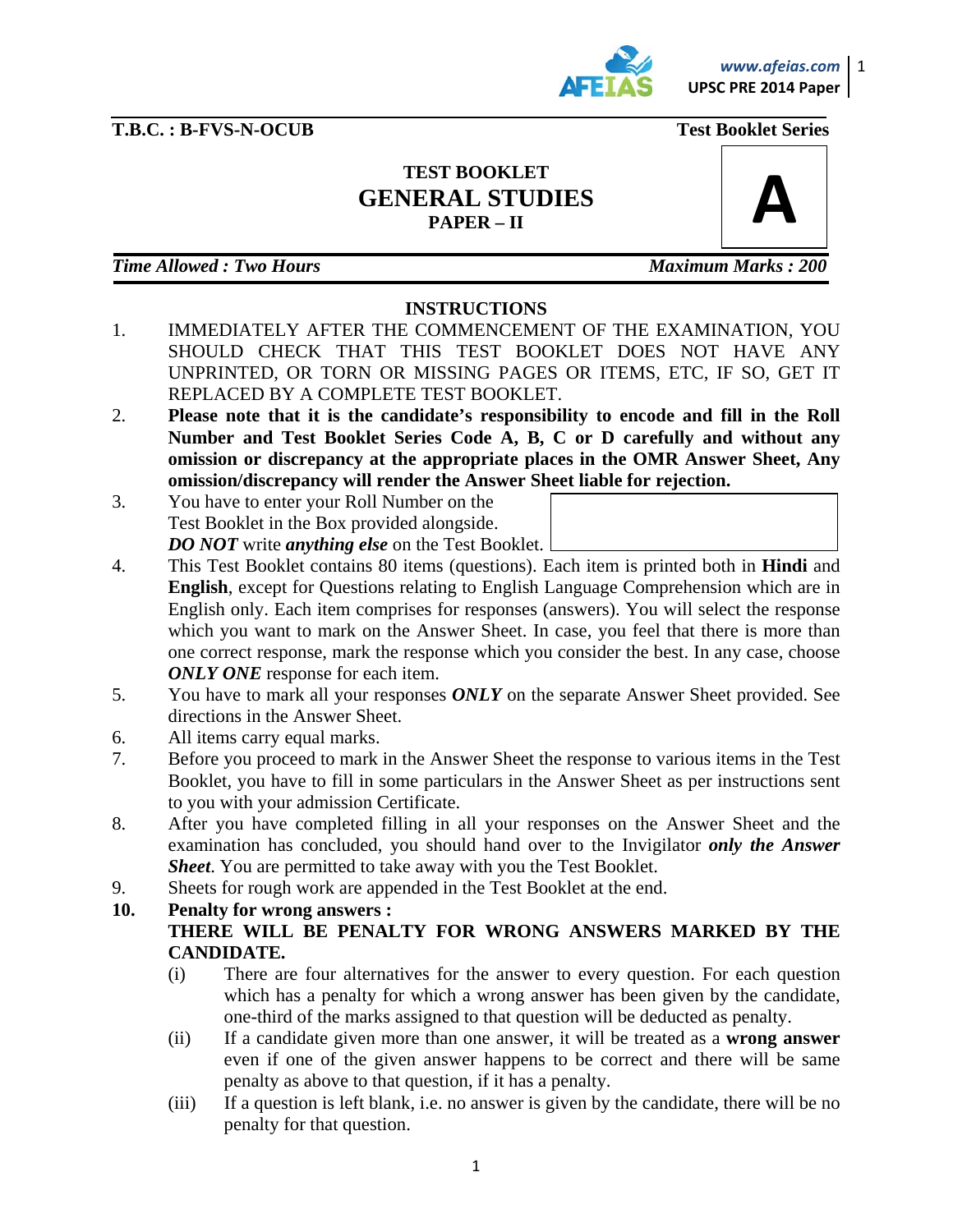### *Direction for the following 5 (five) items :*

Read the following two passages and answer the items that follow each passage. Your answer to these items should be based an the passages only.

#### **Passage – 1**

In recent times, India has grown fast not only compared to its own past but also in comparison with other nations. But there cannot be any room for complacency because it is possible for the Indian economy to develop even faster and also to spread the benefits of this growth more widely than has been done thus far. Before going into details of the kinds of micro-structural changes that we need to conceptualize and then proceed to implement, it is worthwhile elaborating on the idea of inclusive growth that constitutes the defining concept behind this Governments's various economic policies and decisions. A nation interested in inclusive growth views the same growth differently depending on whether the gains of the growth are heaped primarily on a small segment of shared widely by the population. The latter is cause for celebration but not the former. In other words, growth must not be treated as an end in itself but as an instrument for spreading prosperity to all. India's own past experience and the experience of other nations suggests that growth is necessary for eradicating poverty but it is not a sufficient condition. In other words, policies for



#### *www.afeias.com* 2 **UPSC PRE 2014 Paper**

promoting growth need to be complemented with policies to ensure that more and more people join in the growth process and, further, that there are mechanisms in place to redistribute some of the gains to those who are unable to partake in the market process and, hence, get left behind.

A simple way of giving this idea of inclusive growth a sharper form is to measure a nation's progress in terms of the progress. of its poorest segment, for instance the bottom 20 per cent of the population. One could measure the per capita income of the bottom quintile of the population and also calculate the growth rate of income; and evaluate our economic success in terms of these measures that pertain to the poorest segment. This approach is attractive because it does not ignore growth like some of the older heterodox criteria did. It simply looks at the growth of income of the poorest sections of the population. It also ensures that. those who are outside of the bottom quintile do not get ignored. If that were done, then those people would in all likelihood drop down into the bottom quintile and so would automatically become a direct target of our policies. Hence the criterion being suggested here is a statistical summing up of the idea of inclusive growth, which, in turn, leads to two corollaries : to wish that India must strive to achieve high growth and that we must work to ensure that the weakest segments benefit from the growth.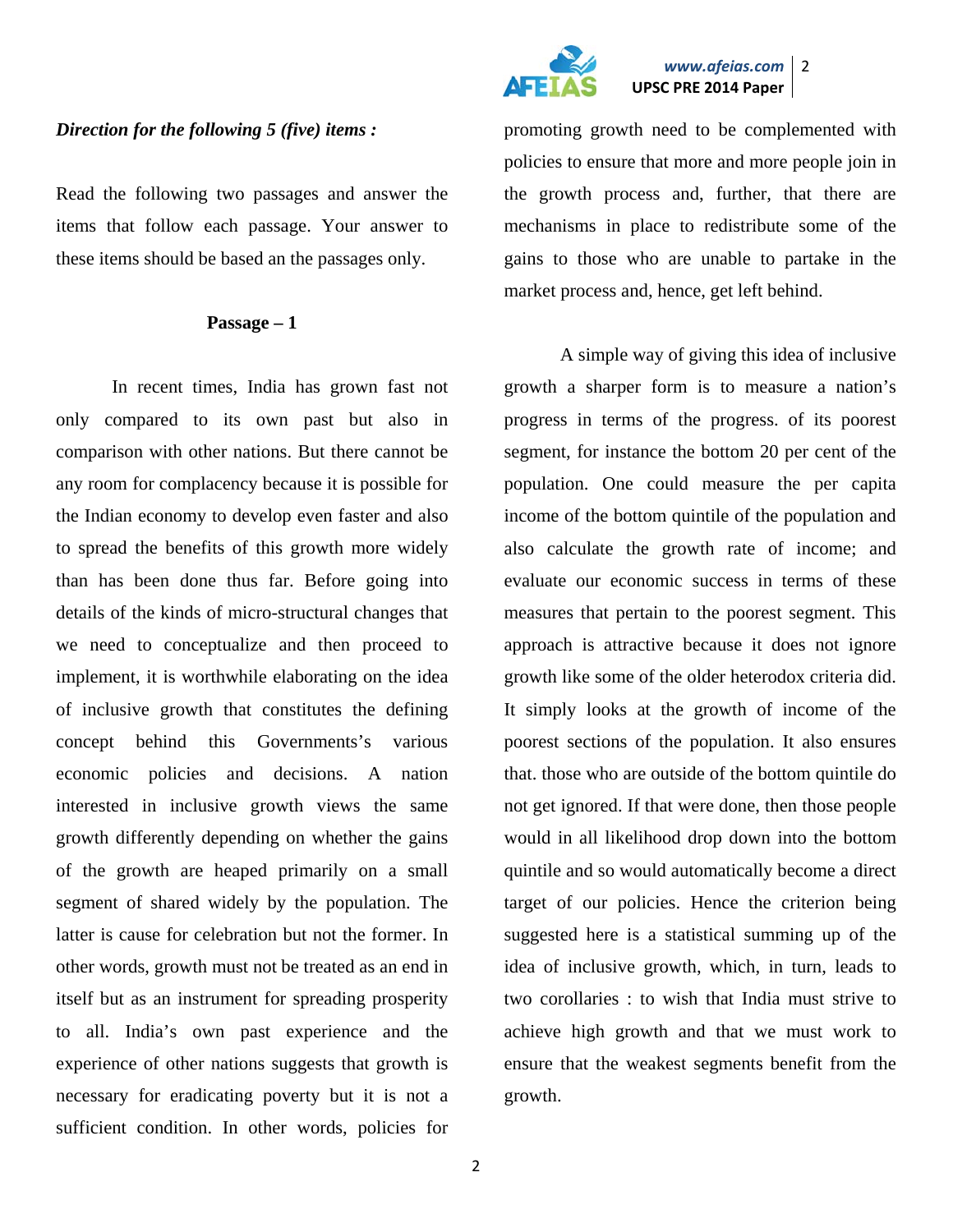

#### www.afeias.com 3 UPSC PRE 2014 Paper

जाना आवश्यक है जो यह सुनिश्चित करें कि अधिकाधिक लोग संवृद्धि की प्रक्रिया में शामिल हों, और यह भी, कि ऐसी क्रियाविधियाँ उपलब्ध हों जिनसे कुछ लाभ ऐसे लोगों में पुनर्वितरित किए जाएँ जो बाज़ार-प्रक्रिया में भागीदार होने में अक्षम हैं और इस कारण पीछे छूट जाते हैं।

समावेशी संवृद्धि के इस विचार को एक अधिक सुस्पष्ट रूप देने का एक सरल तरीका यह है कि किसी राष्ट्र की उन्नति को उसके सबसे गरीब हिस्से, उदाहरणार्थ, जनसंख्या के सबसे निचले 20% की उन्नति के आधार पर मापा जाए। जनसंख्या के इस सबसे निचले पाँचवें हिस्से की प्रति व्यक्ति आय को मापा जा सकता है और आय की वृद्धि-दर की गणना भी की जा सकती है; और सबसे गरीब हिस्से से सम्बन्धित इन मापकों के आधार पर हमारी आर्थिक सफलता का आकलन किया जा सकता है। यह दृष्टि आकर्षक है, क्योंकि यह संवृद्धि की उस तरह उपेक्षा नहीं करती जैसी कि कुछ पहले के परम्पराविरुद्ध मानदण्डों में की जाती थी। यह बस जनसंख्या के सबसे गरीब हिस्से की आय की वृद्धि को ही देखती है। यह इसे भी सुनिश्चित करती है कि ऐसे लोगों की भी उपेक्षा न हो जो इस निचले पाँचवें हिस्से से बाहर हैं। अगर ऐसा हो, तो पूरी सम्भावना है कि वे लोग भी इस निचले पाँचवें हिस्से में आ जाएँ और इस प्रकार अपने आप ही हमारी इन नीतियों का सीधा लक्ष्य बन जाएँ। इस प्रकार यहाँ सुझाए गए मानदण्ड समावेशी संवृद्धि के विचार का सांख्यिकीय समाकलन हैं जो परिणामंतः दो उपसिद्धांतों की ओर ले जाते हैं : यह इच्छा करना कि आवश्यक रूप से भारत ऊँची संवृद्धि प्राप्त करने का प्रयास करे और हम इसे सुनिश्चित करने के लिए कार्य करें कि संवृद्धि से सबसे गरीब हिस्से लाभान्वित हों।

# निम्नलिखित 5 (पाँच) प्रश्नांशों के लिए निर्देश :

निम्नलिखित दो परिच्छेदों को पढ़िए और प्रत्येक परिच्छेद के आगे आने वाले प्रश्नांशों के उत्तर दीजिए। इन प्रश्नांशों के आपके उत्तर इन परिच्छेदों पर ही आधारित होने चाहिए।

# परिच्छेद $-1$

हाल के वर्षों में, भारत न केवल खुद अपने अतीत की तूलना में, बल्कि अन्य देशों की तूलना में भी, तेजी से विकसित हुआ है। किन्तु इसमें किसी आत्मसंतोष की गुंजाइश नहीं हो सकती, क्योंकि भारतीय अर्थव्यवस्था के लिए इससे भी अधिक तीव्र विकास करना और इस संवृद्धि के लाभों को, अब तक जितना किया गया है उससे कहीं अधिक व्यापक रूप से, अधिकाधिक लोगों तक पहुँचाना सम्भव है। उन सूक्ष्म-संरचनात्मक परिवर्तनों के प्रकारों के ब्यौरों में जाने से पहले. जिनकी हमें संकल्पना करने और फिर उन्हें कार्यान्वित करने की जरूरत है, समावेशी संवृद्धि के विचार को विस्तार से देखना सार्थक होगा, जो कि इस सरकार की विभिन्न आर्थिक नीतियों और निर्णयों के पीछे एक निरूपक संकल्पना निर्मित करता है। समावेशी संवृद्धि में रूचि रखने वाला राष्ट्र इसी संवृद्धि को एक भिन्न रूप में देखता है जो इस पर आधारित है कि क्या संवृद्धि के लाभों का जनसंख्या के एक छोटे हिस्से पर ही अम्बार लगा दिया गया है या इनमें सभी लोगों की व्यापक रूप से साझेदारी है तो यह खुशी की बात है, पर अगर संवृद्धि के लाभ एक हिस्से पर ही केंद्रित हैं, तो नहीं। दूसरे शब्दों में, संवृद्धि को अपने आप में एक साध्य की तरह नहीं देखा जाना चाहिए, बल्कि इसे सभी तक संपन्नता पहँचाने के एक साधन के रूप में देखा जाना चाहिए। भारत के स्वयं के अतीत के अनुभव तथा दूसरे राष्ट्रों के अनुभव भी, यह सुझाते हैं कि संवृद्धि गरीबी के उन्मूलन के लिए आवश्यक तो है परन्तु यह एक पर्याप्त शर्त नहीं है। दूसरे शब्दों में, संवृद्धि को बढ़ाने की नीतियों को ऐसी और नीतियों से सम्पूरित किया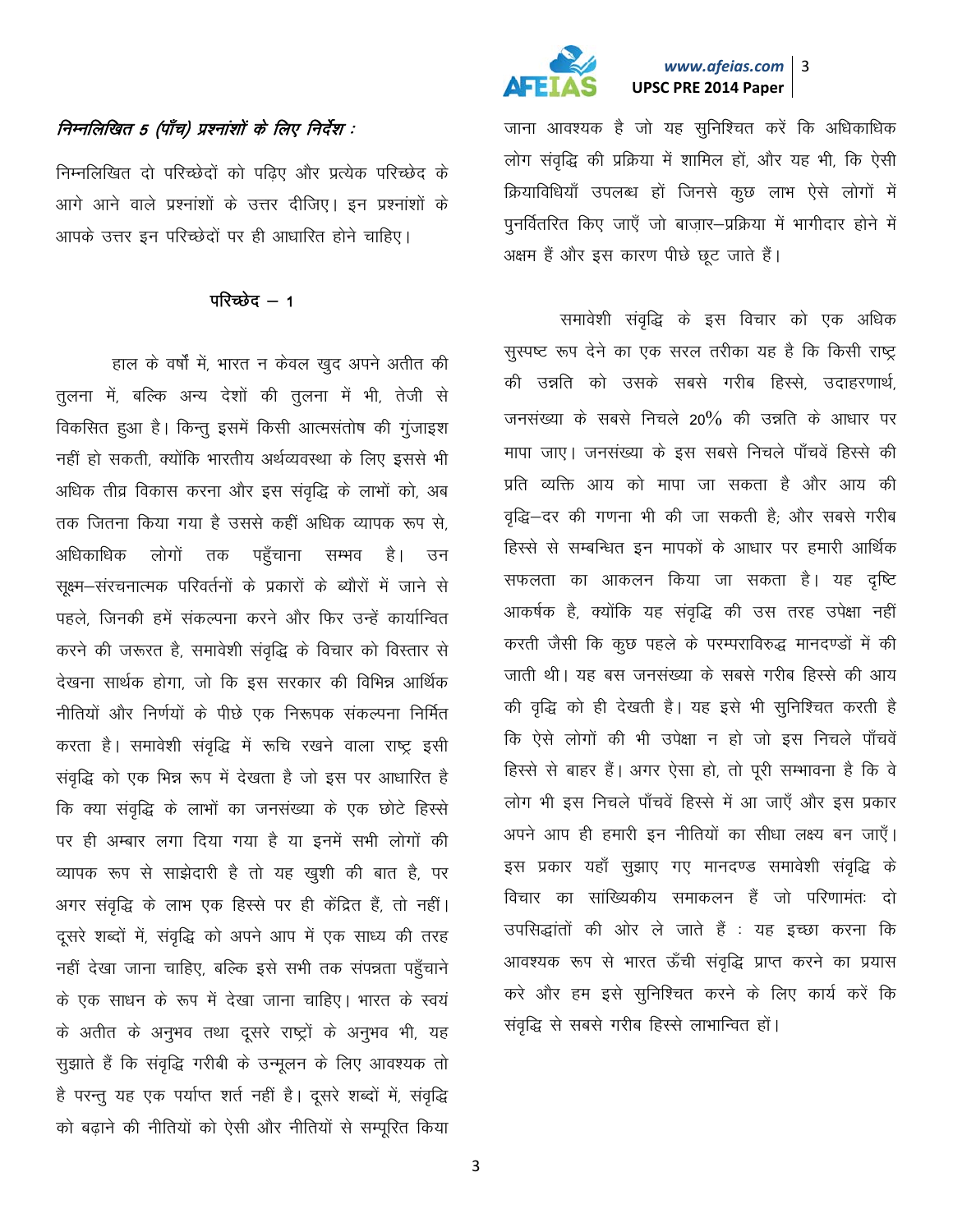

*www.afeias.com* **UPSC PRE 2014 Paper**  $\overline{4}$ 

- 1. The author's central focus is on
	- (a) applauding India's economic growth not only against its own past performance, but against other nations.
	- (b) emphasizing the need for economic growth which is the sole determinant of a country's prosperity.
	- (c) emphasizing inclusive growth where gains of growth are shared widely by the population.
	- (d) emphasizing high growth.
- 2. The author supports policies which will help
	- (a) develop economic growth.
	- (b) better distribution of incomes irrespective of rate of growth.
	- (c) develop economic growth and redistribute economic gains to those getting left behind.
	- (d) put an emphasis on the development of the poorest segments of society.
- 3. Consider the following statements : According to the author, India's economy has grown but there is no room for complacency as
	- 1. growth eradicates poverty.
	- 2. growth has resulted in prosperity for all.

Which of the statements given above is/are correct ?

- $(a)$  1 only
- $(b)$  2 only
- (c) Both 1 and 2
- (d) Neither 1 nor 2

# **Passage – 2**

It is easy for the government to control State-ownedcompanies through nods and winks. So what really needs to be done as a first step is to put petrol pricing on a transparent formula- if the price of crude is x and the exchange rate y, then every month or fortnight, the government announces a maximum price of petrol, which anybody can work out from the x and the y. The rule has to be worked out to make sure that the oil-marketing companies can, in general, cover their costs. This will mean that if one company can innovate and cut costs, it will make greater profits. Hence, firms will be more prone to innovate and be efficient.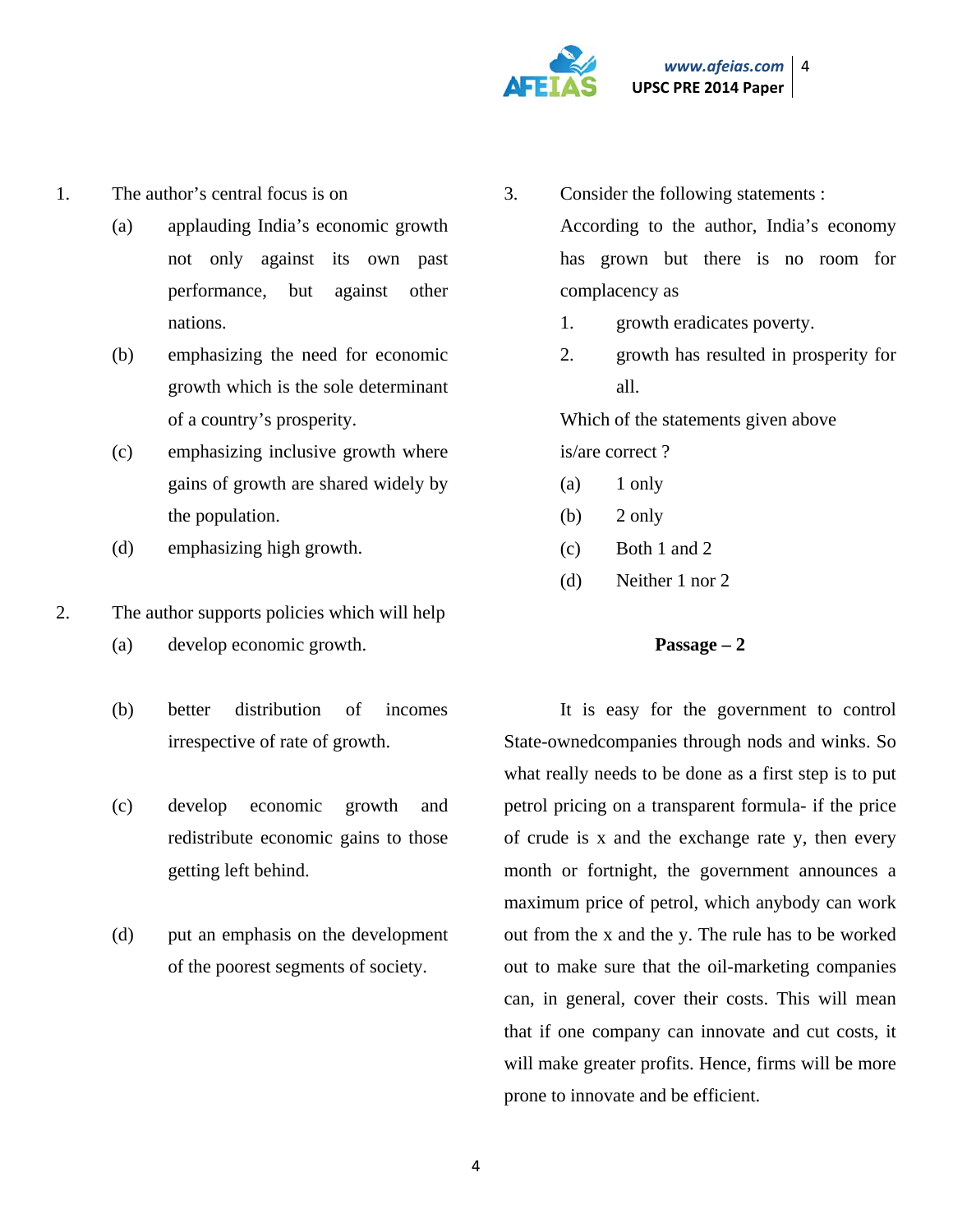

www.afeias.com | 5 **UPSC PRE 2014 Paper** 

- इस परिच्छेद में, लेखक की दृष्टि का केन्द्रबिन्दु क्या  $1.$ 숭 ?
	- भारत की, न केवल इसके खुद के पूर्व के  $(a)$ निष्पादन की तुलना में बल्कि अन्य राष्ट्रों की तुलना में भी, आर्थिक संवृद्धि की प्रशंसा करना।
	- आर्थिक संवृद्धि की आवश्यकता पर बल  $(b)$ देना, जो देश की सम्पन्नता की एकमात्र निर्धारक है।
	- उस समावेशी संवृद्धि पर बल देना, जिसमें  $(c)$ जनसंख्या व्यापक रूप से संवृद्धि के लाभों में सहभागी होती है।
	- उच्च संवृद्धि पर बल देना।  $(d)$
- इस परिच्छेद में, लेखक उन नीतियों का समर्थन  $2.$ करता है, जो
	- आर्थिक संवृद्धि को बढ़ाने में सहायक होंगी।  $(a)$
	- $(b)$ आय के बेहतर वितरण में सहायक होंगी, चाहे वृद्धि दर कुछ भी हो।
	- संवृद्धि बढ़ाने और आर्थिक  $(c)$ आर्थिक उपलब्धियों को उनमें पुनर्वितरित करने में सहायक होंगी, जो पीछे छूट रहे हैं।
	- $(d)$ समाज के सबसे गरीब हिस्से के विकास पर बल देने में सहायक होंगी।
- निम्नलिखित कथनों पर विचार कीजिए:  $3.$ लेखक के अनुसार, भारत की अर्थव्यवस्था विकसित हुई है किन्तू यहाँ आत्मसंतोष के लिए कोई गुंजाइश नहीं है, क्योंकि
	- संवृद्धि से गरीबी का उन्मूलन होता है।  $1<sub>1</sub>$
	- संवृद्धि सभी की सम्पन्नता में परिणमित हुई 2. है ।

उपर्युक्त कथनों में से कौन-सा/से सही है/हैं?

- केवल 1  $(a)$
- केवल 2  $(b)$
- 1 और 2 दोनों  $(c)$
- न तो 1, न ही 2  $(d)$

# परिच्छेद $-2$

सरकार के लिए राज्य के स्वामित्व वाली कम्पनियों को प्रायः सहमति और अनदेखी से नियंत्रित करना आसान है। इसलिए पहले कदम के रूप में वास्तव में यह करने की जरूरत है कि पेट्रोल के कीमत-निर्धारण को एक पारदर्शी सूत्र पर आधारित किया जाए - यदि कच्चे तेल की कीमत X और विनिमय दर y हो, तब हर महीने अथवा पखवाड़े पर, सरकार पेट्रोल की अधिकतम कीमत की घोषणा करे, तो उसे कोई भी व्यक्ति x और y के आधार पर परिकलित कर सकता है। यह सुनिश्चित करने हेतु नियम बनाया जाना चाहिए कि तेल का विपणन करने वाली कम्पनियाँ सामान्य रूप से, अपनी लागतें प्राप्त कर सकें। इसका तात्पर्य यह है कि यदि कोई कम्पनी नवप्रवर्तनों से अपनी लागतों को कम कर ले, तो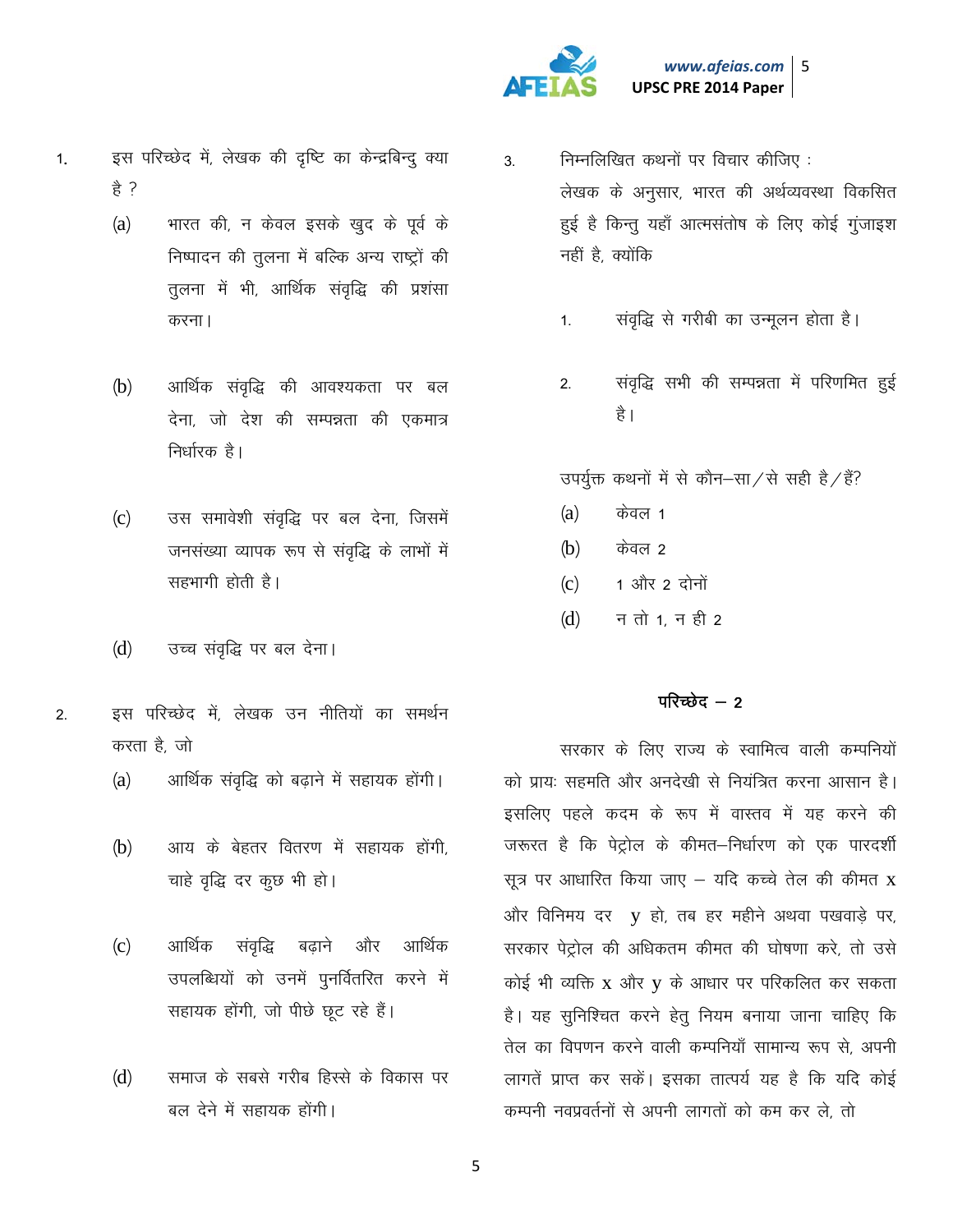

## *www.afeias.com* 6 **UPSC PRE 2014 Paper**

- under this sysrem. Once the rule is announced, there should be no interference by the government. If this is done for a while, private companies will re-enter this market. And once a sufficient number of them are in the fray, we can remove the rule-based pricing and leave it truly to the market (subject to, of ciurse, the usual regulations of anti-trust and other competition laws).
- 4. Consider the following statements : According to the passage, an oil company can make greater profits, if a transparent formula for petrol pricing is announced every fortnight or month, by
	- 1. promoting its sales.
	- 2. undertaking innovation.
	- 3. cutting costs.
	- 4. selling its equity shares at higher prices.

Which of the statement given above is/are correct?

- $(a)$  1 only
- (b) 2 and 3
- $(c)$  3 and 4
- (d)  $1, 2$  and 4
- 5. Consider the following statements:

According to the passage, private oil companies re-enter the oil producing market if

1. a transparent rule-based petrol pricing exists.

- 2. there is no government interference in the oil producing market.
- 3. subsidies are given by the government.

4. regulations of anti-trust are removed. Which of the statements given above are correct?

- $(a)$  1 and 2
- (b) 2 and 3
- $(c)$  3 and 4
- (d)  $2$  and 4
- 6. Five persons fire bullets at a target at an interval of 6, 7, 8, 9 and 12 seconds respectively. The number of times they would fire the bullets together at the target in an hour is
	- $(a) 6$
	- (b) 7
	- $(c)$  8
	- $(d)$  9
- 7. A group of 630 children is seated in rows for a group photo session. Each row contains three less children than the row in front of it. Which one of the following number of rows is not possible?
	- $(a)$  3
	- (b)  $4$
	- $\overline{c}$  5
	- $(d) 6$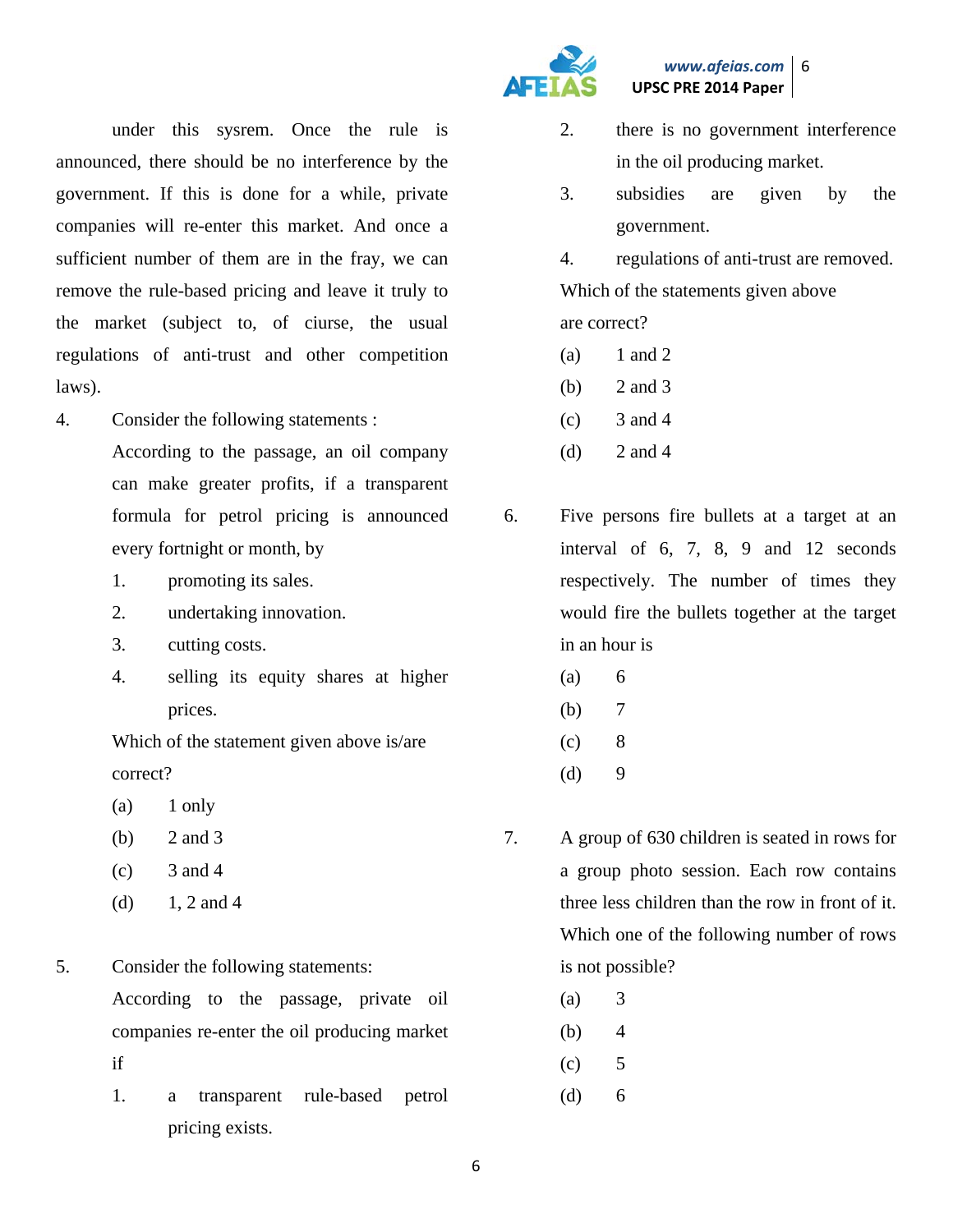

www.afeias.com 7 **UPSC PRE 2014 Paper** 

- एक पारदर्शी नियम-आधारित पेट्रोल का  $\overline{1}$ . कीमत–निर्धारण अस्तितत्व में हो।
- तेल उत्पादन के बाजार में सरकार का कोई  $2.$ हस्तक्षेप न हो।
- सरकार द्वारा उपदान दिए जाते हों। 3.
- ऐंटि-ट्रस्ट (न्यास-विरोधी) के विनियमों को  $4.$ हटा दिया गया हो।

# उपर्युक्त कथनों में से कौन-से सही हैं?

- $(a)$ 1 और 2
- $(b)$ 2 और 3
- 3 और 4  $(c)$
- 2 और 4  $(d)$

पाँच व्यक्ति एक लक्ष्य पर क्रमशः 6, 7, 8, 9 और 12 6. सेकण्ड के अन्तराल पर गोलियाँ दागते हैं। एक घंटे में वे लक्ष्य पर एक साथ कितनी बार गोलियाँ दागेंगे?

- $(a)$  $6\phantom{1}6$
- $(b)$  $\overline{7}$
- $(c)$ 8
- $(d)$  $\overline{9}$
- 630 बच्चों के एक समूह को सामूहिक फोटो लेने के 7. लिए पंक्तियों में बिठाया गया। प्रत्येक पंक्ति में उसके आगे की पंक्ति की तुलना में तीन बच्चे कम थे। पंक्तियों की निम्नलिखित संख्याओं में से कौन-सी एक, संभव *नहीं* है ?
	- $(a)$  $\overline{3}$
	- $(b)$  $\overline{\mathbf{4}}$
	- $(c)$ 5
	- $(d)$  $\,6$

वह और अधिक लाभ प्राप्त करेगी। इस प्रकार, इस प्रणाली के अंतर्गत व्यावसायिक प्रतिष्ठान नवप्रवर्तनों की ओर अधिक प्रवृत्त और दक्ष हो जाएँगे। एक बार नियम की घोषणा हो जाए, तो सरकार की तरफ से फिर कोई हस्तक्षेप नहीं होगा चाहिए। यदि कुछ समय के लिए ऐसा कर दिया जाए, तो प्राइवेट कम्पनियाँ इस बाज़ार में पुनः प्रवेश करेंगी। और जब एक बार उनकी पर्याप्त संख्या बाजार में आ जाए, तो हम नियम-आधारित कीमत-निर्धारण को हटा सकते हैं और इसे वास्तविक रूप में बाज़ार पर छोड़ा जा सकता है (निश्चित रूप से सामान्य ऐंटि-ट्रस्ट (न्यास-विरोधी) विनियमों व अन्य प्रतिस्पर्धी कानूनों के अधीन रहते हुए)।

- निम्नलिखित कथनों पर विचार कीजिए:  $4.$ परिच्छेद के अनुसार, कोई तेल कम्पनी और अधिक लाभ कमा सकती है, यदि पेट्रोल के कीमत-निर्धारण हेतु एक पारदर्शी सूत्र प्रति पखवाड़े या माह घोषित किया जाए.
	- इसके विक्रय को बढाकर।  $1.$
	- $\overline{2}$ नवप्रवर्तनों के द्वारा।
	- लागतों में कमी करके। 3.
	- इसके ईक्विटी शेयरों को ऊँची कीमतों पर  $\overline{4}$ बेच कर।

उपर्युक्त कथनों में से कौन−सा∕से सही है∕हैं?

- $(a)$ केवल 1
- 2 और 3  $(b)$
- $(c)$ 3 और 4
- 1, 2 और 4  $(d)$
- निम्नलिखित कथनों पर विचार कीजिए: 5. परिच्छेद के अनुसार, प्राइवेट तेल कम्पनियाँ तेल उत्पादन के बाज़ार में पुनः प्रवेश करती हैं, यदि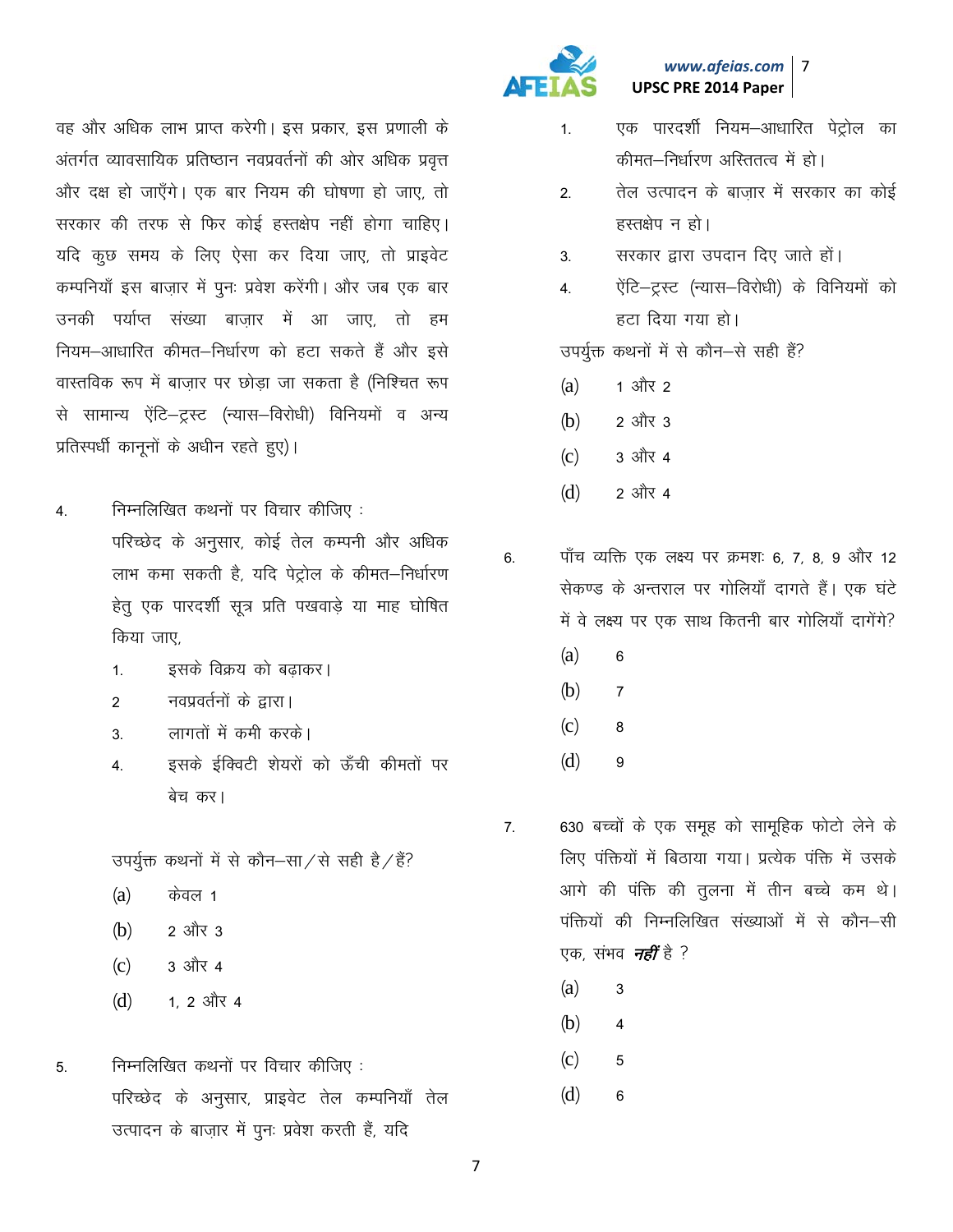

- 8. There are seven persons up on a ladder, A, B, C, D, E, f and G (not in that order). A is futher up than E but is lower than C. B is in the middile. G is between A and B, E is between B and F. If F is between E and D, the person on the bottom step of the Indder will be
	- $(a)$  B
	- (b) F
	- $(c)$  D
	- (d) E
- **9.** Consider that :
	- 1. A is taller than B.
	- 2. C is taller than A.
	- 3. D is taller than C.
	- 4. E is the tallest of all.

If they are made to sit in the above order of their height, who will occupy the mid position?

- $(a)$  A
- (b) B
- $(c)$   $C$
- (d) D

10. Consider the following statements : There are six villages A, B, C, D, E and F. F is 1 km to the west of D. B is 1 km to the east of E. A is 2 km to the north of E.

C is 1 km to the east of A.

D is 1 km to the south of A.

Which three villages are in a line ?

- (a) A, C, B
- (b) A, D, E
- $(C)$   $C, B, F$
- (d) E, B, D
- 11. Four children are sitting in a roe. A is occupying the seat next to B but *not* next to C. If C is *not* sitting next to D, who is/are occupying seat/seats adjacent to D ?
	- $(a)$  B
	- (b) A
	- (c) B and A
	- (d) Impossible to tell
- 12. Assume that
	- 1. the hour and minute hands of a clock move without jerking.
	- 2. the clock shows a time between 8 o'clock and 9 o'clock.
	- 3. the two hands of the clock are one above the other.

After how many minutes (nearest integer) will the two hands be again lying one above the other?

- $(a) 60$
- (b) 62
- $(c) 65$
- $(d)$  67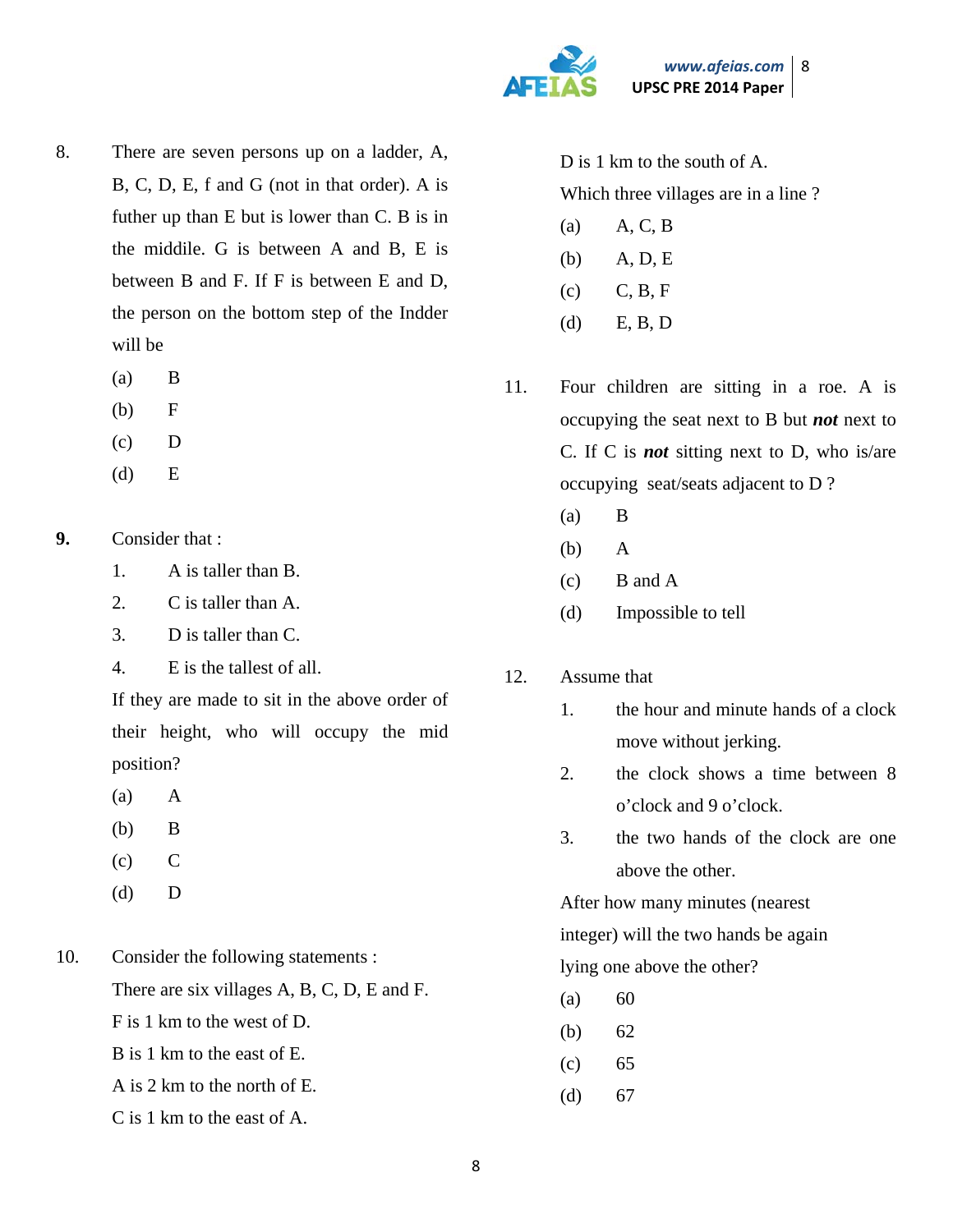

www.afeias.com | 9 **UPSC PRE 2014 Paper** 

- एक सीढ़ी पर सात व्यक्ति A,B,C,D,E,F और G (इस क्रम में नही) हैं। A, E से ऊपर है लेकिन C से नीचे है। B मध्य में है। G, A और B के बीच में है। E,B और F के बीच में है। यदि F,E और D के बीच में है, तो सीढी के सबसे निचले सोपान पर कौन–सा व्यक्ति होगा ?
	- $\bf{B}$  $(a)$

8.

- $\mathbf F$  $(b)$
- $(c)$ D
- $E$  $(d)$

9. विचार कीजिए कि :

- A,  $B \nrightarrow a$  लंबा है।  $1<sup>1</sup>$
- $C, B$  से लंबा है।  $2.$
- D, C से लंबा है। 3.
- E सबसे लंबा है।  $\overline{4}$

अब यदि इन्हें उपर्युक्त लबाई के अनुसार क्रम से बिठाया जाए, तो बीच की जगह पर कौन बैठेगा?

- $(a)$  $\mathbf{A}$
- $(b)$  $\bf{B}$
- $(c)$  $\mathbf C$
- $(d)$  $\overline{D}$
- निम्नलिखित कथनों पर विचार कीजिए:  $10.$ A,B,C,D,E एवं F छह गाँव हैं।  $F$  गाँव D गाँव के 1 कि मी पश्चिम में है। B गाँव E गाँव के 1 कि.मी. पूर्व में है। A गाँव E गाँव के 2 कि.मी. उत्तर में है। C गाँव A गाँव के 1 कि.मी. पूर्व में है।  $D$  गाँव  $A$  गाँव के 1 कि.मी. दक्षिण में है। कौन-से तीन गाँव एक रेखा (लाइन) में है?
- $A.C.B$  $(a)$
- $(b)$  $A, D, E$
- $C, B, F$  $(c)$
- $E.B.D$  $(d)$
- चार बच्चे एक पंक्ति में बैठे हैं।  $A,B$  की बगल वाली  $11.$ सीट पर बैठा है लेकिन C के बगल में *नहीं* । यदि C.  $D$  की बगल में नहीं बैठा है, तो  $D$  के अगल-बगल की सीट/सीटों पर कौन है/हैं?
	- B  $(a)$
	- $(b)$  $\mathbf{A}$
	- $(c)$  $B \nvert \nvert A$
	- बताना असंभव है (d)
- कल्पना कीजिए कि  $12.$ 
	- एक घड़ी की घंटे व मिनट की सुइयाँ बिना  $1.$ झटके के चलती हैं।
	- घडी 8 बजे और 9 बजे के बीच का समय  $2.$ दिखाती है।
	- घड़ी की दोनों सुइयाँ एक-दूसरे के ऊपर हैं। 3.

कितने मिनट (निकटतम पूर्णांक) बाद दोनों सुइयाँ फिर एक बार एक-दूसरे के ऊपर होंगी?

- $(a)$ 60
- $(b)$ 62
- $(c)$ 65
- $(d)$ 67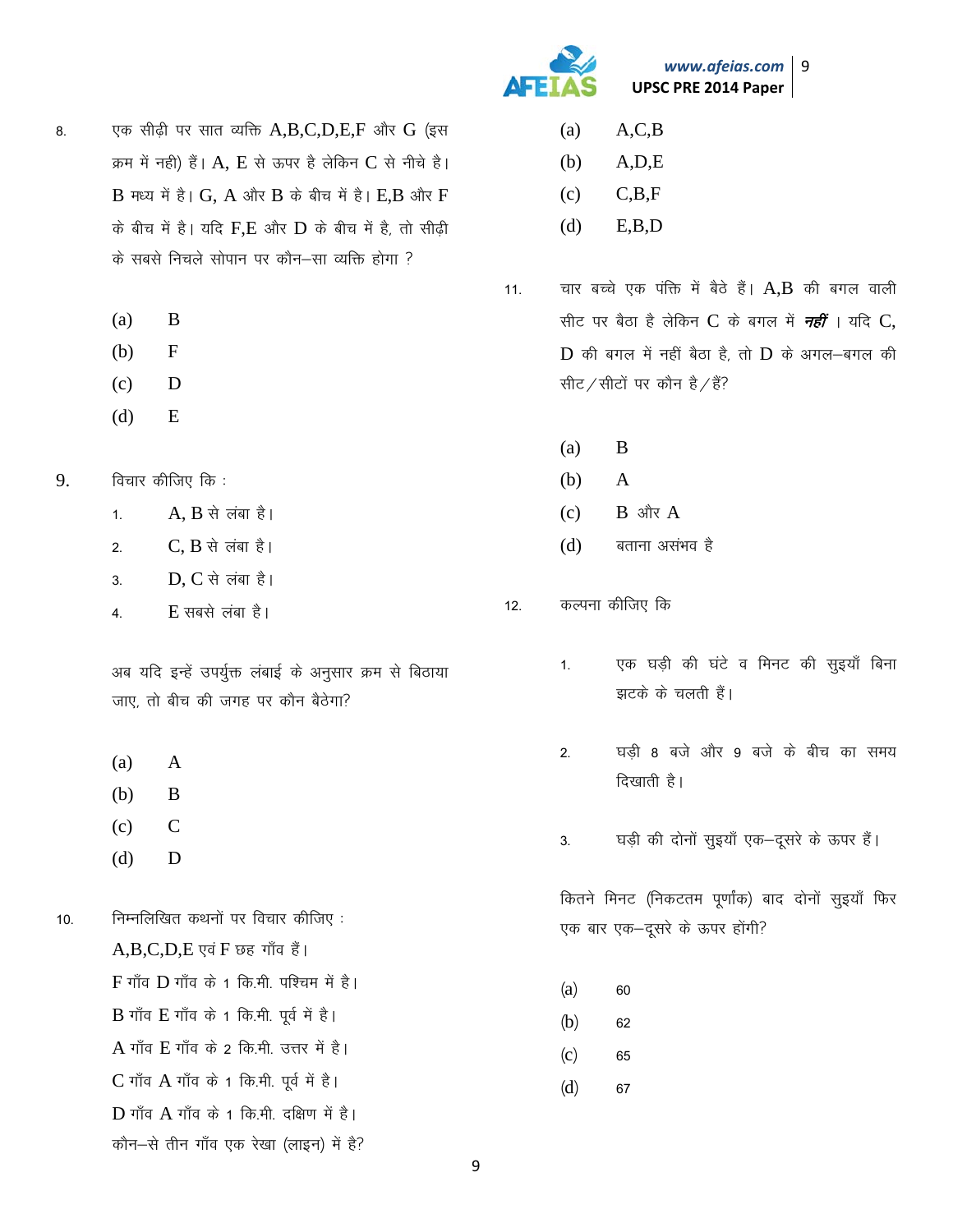

#### *www.afeias.com* 10 **UPSC PRE 2014 Paper**

### *Direction for the following 6 (six) items:*

*Read the following two passages and answer the items. that follow each passage. Your answers to these items should be based on the passages only.* 

#### **Passage – 1**

Climate change poses potentially devastating effects on India's agriculture. While the overall parameters of climate change are increasingly accepted – a  $1^{\circ}$ C average temperature increase over the next 30 years, sea level rise of less than 10cm in the same period, and regional monsoon variations and corresponding droughtsthe impacts in India are likely to be quite site and crop specific. Some crops may respond favorably to the changing conditions, others may not, This emphasizes the need to promote agricultural research and create maximum flexibility in the system to permit adaptations.

The key ingredient for "drought proofing" is the managed recharge of aquifers. To ensure continurd yields of important staple crops (e.g. wheat), it may also be necessary to shift the locations where these crops are grown, in response to temperature changes as well as to water availability. The latter will be a key factor in making long term investment decisions.

For exemples, water runoff from the Himalayas is predicted to increase over the next 30 years as glaciers melt, but then decline substantially thereafter. It will be critical to provide incentives to plan for these large-scale shifts in agro-ecological conditions.

India needs to make long term investment in research and development in agriculture. India is likely to experience changed weather patterns in future.

13. Consider the following statements :

Climate change may force the shifting of locations of the existing crops due to

- 1. melting of glaciers.
- 2. water availability and temperature suitability at other locations.
- 3. poor productivity of crops.
- 4. wider adaptability of crop plants. Which of the statements given above are correct?
- $(a)$  1, 2 and 3
- (b)  $2$  and  $3$  only
- $(c)$  1 and 4 only
- (d)  $1, 2, 3$  and 4
- 14. According to the passage, why is it important to promote agricultural research in India?
	- (a) To predict variations in monsoon patterns and to manage water resources
	- (b) To make long term investment decisions for economic growth
	- (c) To facilitate wider adaptability of crops
	- (d) To predict drought conditions and to recharge aquifers.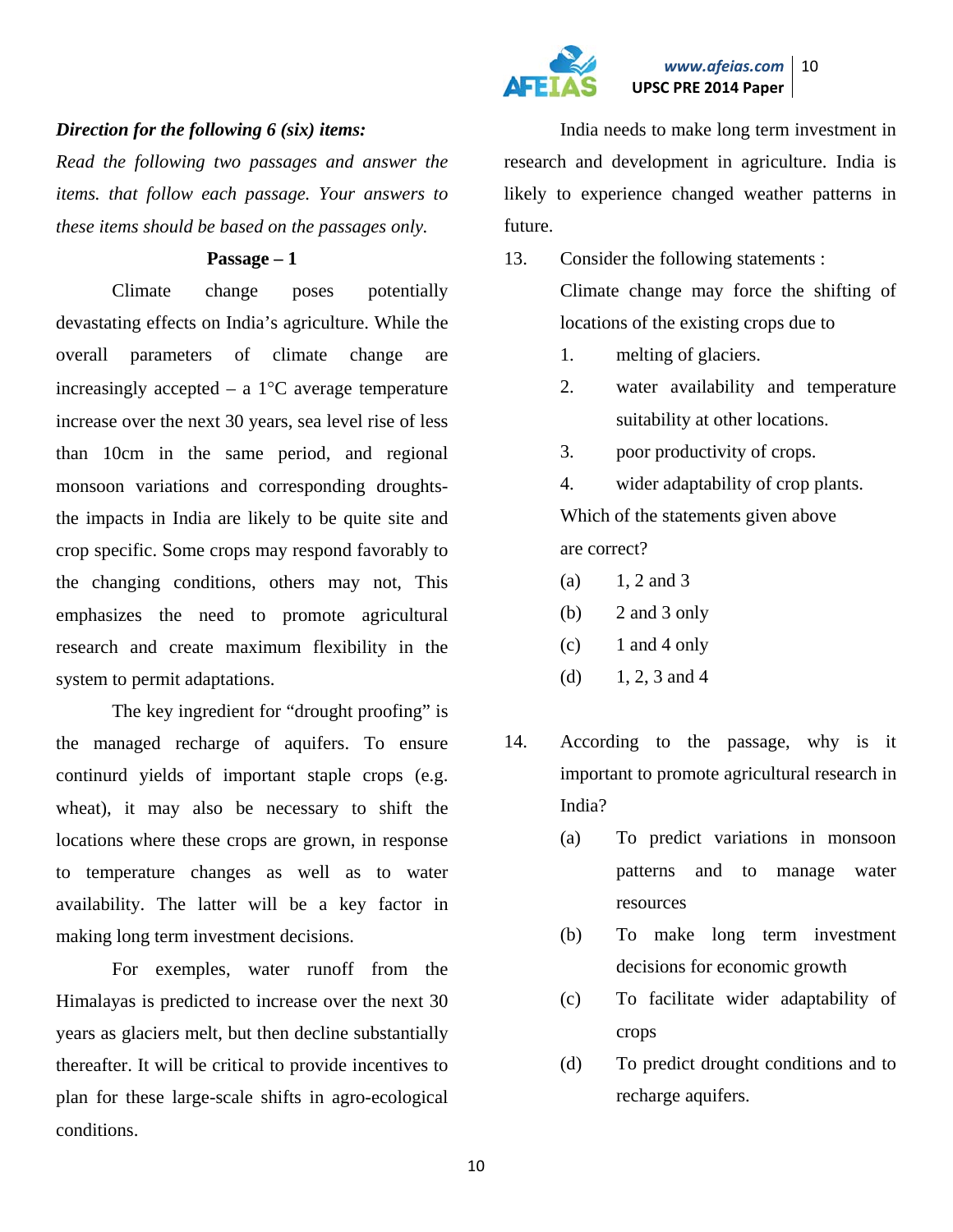

# निम्नलिखित 6 (छह) प्रश्नांशों के लिए निर्देश :

निम्नलिखित दो परिच्छेदों को पढ़िए और प्रत्येक परिच्छेद के आगे आने वाले प्रश्नांशों के उत्तर दीजिए। इन प्रश्नांशों के आपके उत्तर इन परिच्छेदों पर ही आधारित होने चाहिए।

# परिच्छेद $-1$

जलवायु परिवर्तन, भारत की कृषि पर संभावित रूप से विध्वसकारी प्रभाव रखता है। जबकि, जलवायु परिवर्तन के समग्र प्राचल वर्धमानतः स्वीकृत हैं- अगले 30 वर्ष में 1°C की औसत ताप वृद्धि, इसी अवधि में 10cm से कम की समुद्र तल वृद्धि, और क्षेत्रीय मानसून विचरण तथा संगत अनावृष्टि

भारत में प्रभाव काफी स्थल एवं फसल विशिष्ट होने संभावित हैं। कुछ फसलें परिवर्तनशील दशाओं के प्रति अनुकूल प्रतिक्रिया दे सकती हैं, दूसरी नहीं भी दे सकती हैं। इससे कृषि अनुसंधान को प्रोत्साहन देने और प्रणाली में अनुकूलन हो सके इस हेतु, अधिकतम नम्यता बनाने की आवश्यकता पर बल पडता है।

"अनावृष्टि रोधन" का मुख्य संघटक अंतःजलस्तर का प्रबंधित पुनर्भरण है। महत्त्वपूर्ण आधारिक फसलों (जैसे, गेहूँ) की लगातार उपज सुनिश्चित करने के लिए, ताप परिवर्तनों तथा जल उपलब्धता को देखते हुए इन फसलों की उगाई वाले स्थानों को बदलना भी आवश्यक हो सकता है। दीर्घावधि निवेश के निर्णय करने में जल उपलब्धता एक मुख्य कारक होगा।

उदाहरण के लिए अगले 30 वर्षों में जैसे-जैसे हिमनद पिघलते जाते हैं, हिमालय क्षेत्र से जल के बहाव के बढ़ते जाने, और तदनंतर अत्यधिक घटते जाने का पूर्वानुमान किया गया है। कृषि-पारिस्थितिक दशाओं में बड़े पैमाने पर आने वाले इन बदलावों के लिए योजना बनाने हेतू प्रोत्साहन प्रदान करना निर्णायक होगा।

भारत के लिए कृषि अनुसंधान और विकास में दीर्घावधि निवेश करना आवश्यक है। यह संभावित है कि भारत को भविष्य में एक बदले हुए मौसम प्रतिरूप का सामना करना होगा।

निम्नलिखित कथनों पर विचार कीजिए:  $13.$ 

> जलवायु परिवर्तन वर्तमान फसलों के स्थानों में बदलाव लाने के लिए किस कारण से मजबूर करेंगे ?

- हिमनदों का पिघलना  $1.$
- दूसरे स्थानों पर जल उपलब्धता और ताप  $\overline{2}$ . उपयुक्तता
- फसलों की हीन उत्पादकता 3.
- अपेक्षाकृत सस्य पादपों की व्यापक  $4.$ अनुकूलता

उपर्युक्त कथनों में से कौन-से सही हैं ?

- 1. 2 और 3  $(a)$
- केवल 2 और 3  $(b)$
- केवल 1 और 4  $(c)$
- $(d)$ 1, 2, 3 और 4
- इस परिच्छेद के अनुसार, भारत में कृषि अनुसंधान  $14.$ को बढ़ावा देना महत्त्वपूर्ण क्यों है ?
	- $(a)$ मानसून प्रतिरूपों में विचरण का पूर्वानुमान करना और जल संसाधनों का प्रबंधन करना
	- आर्थिक संवृद्धि के लिए दीर्घावधि निवेश के  $(b)$ निर्णय करना
	- फसलों की व्यापक अनुकूलता को सुकर  $(c)$ बनाना
	- अनावृष्टि दशाओं का पूर्वानुमान करना और  $(d)$ अंतःजलस्तरों का पुनर्भरण करना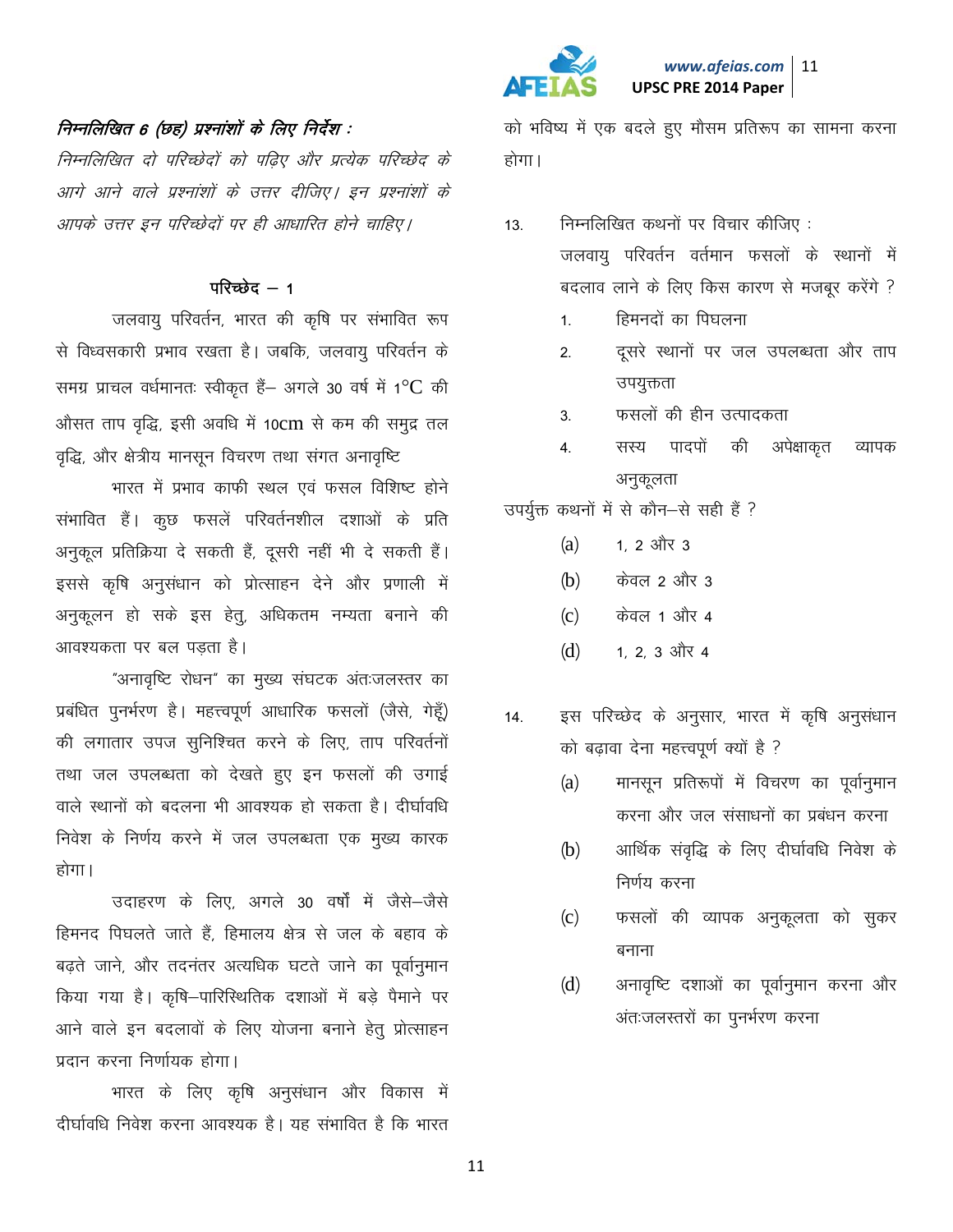

#### *www.afeias.com* 12 **UPSC PRE 2014 Paper**

## **Passage – 2**

It is essential that we mitigate the emissions of greenhouse gases and thus avoid some of the worst impacts of climate change that would take place in coming years and decades. Mitigation would require a major shift in the way we produce and consume energy. A shift away from overwhelming dependence on fossil fuels is now long overdue, but unfortunately, technological development has been slow and inadequate largely because government policies have not promoted investments in research and development, myopically as a result of relatively low prices of oil. It is now, therefore, imperative for a country like India treating the opportunity of harnessing renewable energy on a large scale as a national imperative. This country is extremely well endowed with solar, wind and biomass sources of energy. Where we have lagged, unfortunately, is in our ability to develop and to create technological solutions for harnessing these resources.

One particular trajectory for carrying out stringent mitigation of greenhouse gas emissions assessed by the intergovernmental Panel on Climate Change (IPCC) clearly shows the need for ensuring that global emissions of greenhouse gases peak no later than 2015 and reduce rapidly thereafter. The cost associated

with such a trajectory is truly modest and would amount, in the estimation of IPCC, to not more than 3 percent of the global GDP in 2030. In other words, the level of prosperity that the world would have reached without mitigation would at worst be postponed by a few months or a year at the most. This is clearly not a very high price to pay for protecting hundreds of millions of people from the worst risks associated with climate change. Any such effort, however, would require lifestyles to change appropriately also. Mitigation of greenhouse gas emissions is not a mere technological fix, and clearly requires changes in lifestyles and transformation of a country's economic structure, whereby effective reduction in emissions is brought about, such as through the consumption of much lower quantities of animal protein. The Food and Agriculture Organization (FAO) has determined that the emissions from the livestock sector amount to 18 percent of the total. The reduction of emissions from this source is entirely in the hands of human beings, who have never questioned the impacts that their dietary habits of consuming more and more animal protein are bringing about. Mitigation overall has huge cobenefits, such as lower air pollution and health benefits, higher energy security and greater employment.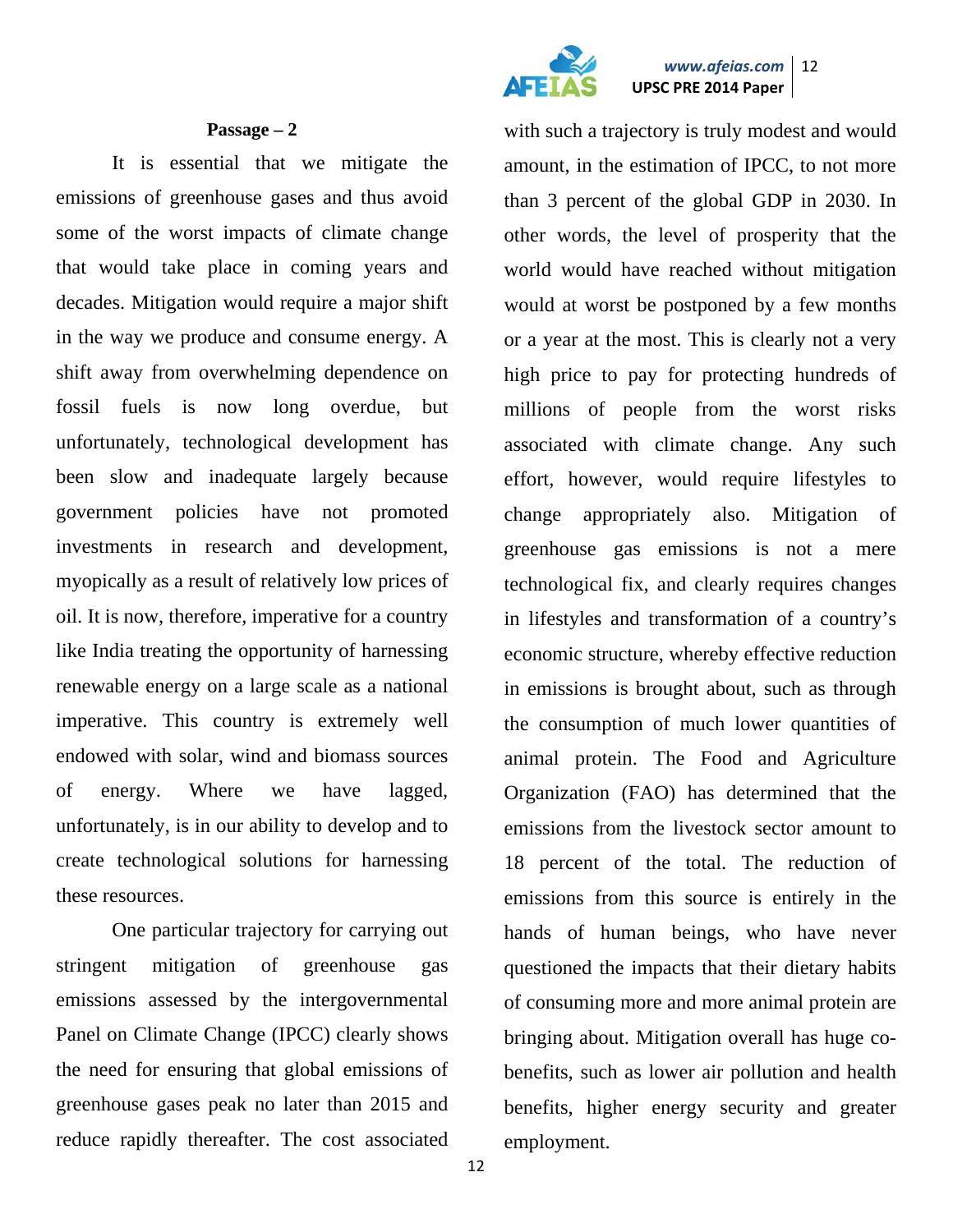

होगी। दूसरे शब्दों में, सम्पन्नता के जिस स्तर पर विश्व उत्सर्जन में कमी लाए पहुँच बिना सकता. खराब—से—खराब में कूछ मास या हालत अधिक–से–अधिक एक वर्ष तक टल जाएगी। स्पष्टतः यह, जलवायु परिवर्तन से जुडे बदतरीन खतरों से करोड़ों लोगों को बचाने के लिए चुकाई जाने वाली कोई बहुत बड़ी कीमत नहीं है। तथापि, ऐसे किसी प्रयास के लिए जीवन-शैलियों को भी उपयुक्त रूप से बदलना होगा। ग्रीनहाउस गैसों के उत्सर्जन में कमी लाना सिर्फ एक प्रौद्योगिकीय उपाय भर नहीं है, और इसके लिए स्पष्टतः जीवन–शैलियों में बदलाव और देश की आर्थिक संरचना में रूपांतरण अपेक्षित है. जिसके द्वारा. उत्सर्जन को प्रभावी रूप से कम किया जाए. जैसे कि जीव प्रोटीन के काफी कम मात्राओं में उपभोग के माध्यम से। खाद्य एवं कृषि संगठन (FAO) ने यह निर्धारित किया है कि पशुधन क्षेत्रक से उत्सर्जन कूल उत्सर्जन का 18 प्रतिशत होता है। इस स्रोत से हो रहे उत्सर्जन में कमी लाना पूरी तरह मनुष्यों के हाथ में है, जिन्होंने अपनी अधिक-से-अधिक जीव प्रोटीन के उपभोग की आहार–आदतों के कारण पड़ने वाले प्रभाव पर कभी कोई प्रश्न नहीं उठाया। वस्तूतः उत्सर्जन में कमी लाने के विशाल सह-सूलाभ हैं, जैसे अपेक्षाकृत कम वायु प्रदूषण और स्वास्थ्य संबंधी लाभ, उच्चतर ऊर्जा सुनिश्चितता तथा और अधिक रोजगार।

# परिच्छेद $-2$

यह परमावश्यक है कि हम ग्रीनहाउस गैसों का उत्सर्जन घटाएँ और इस तरह आगामी वर्षों और दशकों में होने वाले जलवायु परिवर्तन के कूछ बदतरीन प्रभावों से बचें। उत्पर्जन कम करने के लिए ऊर्जा के उत्पादन और उपभोग के हमारे तरीकों में एक बड़ा बदलाव अपेक्षित होगा। जीवाश्म ईंधनों पर अत्यधिक निर्भरता से हटना अतिविलम्बित है, किन्तु दुर्भाग्य से, प्रौद्योगिकीय विकास धीमा और अपर्याप्त रहा है, मोटे तौर पर इसलिए, कि तेल की अपेक्षाकृत निम्न कीमतों से जन्मी अदूरदर्शिता के कारण सरकारी नीतियाँ अनुसंधान और विकास में निवेश को प्रोत्साहन नहीं देती रही हैं। इसलिए अब राष्ट्रीय अनिवार्यता के रूप में वृहत पैमाने पर नवीकरणीय ऊर्जा को काम में लाने के अवसर का लाभ उठाना भारत जैसे देश के लिए अत्यावश्यक है। यह देश ऊर्जा के सौर, वाय और जैवमात्रा स्रोतों से अत्यधिक सम्पन्न है। दुर्भाग्य से, जहाँ हम पीछे हैं, वह है इन स्त्रोतों को काम में लाने के लिए प्रौद्योगिकीय समाधान विकसित और सर्जित करने की हमारी क्षमता।

जलवाय परिवर्तन पर अंतःसरकारी पैनल (IPCC) द्वारा निर्धारित रूप में ग्रीनहाउस गैसों को सख्ती से कम करने के लिए एक विशिष्ट प्रक्षेप–पथ स्पष्ट रूप से यह सुनिश्चित करने की आवश्यकता को दिखाता है कि ग्रीनहाउस गैसों के भूमंडलीय उत्सर्जनों का चरम बिन्दू 2015 को पार न करे और उसके आगे तेजी से घटने लगे। ऐस प्रक्षेप-पथ के साथ संबद्ध लागत वस्तुतः मर्यादित है और इसकी राशि, IPCC के आकलन में, 2030 में विश्व GDP के 3 प्रतिशत से अधिक नहीं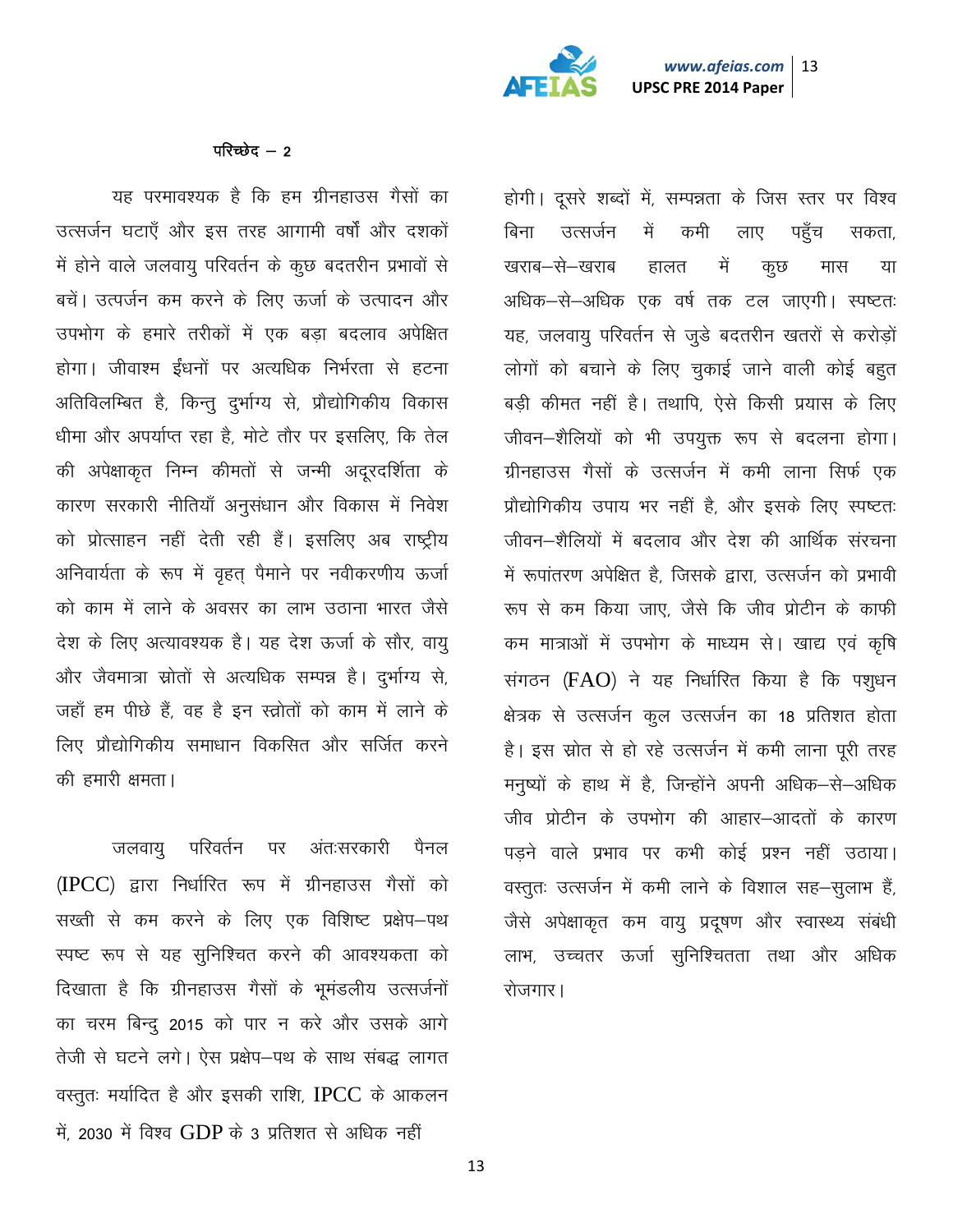

#### *www.afeias.com* **UPSC PRE 2014 Paper** 14

- 15. According to the passage, which of the following would help in the mitigation of greenhouse gases ?
	- 1. Reducing the consumption of meat
	- 2. Rapid economic liberalization
	- 3. Reducing the consumerism
	- 4. Modern management practices of livestock

Select the correct answer using the code

given below :

- (a)  $1, 2$  and 3
- (b) 2, 3 and 4
- $(c)$  1 and 3 only
- (d)  $2$  and  $4$  only
- 16. Why do we continue to depend on the fossil fuels heavily ?
	- 1. Inadequate technological development.
	- 2. Inadequate funds for research and development
	- 3. Inadequate availability of alternative sources of energy.

Select the correct answer using the code given below :

- $(a)$  1 only
- (b)  $2$  and  $3$  only
- $(c)$  1 and 3 only
- (d)  $1, 2$  and 3
- 17. According to the passage, how does the mitigation of greenhouse gases help us ?
	- 1. Reduces expenditure on public health.
- 2. Reduces dependence on livestock
- 3. Reduces energy requirements
- 4. Reduces rate of global climate change.

Select the correct answer using the code below :

- $(a)$  1, 2 and 3
- (b)  $1, 3$  and 4
- $(c)$  2, 3 and 4
- (d)  $1$  and  $4$  only
- 18. What is the *essential* message of the passage
	- ?
		- (a) We continue to depend on fossil fuels heavily
		- (b) Mitigation of the greenhouse gases is imperative
		- (c) We must invest in research and development
		- (d) People must change their lifestyle.
- 19. There are 50 students admitted to a nursery class. Some students can speak only English and some can speak only Hindi. 10 students can speak both English and Hindi. If the number of students who can speaks English is 21, then how many students can speak Hindi, how many can speak only Hindi and how many can speak only English?
	- (a) 21, 11 and 29 respectively
	- (b) 28, 18 and 22 respectively
	- (c) 37, 27 and 13 respectively
	- (d) 39, 29 and 11 respectively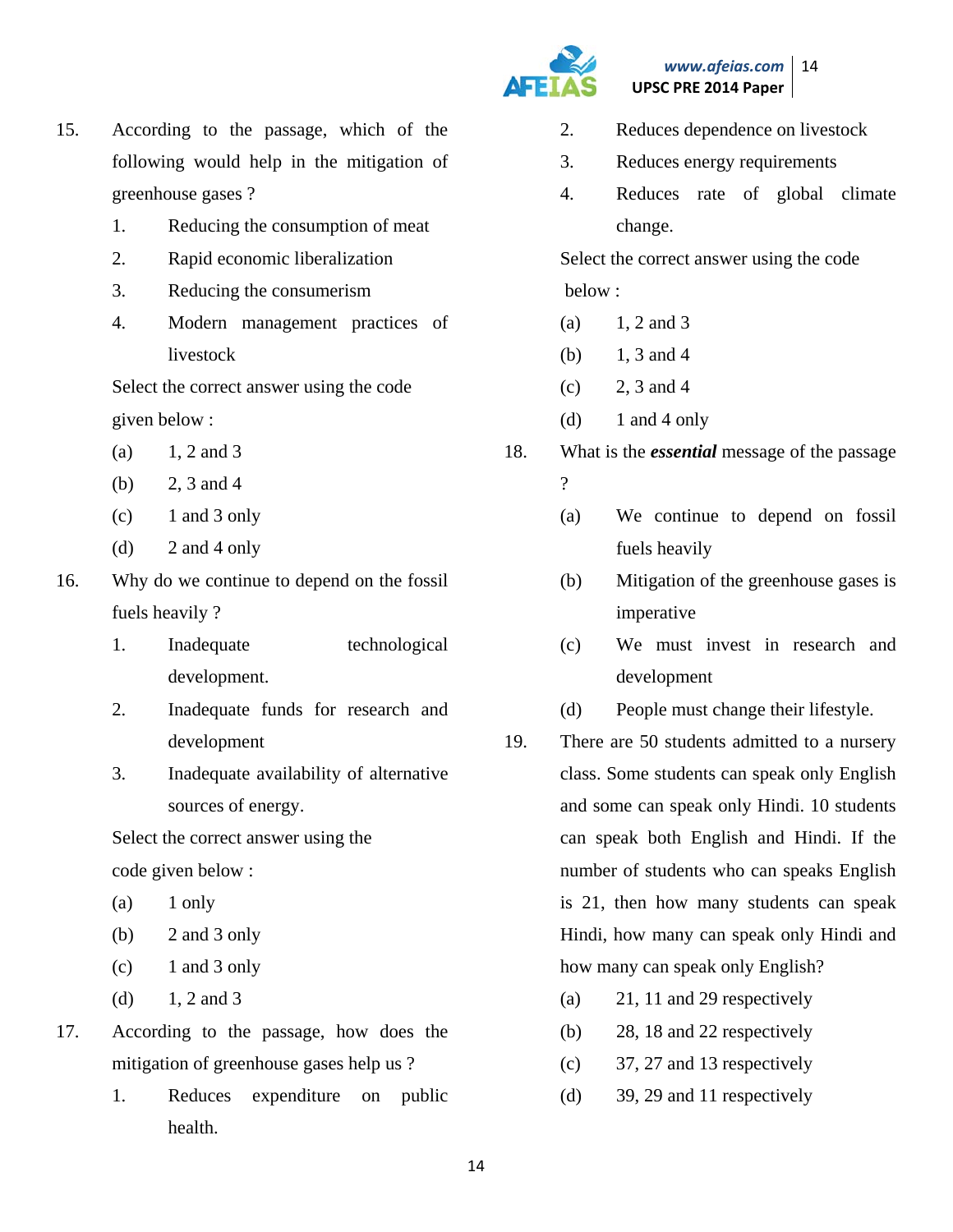

- परिच्छेद के अनुसार, निम्नलिखित में से कौन-से 15. ग्रीनहाउस गैसों के उत्सर्जन को कम करने में सहायक होंगे ?
	- माँस के उपभोग में कमी लाना  $1<sup>1</sup>$
	- तीव्र आर्थिक उदारीकरण  $2.$
	- उपभोक्तावाद में कमी लाना  $3<sup>1</sup>$
	- पशुधन की आधुनिक प्रबंधन प्रक्रियाएँ  $\overline{4}$

नीचे दिए गए कूट का प्रयोग कर सही उत्तर चुनिए:

- 1, 2 और 3  $(a)$
- 2.3 और 4  $(b)$
- $(c)$ केवल 1 और 3
- $(d)$ केवल 2 और 4
- हम जीवाश्म ईंधनों पर अत्यधिक निर्भर क्यों बने हुए 16. हैं?
	- अपर्याप्त प्रौद्योगिकीय विकास  $\mathbf{1}$
	- अनुसंधान और विकास के लिए अपर्याप्त  $2.$ निधियाँ
	- ऊर्जा के वैकल्पिक स्रोतों की अपर्याप्त  $3.$ उपलब्धता
	- नीचे दिए गए कूट का प्रयोग कर सही उत्तर चुनिए:
		- $(a)$ केवल 1
		- केवल 2 और 3  $(b)$
		- केवल 1 और 3  $(c)$
		- 1, 2 और 3  $(d)$
- परिच्छेद के अनुसार, ग्रीनहाउस गैसों में कमी लाना  $17.$ हमारे लिए किस तरह सहायक है ?
	- इससे लोक स्वास्थ्य पर व्यय घटता है  $1.$
	- इससे पशुधन पर निर्भरता घटती है  $2.$
	- इससे ऊर्जा आवश्यकताएँ घटती हैं 3.

इससे भूमंडलीय जलवायू परिवर्तन की दर  $\overline{4}$ . घटती है

नीचे दिए गए कूट का प्रयोग कर सही उत्तर चुनिए:

- 1, 2 और 3  $(a)$
- 1, 3 और 4  $(b)$
- $(c)$ 2, 3 और 4
- $(d)$ केवल 1 और 4
- इस परिच्छेद का सारभूत संदेश क्या है ? 18.
	- हम जीवाश्म ईंधनों पर अत्यधिक निर्भर बने  $(a)$ हुए हैं
	- ग्रीनहाउस गैसों में कमी लाना अत्यावश्यक  $(b)$ है
	- हमें अनुसंधान और विकास में निवेश करना  $(c)$ ही चाहिए
	- लोगों को अपनी जीवन-शैली बदलनी ही  $(d)$ चाहिए
- एक नर्सरी कक्षा में 50 विद्यार्थियों को प्रवेश दिया 19. गया। कुछ विद्यार्थी केवल अंग्रेजी बोल सकते हैं और कूछ केवल हिन्दी बोल सकते हैं। 10 विद्यार्थी अंग्रेजी और हिन्दी दोनों बोल सकते हैं। यदि उन विद्यार्थियों की संख्या, जो अंग्रेजी बोल सकते हैं, 21 है, तो कितने विद्यार्थी हिन्दी बोल सकते हैं, कितने केवल हिन्दी बोल सकते हैं और कितने केवल अंग्रेजी बोल सकते हैं ?
	- क्रमश: 21, 11 और 29  $(a)$
	- क्रमश: 28, 18 और 22  $(b)$
	- क्रमशः 37, 27 और 13  $(c)$
	- $(d)$ क्रमशः 39, 29 और 11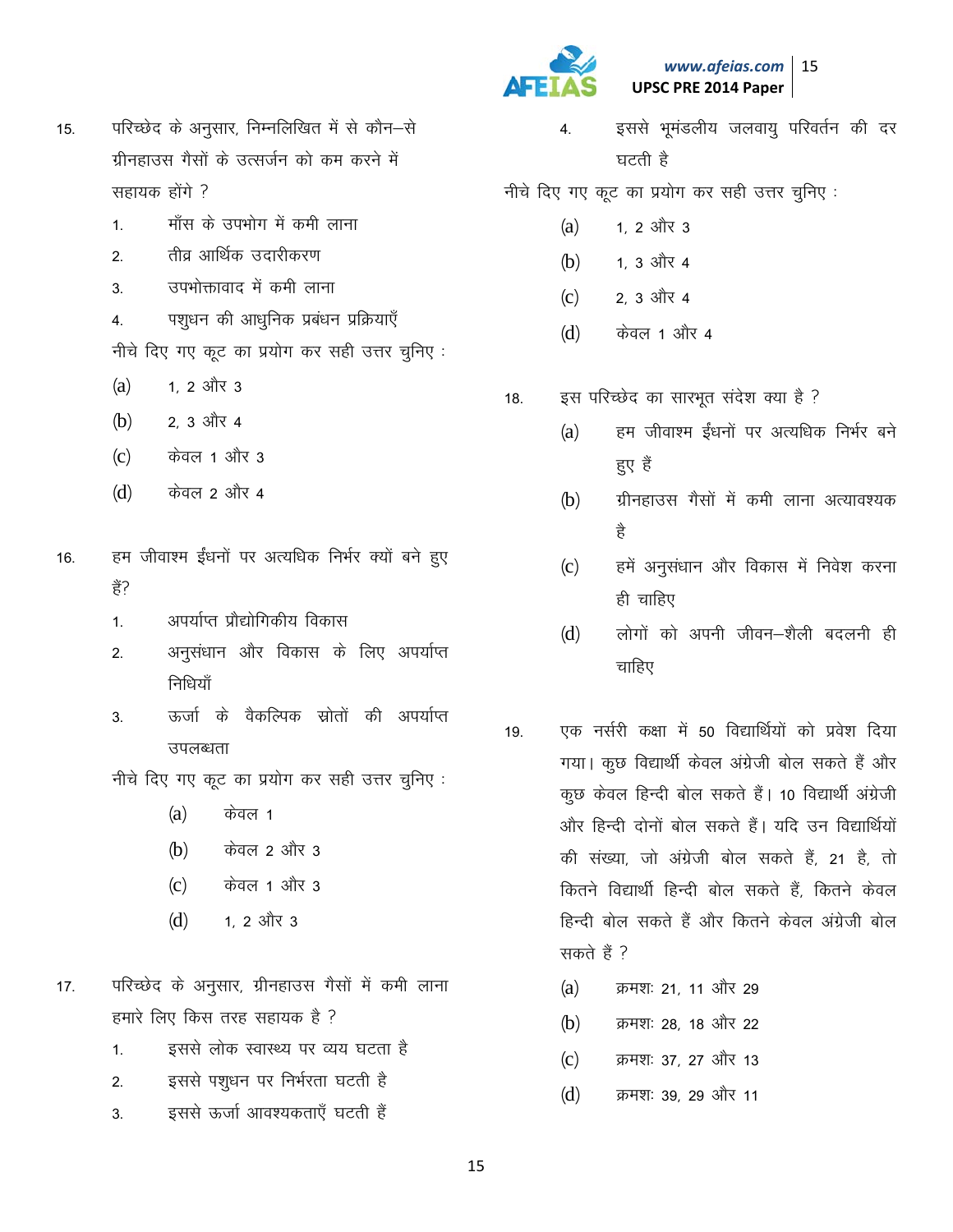

- 20. A gardener increased the area of his rectangular garden by increasing its length by 40% and decreasing its width by 20%. The area of the new garden
	- (a) has increased by 20%
	- (b) has increased by 12%
	- (c) has increased by 8%
	- (d) is exactly the same as the old area.
- 21. Six books are labeled A,B,C,D,E and F and are placed side by side. Books B, C, E and F have green covers while others have yellow covers. Books A, B and D are new while the rest are old volumes. Books A, B and C are law reports while he rest are medical extracts. Which two books are old medical exreacts and have green covers ?
	- (a) B and C
	- (a) E and F
	- (a) C and E
	- (a) C and F
- 22. A straight line segments is 36 cm long. Points are to be marked on the line from both the end points. From each end, the first point is at a distance of 1 cm from the end, the second ponts is at a distance of 2cm from the first point and the third point is at a distance of 3cm from the second point and so on. If the points on the ends are not counted and the common points are counted as one, what is the number of points ?
	- $(a)$  10
	- (b) 12
	- $(c)$  14
	- (d) 16
- 23. If Sohan, while selling two goats at the same price, makes a profit of 10% on one goat and suffers a loss of 10% on the other
	- (a) he makes no profit and no loss.
	- (b) he makes a profit of 1%
	- (c) he suffers a loss of 1%
	- (d) he suffers a loss of 2%
- 24. Out of a total of 120 musicians in a club, 5% can play all the three instruments, guitar, violin and flute. It so happens that the number of musicians who can play any two and only two of the above instruments is 30. The number of musicians who can play the guitar alone is 40. What is the total number of those who can play violin alone or flute alone ?
	- $(a)$  45
	- (b) 44
	- (c) 38
	- $(d)$  30
- 25. Six identical cards are placed on a table. Each card has number '1' marked on one side and number '2' marked on its other side. All the six cards are placed in such a manner that the number '1' is on the upper side. In one try, exactly four (neither more nor less) cards are turned upside down. In how many least number of tries can the cards be turned upside down such that all the six cards show number '2' on the upper side?
	- $(a)$  3
	- (b) 5
	- $(c)$  7
	- (d) This cannot be achieved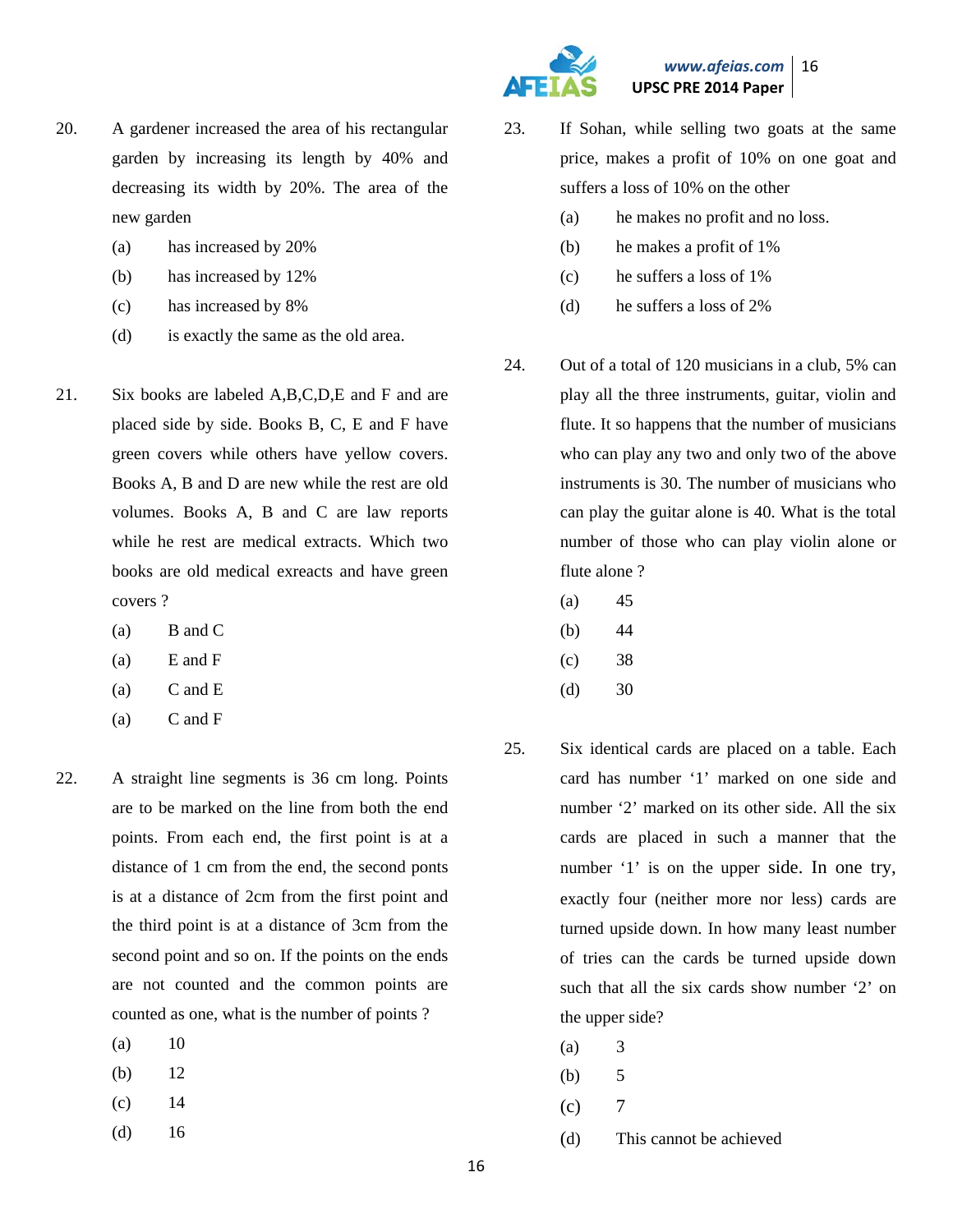

- एक माली अपने आयाताकार बगीचे की लंबाई में 40% 20. वृद्धि तथा चौड़ाई में 20% कमी करते हुए बगीचे के क्षेत्रफल में वृद्धि करता है। नए बगीचे का क्षेत्रफल
	- $20\%$  बढ़ जाता है।  $(a)$
	- $(b)$ 12% बढ जाता है।
	- $8\%$  बढ जाता है।  $(c)$
	- $(d)$ बिल्कुल पुराने क्षेत्रफल जितना रहता है।
- छह पुस्तकों को A,B,C,D,E और F से अंकित कर एक  $21.$ के बगल में एक रख दिया जाता है। B.C.E और F पुस्तकों के हरे आवरण हैं जबकि अन्य पुस्तकों के आवरण पीले हैं।  $A,B$  और  $D$  पुस्तकें नई हैं जबकि शेष पुरानी पुस्तकें हैं | A, B और C पुस्तकें विधि रिपोर्टें हैं जबकि शेष पुस्तकें आयुर्विज्ञान के उद्धरण हैं। कौन-सी दो, पुरानी आयुर्विज्ञान के उद्धरणों की हरे आवरणों वाली पुस्तकें हैं ?
	- $B \nleftrightarrow C$  $(a)$
	- $E \triangleleft \tilde{E}$  F  $(b)$
	- $C$  और  $E$  $(c)$
	- $(d)$  $C \triangleleft \dagger F$
- एक सरल रेखाखण्ड 36cm लंबा है। इस रेखा पर, रेखा 22. के दोनों अत्य बिन्दुओं से बिन्दु अंकित करने है। प्रत्येक अंत्य बिन्दु से, पहला बिन्दु अंत्य बिन्दु से 2 cm की दूरी पर और तीसरा बिन्दु दूसरे बिन्दु से 3 cm की दूरी पर है और यही क्रम आगे जारी है। यदि अंत्य बिन्दुओं को न गिना जाए और उभयनिष्ठ बिन्दुओं को 1 गिना जाए, तो बिन्दुओं की संख्या क्या है?
	- $(a)$  $10$
	- $(b)$  $12$
	- $(c)$ 14
	- $(d)$ 16
- यदि सोहन दो बकरियों को एक ही दाम पर बेचकर, एक 23. बकरी पर 10% लाभ कमाता है और दूसरी पर 10% हानि भुगतता है, तो
	- उसे न तो लाभ होगा और न ही हानि होगी।  $(a)$
	- उसे 1% का लाभ होगा।  $(b)$
	- उसे 1% की हानि होगी।  $(c)$
	- उसे 2% की हानि होगी।  $(d)$
- एक क्लब के कुल 120 संगीतज्ञों में से 5% गिटार, 24. वायलिन और बाँसूरी, तीनों वाद्य बजा सकते हैं। उपर्युक्त वाद्यों में से कोई दो और केवल दो वाद्य बजा सकने वाले सगीतज्ञों की संख्या 30 है। जो संगीतज्ञ केवल गिटार बजा सकते हैं, वे 40 हैं। ऐसे संगीतज्ञों की कुल संख्या बताइए जो केवल वायलिन बजा सकते हैं या केवल बॉसूरी बजा सकते हैं।
	- $(a)$ 45
	- $(b)$ 44
	- $(c)$ 38
	- $(d)$ 30
- एक मेज पर 6 एकसमान कार्ड रखे हुए हैं। प्रत्येक कार्ड 25. के एक फलक पर संख्या '1' व इसके दूसरे फलक पर संख्या '2' अंकित है। सभी छह कार्ड ऐसे रखे हुए हैं कि संख्या '1' वाला फलक ऊपर की तरफ है। एक प्रयास में, तथ्यतः चार (न कम और न ही उससे अधिक) कार्डों को पलटा जाता है। कार्डों को न्यूनतम कितने प्रयासों में ऐसे पलटा जा सकता है कि सभी छह कार्डों के ऊपर संख्या  $2'$  दिखे ?
	- $(a)$ 3
	- $(b)$ 5
	- $(c)$  $\overline{7}$
	- ऐसा करना सम्भव नहीं है  $(d)$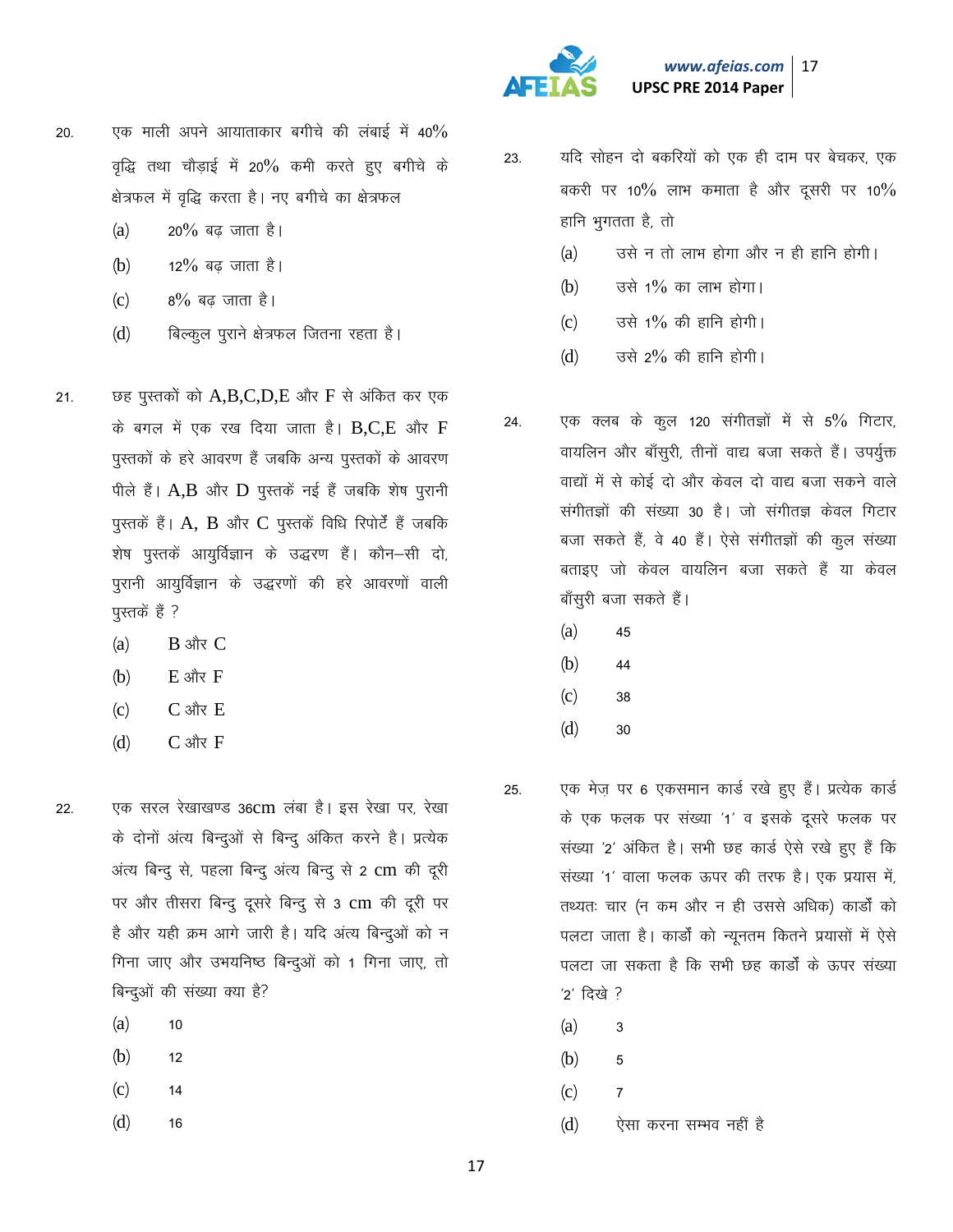

#### *www.afeias.com* 18 **UPSC PRE 2014 Paper**

#### *Directions for the following 8 (eight) items:*

*Read the following two passages and answer the items that following each passage. Your answers to these items should be based on the passages only.* 

#### **Passage – 1**

The Himalayan ecosystem is highly vulnerable to damage, both due to geological reasons and on account of the stress caused by increased preasure of population, exploitation of natural resources and other related challenges. These aspects may be exacerbated due to the Impact of climate change. It is possible that climste change may adversely impact the Himalayan ecosystem through increased temperature, altered precipitation patterns, episodes of drought and biotic influences. This would not only impact thevery sustenance of the indigenous communities in uplands but also the life of downstream dwellers across the country and beyond. Therefore, there is an urgent need for giving special attention to sustain the Himalayan ecosystem. This would require conscious efforts for conserving all the representative systems.

Further, it needs to be emphasized that the endemics with specialized habitat requirements, are among the most vulnerable elements. In this respect the Himalayan biodiversity hotspot, with rich endemic diversity, is vulnerable to climate change. The threats include possible loss of genetic resources and species, habitats and concomitantly a decrease in ecosystem services. Therefore, conservation of endemic elements in representative ecosystems/habitats assumes a great significance while drawing conservation plans for the region.

Towards achieving the above, we will have to shift toward contemporary conservation approaches,

which include a paradigm of landscape level interconnectivity between protected area systems. The concept advocates a shift from the species-habitat focus to an inclusive focus on expanding the biogeographic range so that natural adjustments to climate change can proceed without being restrictive.

26. Consider the following statements :

According to the passage, the adverse impact of climate change on an ecosystem can be a

- 1. permanent disappearance of some of its flora and fauna.
- 2. permanent disappearance of ecosystem itself.

Which of the statements given above is/are correct?

- $(a)$  1 only
- $(b)$  2 only
- (c) Both 1 and 2
- (d) Neither 1 nor 2
- 27. Which one of the following statements best implies the need to shift toward contemporary conservation approach?
	- (a) Exploitation of natural resources causes a stress on the Himalayan ecosystem.
	- (b) Climate change alters precipitation patterns, causes episodes of drought and biotic interference.
	- (c) The rich biodiversity, including endemic diversity, makes the Himalayan region a biodiversity hotspot.
	- (d) The Himalayan Biogeographic region should be enabled to adapt to climate change smoothly.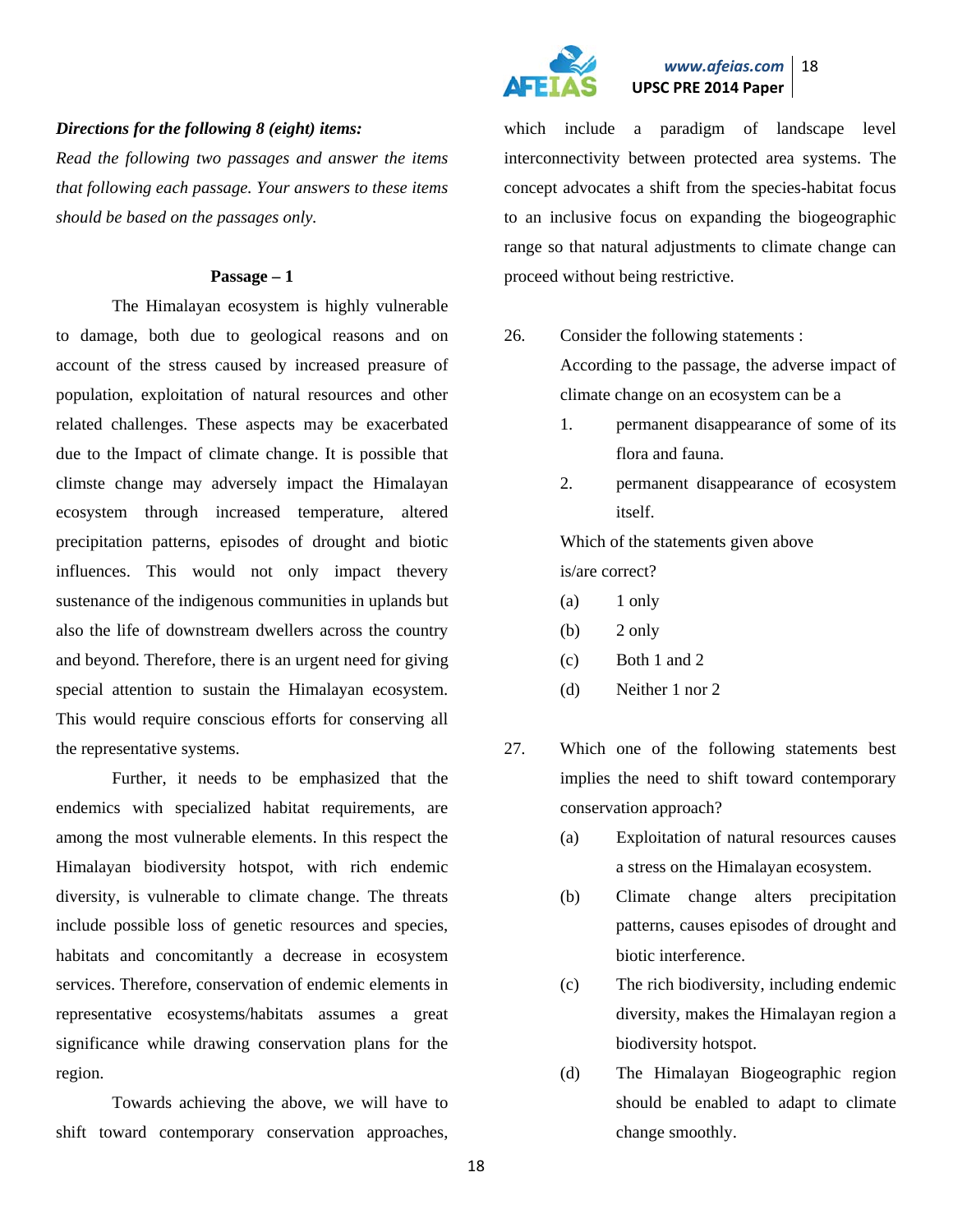

#### www.afeias.com 19 **UPSC PRE 2014 Paper**

करने की जगह जैवभौगोलिक परास को विस्तारित करने पर समावेशी ध्यान–संकेंद्रण करने का पक्षसमर्थन करती है, ताकि जलवायु परिवर्तन के प्राकृतिक समंजन सीमित हुए बिना आगे बढ़ सकें।

- निम्नलिखित कथनों पर विचार कीजिए: 26. परिच्छेद के अनुसार, पारितंत्र पर जलवायु परिवर्तन के प्रतिकूल प्रभावस्वरूप
	- इसके वनस्पतिजात और प्राणिजात में से कुछ  $1.$ का स्थायी विलोपन हो सकता है।
	- स्वयं पारितंत्र का स्थायी विलोपन हो सकता है।  $\overline{2}$ .
	- केवल 1  $(a)$
	- केवल 2  $(b)$
	- 1 और 2 दोनों  $(c)$
	- $(d)$ न तो 1, न ही 2
- निम्नलिखित में से किस एक कथन का सबसे सटीक 27. निहितार्थ यह है कि समकालीन संरक्षण उपागम की ओर ध्यान अंतरित करने की आवश्यकता है ?
	- प्राकृतिक संसाधनों का दोहन हिमालय के  $(a)$ पारितंत्र पर दबाव डालता है।
	- $(b)$ जलवायु परिवर्तन के कारण वर्षण प्रतिरूपों मे बदलाव, अनावृष्टि की घटनाएँ और जीवीय हस्तक्षेप होता है।
	- समृद्ध जैवविविधता, जिसमें विशेषक्षेत्री विविधता  $(c)$ शामिल है, हिमालय क्षेत्र को एक जैवविविधता तप्तस्थल बनाता है।
	- हिमालय के जैवभौगोलिक क्षेत्र को इस तरह  $(d)$ समर्थ बनाना चाहिए कि वह अबाध रूप से जलवायु परिवर्तन के प्रति अनुकूल बनता रहे।

# निम्नलिखित 8 (आठ) प्रश्नांशों के लिए निर्देश :

निम्नलिखित दो परिच्छेदों को पढिए और प्रत्येक परिच्छेद के आगे आने वाले प्रश्नांशों के उत्तर दीजिए। इन प्रश्नांशों के आपके उत्तर इन परिच्छेदों पर ही आधारित होने चाहिए।

#### परिच्छेद $-1$

हिमालय का पारितंत्र भूवैज्ञानिक कारणों और जनसंख्या के बढ़े हुए बोझ, प्राकृतिक संसाधनों के दोहन और अन्य सम्बन्धित चुनौतियों से जन्य दबाव के कारण, क्षति के प्रति अत्यंत सुभेद्य है। सुभेद्यता के ये पहलू जलवायु परिवर्तन के प्रभाव के कारण उत्तेजित हो सकते हैं। यह सम्भव है कि जलवायू परिवर्तन हिमालय के पारितंत्र पर, बढ़े हुए तापमान, परिवर्तित वर्षण प्रपिरूप, अनावृष्टि की घटनाओं और जीवीय प्रभावों के माध्यम से, प्रतिकूल प्रभाव डाले। यह न केवल उच्चभूमियों में रहने वाले देशज समुदायों के पूरे निर्वाह पर, बल्कि सारे देश में और उसके परे अनुप्रवाह क्षेत्र में रहने वाले निवासियों के जीवन पर भी असर डालेगा। इसलिए, हिमालय के पारितंत्र की धारणीयता बनाए रखने के लिए विशेष ध्यान देने की तत्काल आवश्यकता है। इसके लिए सभी निरूपक प्रणालियों के संरक्षण के लिए सचेत प्रयत्न करने की आवश्यकता होगी।

आगे, इस पर बल देने की आवश्यकता है कि सीमित व्याप्ति वाले, और बह्धा विशेषीकृत आवासीय आवश्यकताओं वाले विशेषक्षेत्री घटक सर्वाधिक सुभेद्य घटकों में से हैं। इस संदर्भ में, हिमालय का जैवविविधता वाला तप्तस्थल, जो विशेषक्षेत्री विविधता से संपन्न है, जलवायु परिवर्तन के प्रति सुभेद्य है। इसके खतरों में, आनुवंशिक संसाधनों और जातियों, आवासों का सम्भावित क्षय और सहगामी रूप से. पारितंत्र के लाभों में कमी का आना शामिल है। इसलिए, इस क्षेत्र के लिए संरक्षण योजनाएँ बनाते समय, निरूपक पारितंत्रों / आवासों में विशेषक्षेत्री घटकों के संरक्षण का अत्यंत महत्त्व हो जाता है।

उपर्युक्त को हासिल करने की दिशा में, हमें समकालीन संरक्षण उपागमों की ओर ध्यान अंतरित करना होगा, जिसमें संरक्षित क्षेत्र–प्रणालियों के बीच दृश्यभुमि स्तर की अंतर्संयोजकता का प्रतिमान शामिल है। यह संकल्पना, जाति–आवास पर ध्यान केंद्रित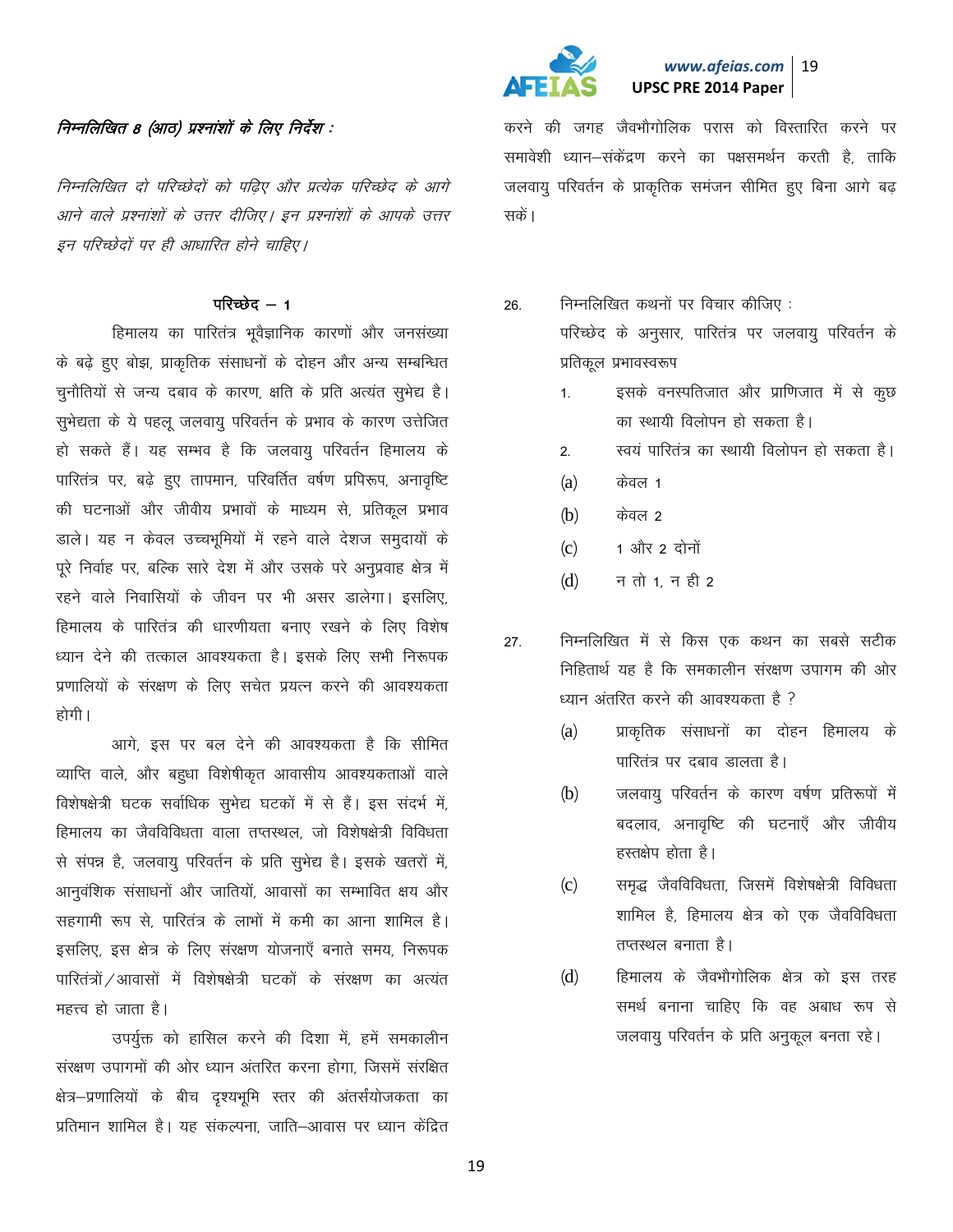

#### *www.afeias.com* **UPSC PRE 2014 Paper** 20

28. What is the most important message conveyed by the passage ?

- (a) Endemism is a characteristic feature of Himalayan region.
- (b) Conservation efforts should emphasize on biogeographic ranges rather than on some species or habitats.
- (c) Climate change has adverse impact on the Himalayan ecosystem.
- (d) Without Himalayan ecosystem, the life of the communities of uplands and downstreams will have no sustenance.
- 29. With reference to the passage, the following assumptions have been made :
	- 1. To maintain natural ecosystems, exploitation of natural resources should be completely avoided.
	- 2. Not only anthropogenic but also natural reasons can adversely affect ecosystems.
	- 3. Loss of endemic diversity leads to the extinction of ecosystems.

Which of the above assumptions is/are correct ?

- $(a)$  1 and 2
- $(b)$  2 only
- $(c)$  2 and 3
- $(d)$  3 only

#### **Passage – 2**

It is often forgotten that globalization is not only about policies on international economic relationships and transactions, but has equally to do with domestic policies of a nation. Policy changes necessitated by meeting the internationally set conditions (by WTO etc.) of free trade and investment flows obviously affect domestic producers and investors. But the basic

philosophy underlying globalization emphasizes absolute freedom to markets to determine prices and production and distribution patterns, and view government interventions as processes that create distortions and bring in inefficiency. Thus, public enterprises have to be privatized through disinvestments and sales; sectors and activirties hitherto reserved for the public sector have to be opened to the private sector. This logic extends to the social services like education and health. Any restrictions on the adjustments in workforce by way of retrenchment of workers should also be removed and exit should be made easier by removing any restrictions on closures. Employment and wages should be governed by free play of market forces, as any measure to regulate them can discourage investment and also create inefficiency in production. Above all, in line with the overall philosophy of reduction in the role of the State, fiscal reforms should be undertaken to have generally low levels of taxation and government expenditure should be kept to the minimum to abide by the principle of fiscal prudence. All these are policy actions on the domestic front and are not directly related to the core items of the globalizations agenda, namely free international flow of goods and finance.

- 30. According to the passage, under the globalization, government interventions are viewed as processes leading to
	- (a) distortions and inefficiency in the economy.
	- (b) optimum use of resources.
	- (c) more profitability to industries.
	- (d) free play of market forces with regard to industries.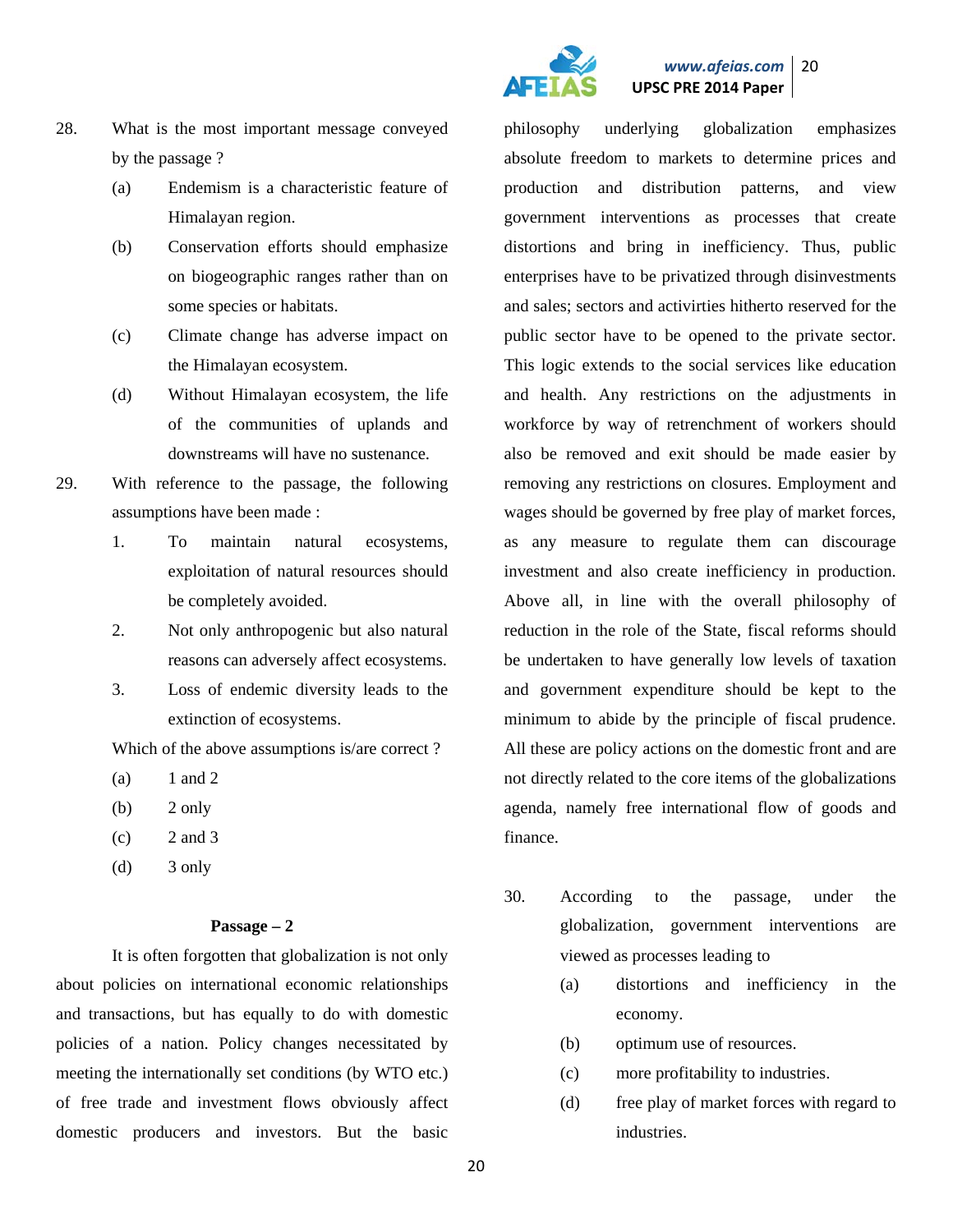

#### www.afeias.com 21 UPSC PRE 2014 Paper

व्यापार और निवेश प्रवाह संबंधी नियत दशाओं को पूरा करने हेतू किए गए आवश्यक नीतिगत परिवर्तन प्रत्यक्षतः घरेलू उत्पादकों तथा निवेशकों को प्रभावित करते हैं। किन्तु विश्वव्यापीकरण में अधःशायी आधारभूत दर्शन कीमतों, उत्पादन तथा वितरण प्रतिरूप के निर्धारण के लिए बाजारों की अबाध स्वतंत्रता पर बल देता है, तथा सरकारी हस्तक्षेपों को उन प्रक्रियाओं के रूप में देखता है जो विकृति उत्पन्न करती हैं तथा अदृक्षता लाती हैं। अतः सार्वजनिक उद्यमों का विनिवेशों तथा विक्रयों द्वारा निजीकरण हो; और अभी तक जो क्षेत्र और कार्यकलाप सार्वजनिक क्षेत्र के लिए आरक्षित हैं. आवश्यक है कि उन्हें प्राइवेट क्षेत्र के लिए खोल दिया जाए। इस तर्क का विस्तार शिक्षा तथा स्वास्थ्य जैसी सामाजिक सेवाओं तक है। कामगारों की छँटनी के माध्यम से श्रम-बल का समायोजन करने पर लगे प्रतिबंध हटा लिए जाने चाहिए तथा तालाबंदी पर लगे प्रतिबंधों को हटाकर निर्गमन को अपेक्षाकृत आसान बनाया जाना चाहिए। रोजगार तथा वेतन बाज़ार शक्तियों की स्वतंत्र गतिविधियों द्वारा शासित होना चाहिए, क्योंकि उनको नियंत्रित करने में कोई भी उपाय निवेश को हतोत्साहित कर सकते हैं तथा उत्पादन में अदक्षता भी उत्पन्न कर सकते हैं। सर्वोपरि रूप से. राज्य की भूमिका में कमी लाने के समग्र दर्शन के अनुरूप, ऐसे राजकोषीय सूधार किए जाने चाहिए जिनसे आमतौर पर कराधान के स्तर निम्न हों तथा वित्तीय विवेक के सिद्धांत के पालन हेतु शासकीय खर्च न्यूनतम हो। ये सब घरेलू स्तर पर किए जाने वाले नीतिगत कार्य हैं तथा विश्वव्यापीकरण कार्यसूची के सारभाग विषयों, यथा, माल और वित्त के स्वतंत्र अंतर्राष्ट्रीय प्रवाह से प्रत्यक्षतः संबंधित नहीं हैं।

- इस परिच्छेद के अनुसार, विश्वव्यापीकरण के अंतर्गत 30. सरकारी हस्तक्षेपों को ऐसी प्रक्रियाओं के रूप में देखा जाता है. जिनके कारण
	- अर्थव्यवस्था में विकृतियाँ और अदक्षता आती है।  $(a)$
	- संसाधनों का इष्टतम उपयोग होता है।  $(b)$
	- उद्योगों को अपेक्षाकृत अधिक लाभप्रदता होती  $(c)$ है ।
	- उद्योगों के संबंध में बाजार शक्तियों की गतिविधि  $(d)$ स्वतंत्र होती है।

इस परिच्छेद द्वारा क्या सर्वाधिक महत्त्वपूर्ण संदेश दिया 28. गया है ?

- विशेषक्षेत्रीयता हिमालयी क्षेत्र की लाक्षणिक  $(a)$ विशेषता है।
- संरक्षण प्रयासों का बल कतिपय जातियों या  $(b)$ आवासों के स्थान पर जैवभौगोलिक परासों पर होना चाहिए।
- जलवायू परिवर्तन का हिमालय के पारितंत्र पर  $(c)$ प्रतिकूल प्रभाव हुआ है।
- हिमालय के पारितंत्र के अभाव में, उच्चभूमियों  $(d)$ और अनुप्रवाह क्षेत्रों के समुदायों के जीवन का कोई धारण-आधार नहीं होगा।
- परिच्छेद के संदर्भ में, निम्नलिखित पूर्वधारणाएँ बनाई गई  $29$ 쑭.
	- प्राकृतिक पारितंत्र बनाए रखने के लिए,  $1.$ प्राकृतिक संसाधनों के दोहन का पूरी तरह परिहार किया जाना चाहिए।
	- पारितंत्र को, न केवल मानवोद्भविक, बल्कि  $2.$ प्राकृतिक कारण भी प्रतिकूलतः प्रभावित कर सकते हैं।
	- विशेषक्षेत्री विविधता के क्षय से परितंत्र का 3. विलोपन होता है।

उपर्युक्त धारणाओं में से कौन-सी सही है/हैं ?

- 1 और 2  $(a)$
- $(b)$ केवल २
- $(c)$ 2 और 3
- $(d)$ केवल 3

#### परिच्छेद $-2$

यह अक्सर भूला दिया जाता है कि विश्वव्यापीकरण केवल अंतर्राष्ट्रीय आर्थिक संबंधों और लेन-देन संबंधी नीतियों के बारे में ही नहीं है, बल्कि इसका सरोकार समान रूप से राष्ट्र की घरेलू नीतियों से भी है। अंतर्राष्ट्रीय रूप से (WTO आदि द्वारा) मुक्त

21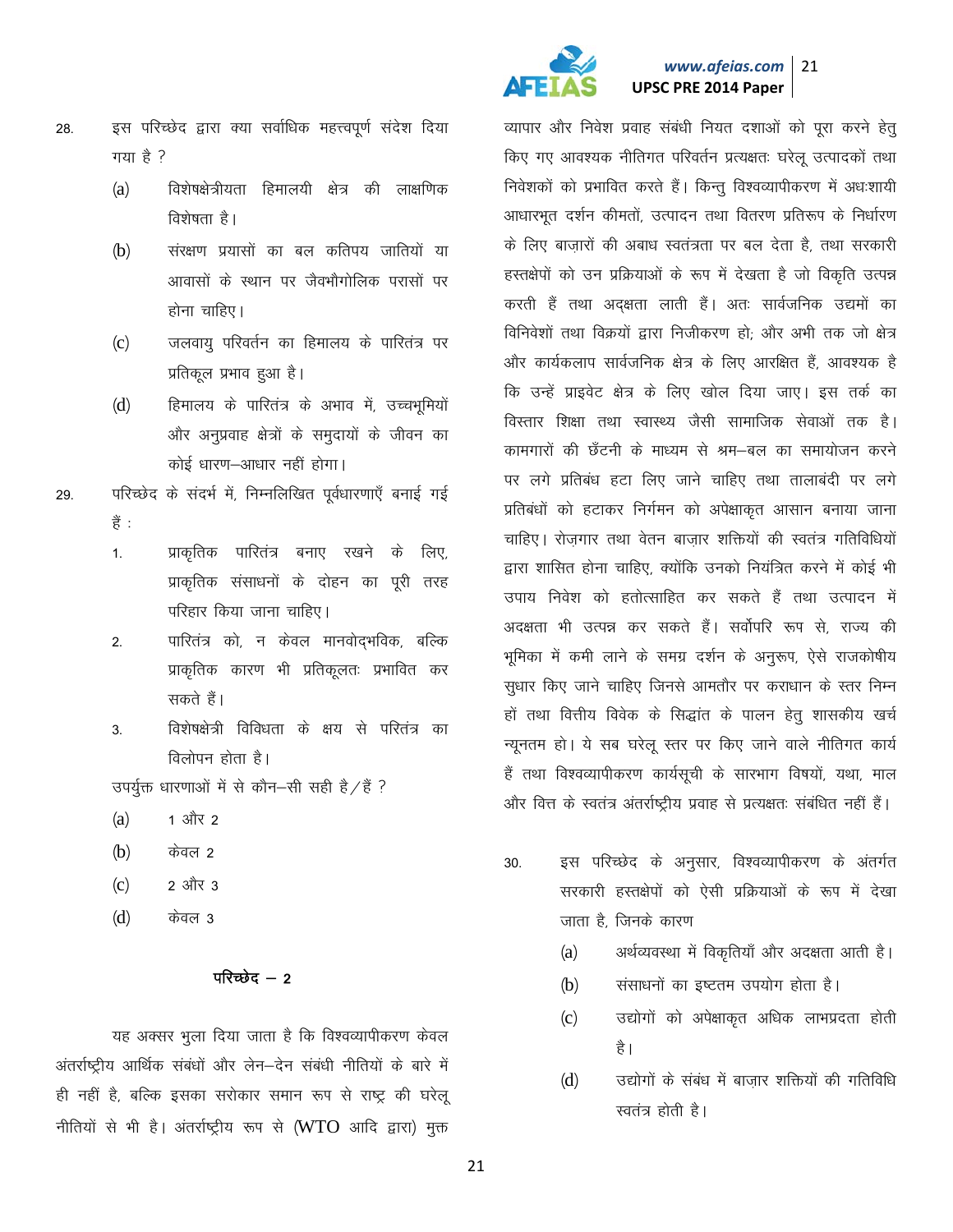

# 31. According to the passage, the basic philosophy of globalization is to

- (a) give absolute freedom to producers to determine prices and production.
- (b) give freedom to producers to evolve distribution patterns.
- (c) give absolute freedom to markets to determine prices, production and employment.
- (d) give freedom to producers to import and export.
- 32. According to the passage, which of the following is/are necessary for ensuring globalization ?
	- 1. Privatization of public enterprises
	- 2. Expansionary policy of public expenditure
	- 3. Free play of market forces to determine wages and employment
	- 4. Privatization of social services like education and health

Select the correct answer using the code given below :

- $(a)$  1 only
- (b) 2 and 3 only
- $(c)$  1, 3 and 4
- (d) 2, 3 and 4
- 33. According to the passage, in the process of globalization the State should have
	- (a) expanding role.
	- (b) reducing role.
	- (c) statutoty role.
	- (d) none of the above roles.

# *Directions for the following 4 (four) items :*

*The following graph shows the average profit of two fruit-sellers A and B in*  *thousands (*`*)per year from the year 1995 to 2000. consider the graph and answer the 4 (four) items that follow:* 





- (a) 1995
- (b) 1996
- (c) 1997
- (d) 1998
- 35. What is the difference between the average profit of B and A in the year 1998 ?
	- $(a)$   $100$
	- (b)  $-$  1,000
	- (c)  $+$  600
	- (d)  $-$  300
- 36. How much more average profit did A make in the year 2000 than in the year 1999 ?
	- (a)  $\dot{200}$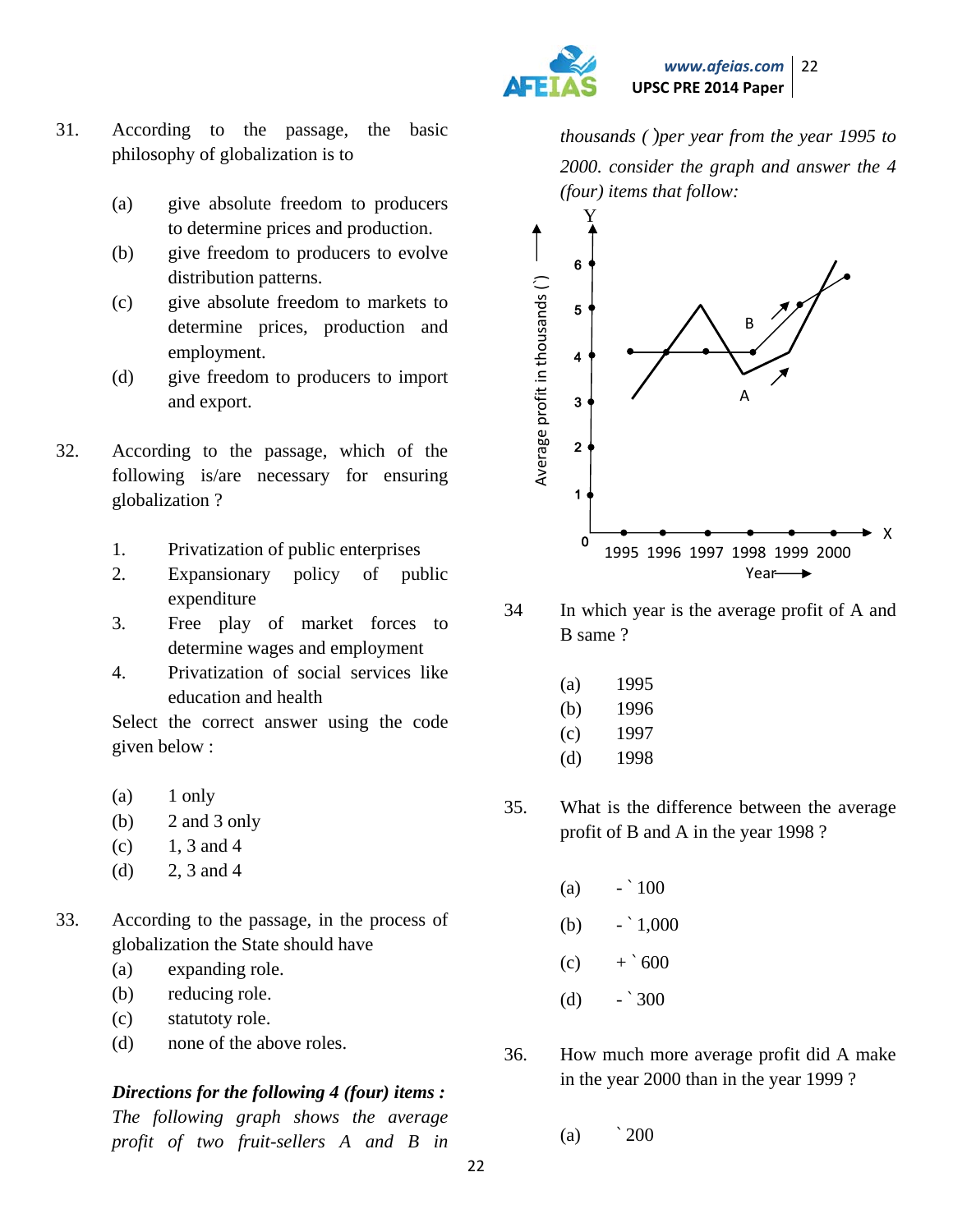

निम्नलिखित आलेख, दो फल-विक्रेताओं  $A$  और  $B$  का वर्ष 1995 से 2000 तक, प्रति वर्ष हजारों ` में औसत लाभ दर्शाता है। इस आलेख पर विचार कीजिए और आगे आने वाले 4 (चार) प्रश्नांशों के उत्तर दीजिए :



 $34.$  किस वर्ष में  $\bf A$  और  $\bf B$  का औसत लाभ समान है ?

- $(a)$  1995
- $(b)$  1996
- $(c)$  1997
- $(d)$  1998

35. वर्ष 1998 में, B और A के औसत लाभ के बीच क्या  $\sin \pi \approx 2$ 

- (a)  $-$  100
- (b)  $-$  1,000
- (c)  $+$  600
- (d)  $-$  300
- $36.$  A ने वर्ष 2000 में, वर्ष 1999 के ओसत लाभ से कितना अधिक औसत लाभ अर्जित किया ?
	- $(a)$  200

(b)  $\dot{1,000}$ 

 $(c)$  1,500

- (d)  $\dot{2,000}$
- 31. हस परिच्छेद के अनुसार, विश्वव्यापीकरण का अधारभुत दर्शन क्या है ?
	- (a) कीमतों और उत्पादन के निर्धारण के लिए उत्पादकों को पूर्ण स्वतंत्रता देना
	- (b) वितरण प्रतिरूप विकसित करने हेतु उत्पादकों को स्वतंत्रता देना
	- (c) कीमतों, उत्पादन और रोजगार के निर्धारण हेतू बाजारों को पूर्ण स्वतंत्रता देना
	- (d) आयात और निर्यात के लिए उत्पादकों को स्वतंत्रता देना
- 32. हस परिच्छेद के अनुसार, विश्वव्यापीकरण सुनिश्चित करने के लिए निम्नलिखित में से कौन–सा/से आवश्यक है/हैं  $\mathcal{P}$ 
	- 1. सार्वजनिक उद्यमों का निजीकरण
	- 2. सार्वजनिक व्यय की विस्तार-नीति
	- 3. वेतन और रोजगार निर्धारित करने की बाजार शक्तियों की स्वतंत्र गतिविधि
	- 4. शिक्षा और स्वास्थ्य जैसी सामाजिक सेवाओं का निजीकरण

नीचे दिए गए कूट का प्रयोग कर सही उत्तर चुनिए $:$ 

- $(a)$  केवल 1
- $(b)$  केवल 2 और 3
- $(c)$  1, 3 और 4
- $(d)$  2, 3 और 4
- 33. हस परिच्छेद के अनुसार, विश्वव्यापीकरण की प्रक्रिया में राज्य की भूमिका कैसी होनी चाहिए?
	- $(a)$  विस्तृत होती हुई
	- $(b)$  घटती हुई
	- (c) सांविधिक
	- (d) उपर्युक्त में से कोई नहीं

# <u>निम्नलिखित 4 (चार) प्रश्नांशों के लिए निर्देश :</u>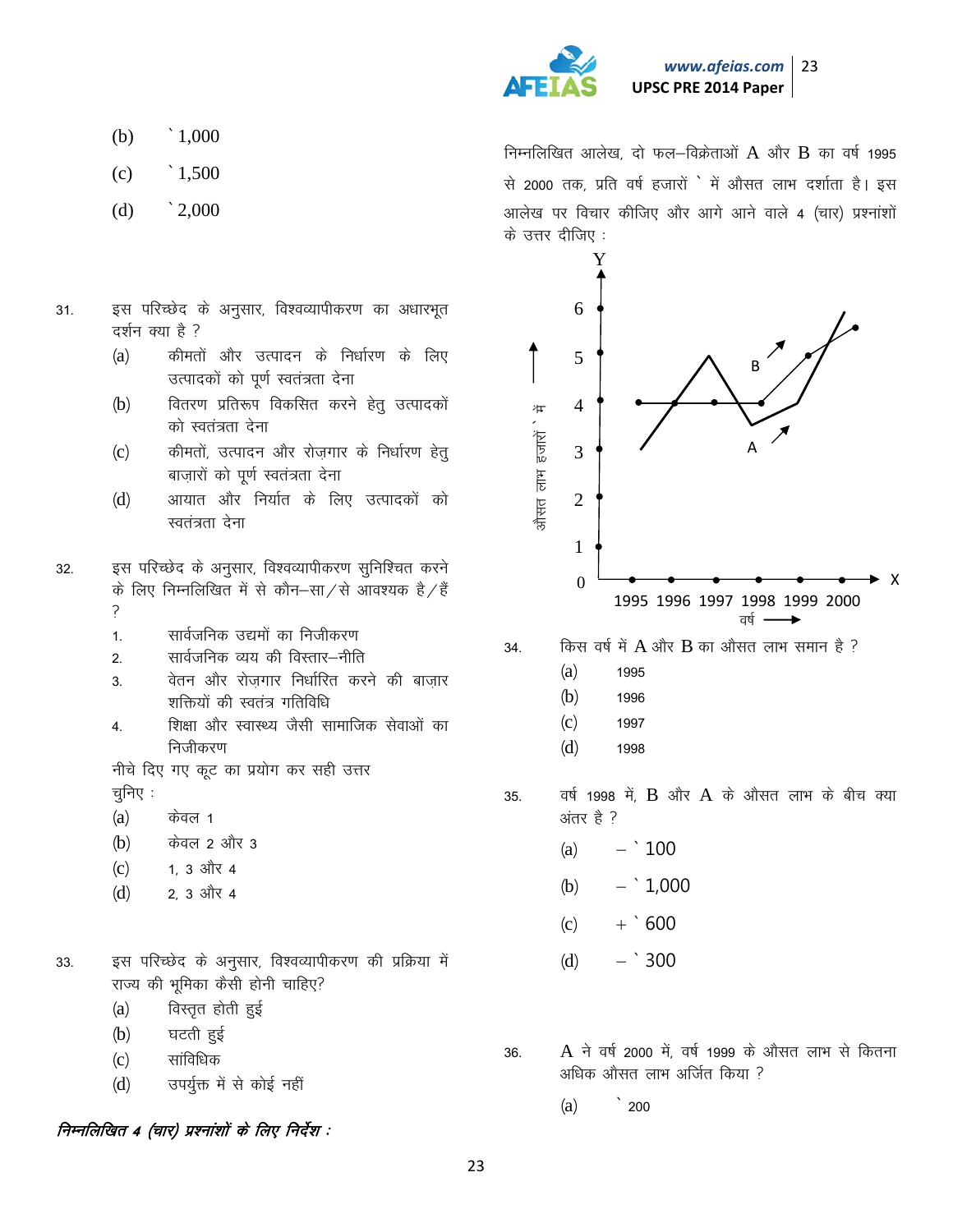| (b) | 1,000 |
|-----|-------|
| (c) | 1.500 |
| (d) | 2,000 |



- 37. What is the trend of the average profit of B from the year 1997 to the year 2000 ?
	- (a) Non-increasing
	- (b) Non-decreasing
	- (c) Steady
	- (d) Fluctuating
- 38. The following table ahows the marke obtained by two students in different subject:

|            | Studen | Maximum Student   Maximum<br>Marks |    | Mark |
|------------|--------|------------------------------------|----|------|
| English    | 60     | 100                                | 80 | 150  |
| Psychology | 70     | 100                                | 70 | 100  |
| History    | 50     | 100                                | 60 | 100  |
| Sanskrit   | 30     | 50                                 | 15 | 25   |

The difference in the mean aggregate percentage marks of the students is

- $(a)$  2.5%
- (b) 13.75%
- $(c)$  1.25%
- (d) Zero
- 39. Examine the following figure :



Which one of the following figures has the above figure embedded in it ?



40. Consider the following matrix :



Which one of the following figures fits into the blank part of the above matrix ?



41. The following table gives population and total income of a city for four years :

| Year                     | 1992 | 1993 | 1994 | 1995 |
|--------------------------|------|------|------|------|
| Population<br>in lakhs   | 20   | 21   | 22   | 23   |
| Income<br>in crores $()$ | 1010 | 1111 | 1225 | 1345 |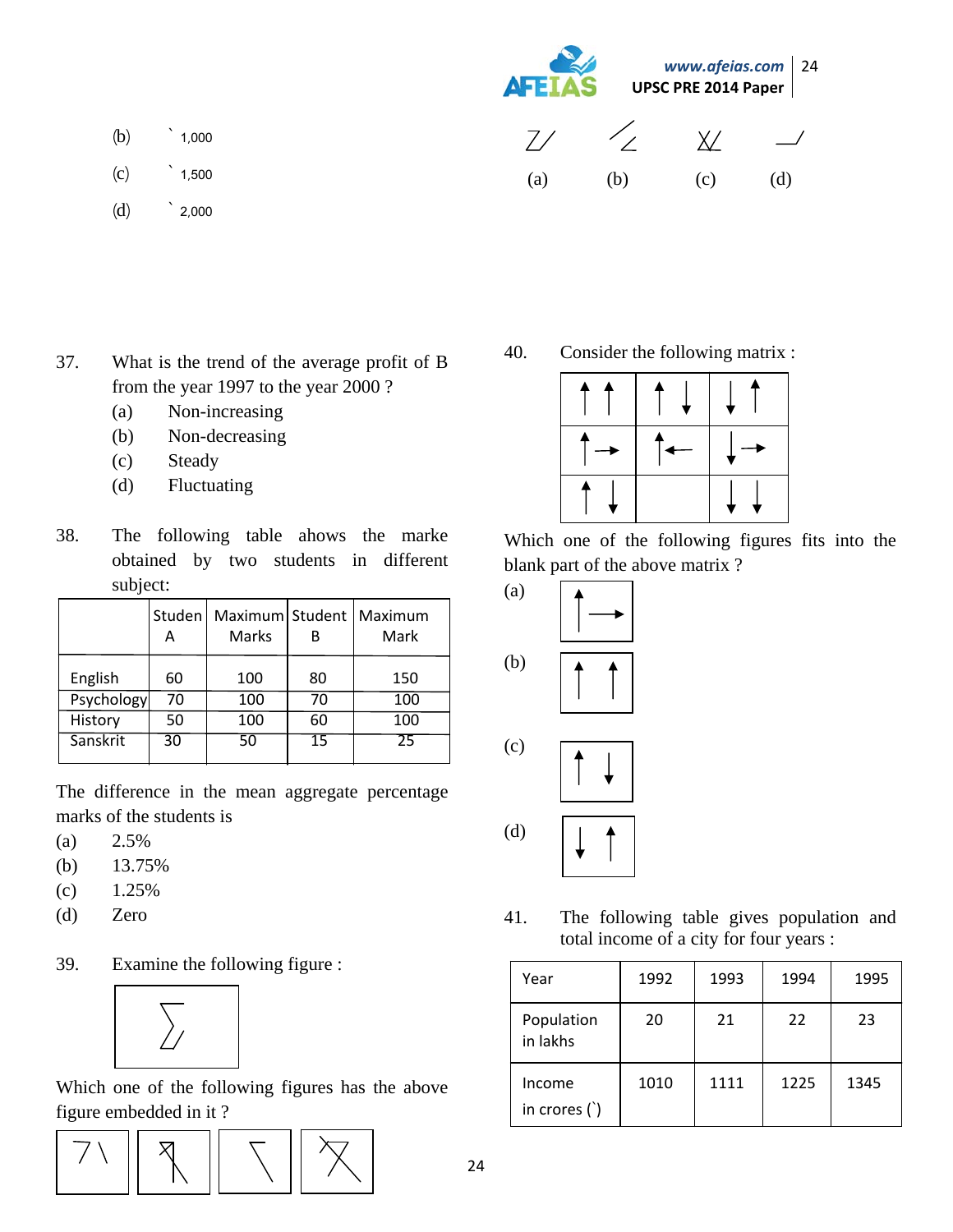

*www.afeias.com* 25 **UPSC PRE 2014 Paper**

Which one of the following statements is correct in respect of the above data ?

- (a) population increased by 5% or more every year.
- (b) Income increased by 10% or more every year.
- (c) Per capita income was always above ` 5,000.
- (d) Per capita income was highest in 1994.
- 37. वर्ष 1997 से वर्ष 2000 तक. B के औसत लाभ की क्या प्रवृत्ति है ?
	- $(a)$  अवर्धमान
	- $(b)$  अहासमान
	- (c) अपरिवर्ती
	- $(d)$  अस्थिर
- 38. निम्नलिखित सारणी में बताया गया है कि दो छात्रों ने भिन्न-भिन्न विषयों में कितने-कितने अंक प्राप्त किए:

|            | छात्र ${\rm A}$ | अधिकतम<br>अंक | ডাत्र B | अधिकतम<br>अंक |
|------------|-----------------|---------------|---------|---------------|
| अंग्रेजी   | 60              | 100           | 80      | 150           |
| मनोविज्ञान | 70              | 100           | 70      | 100           |
| इतिहास     | 50              | 100           | 60      | 100           |
| संस्कृत    | 30              | 50            | 15      | 25            |

छात्रों के मध्य समुच्चयी प्रतिशत अंकों में कितना अंतर है?

- (a)  $2.5\%$
- (b)  $13.75\%$
- (c)  $1.25\%$
- (d) शन्य
- 39. नीचे दी गई आकृति का परीक्षण कीजिए:



नीचे दी गई आकृतियों में से किस एक आकृति में ऊपर दी गई आकृति अंतः स्थापित है ?



(a) (b) (c) (d)

40- uhps fn, x, vkO;wg ij fopkj dhft, %



नीचे दी गई आकृतियों में से कौन–सी एक आकृति, ऊपर दिए गए आव्यूह के रिक्त भाग में ठीक–ठीक बैठती (फिट) है ?



41. – निम्नलिखित सारणी में एक शहर की चार वर्षों की जनसंख्या और कूल आय प्रस्तुत है:

| वर्ष                   | 1992 | 1993 | 1994 | 1995 |
|------------------------|------|------|------|------|
| जनसंख्या, लाखों<br>में | 20   | 21   | 22   | 23   |
| आय, करोड़ो ` में       | 1010 | 1111 | 1225 | 1345 |

उपर्युक्त आँकड़ों के सदर्भ में निम्नलिखित में से कौन $-$ सा एक कथन सही है ?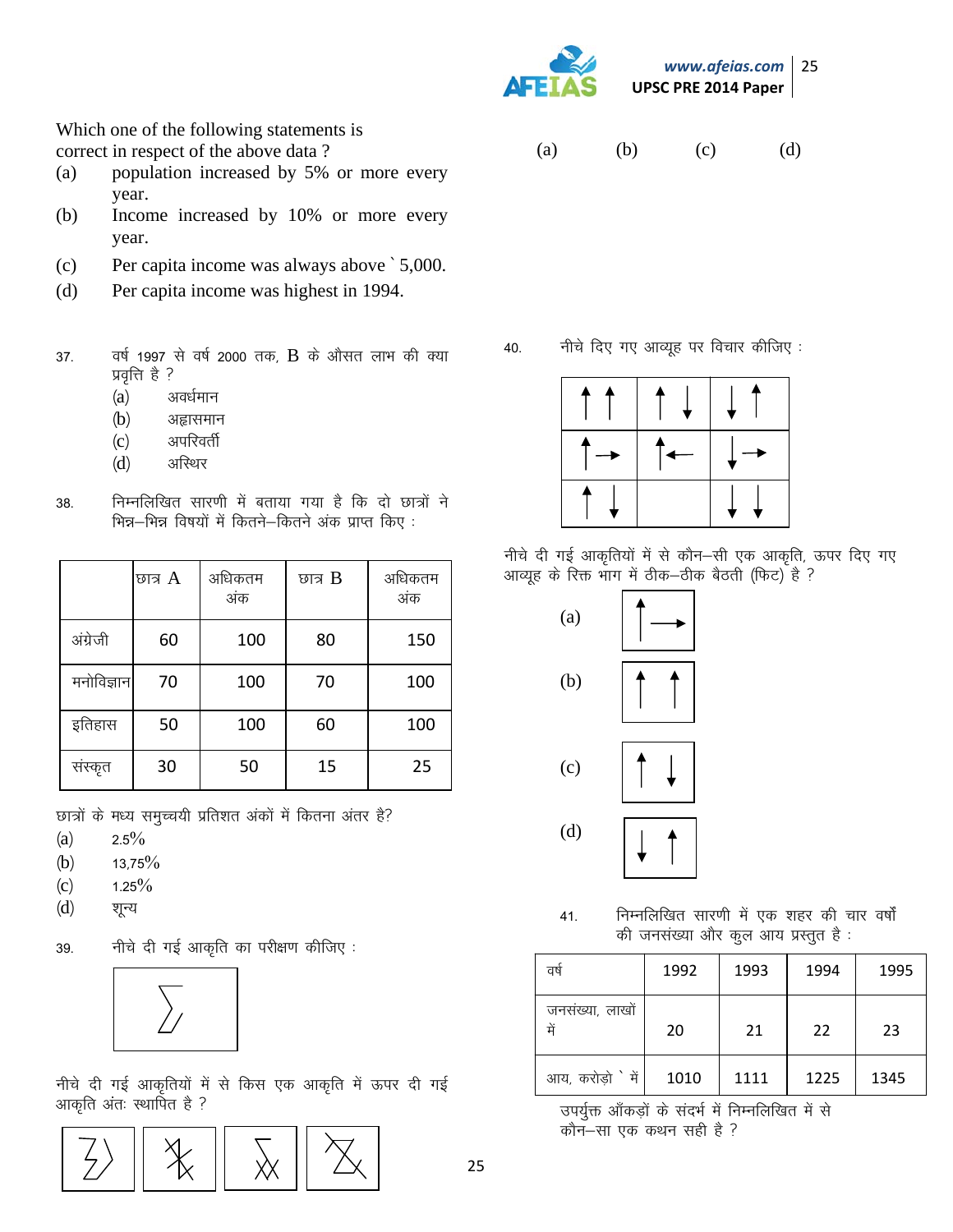

- $(a)$ है । जनसंख्या में प्रति वर्ष 5 $\%$  या अधिक वृद्धि हुई ई<br>री
- $(b)$ आय में प्रति वर्ष 10% या अधिक वृद्धि हुई है।
- $(c)$ है । ति व्यक्ति आय हमेशा ` 5,000 से अधिक रही
- $(d)$ ति व्यक्ति आय 1994 में सर्वाधिक थी।
- 42. Consider the table given below in which the numbers bear certain relationship among themselves along the rows :

| 29 | 13 | 18 |
|----|----|----|
| 33 | X  | 19 |
| 30 | 27 | 3  |

Which one of the following numbers is the missing number indicated above by  $X$  ?

> $(a)$ 9

 $\bullet$ 

- (b) 1 5
- $(c)$  14
- (d) 8
- 43. (c) 14<br>
(d) 8<br>
Consider the following matrix with one empty block in the lower extreme corner :

|             | 00000000000                                  |     |
|-------------|----------------------------------------------|-----|
| ΔΔ          | $\Delta \Delta \Delta  \Delta \Delta \Delta$ |     |
| $O$ $O$ $O$ | $O$ $O$                                      |     |
|             | $\Delta$ $\Delta$ $\Delta$                   | ΔΔΔ |
| $O$ $O$     |                                              |     |
|             |                                              |     |

Which of the following figures could fit in the empty block and thus complete the matrix?





44. With reference to figure given below, the number of different routes from S to T without retracing from  $U$  and/or  $V$ , is



45. Consider the following figures :



Change in positions of beads in the four figure above follows a sequence. Following the same above follows a sequence. Following the same sequence, which of the figures below should appear as the fifth figure above ?



26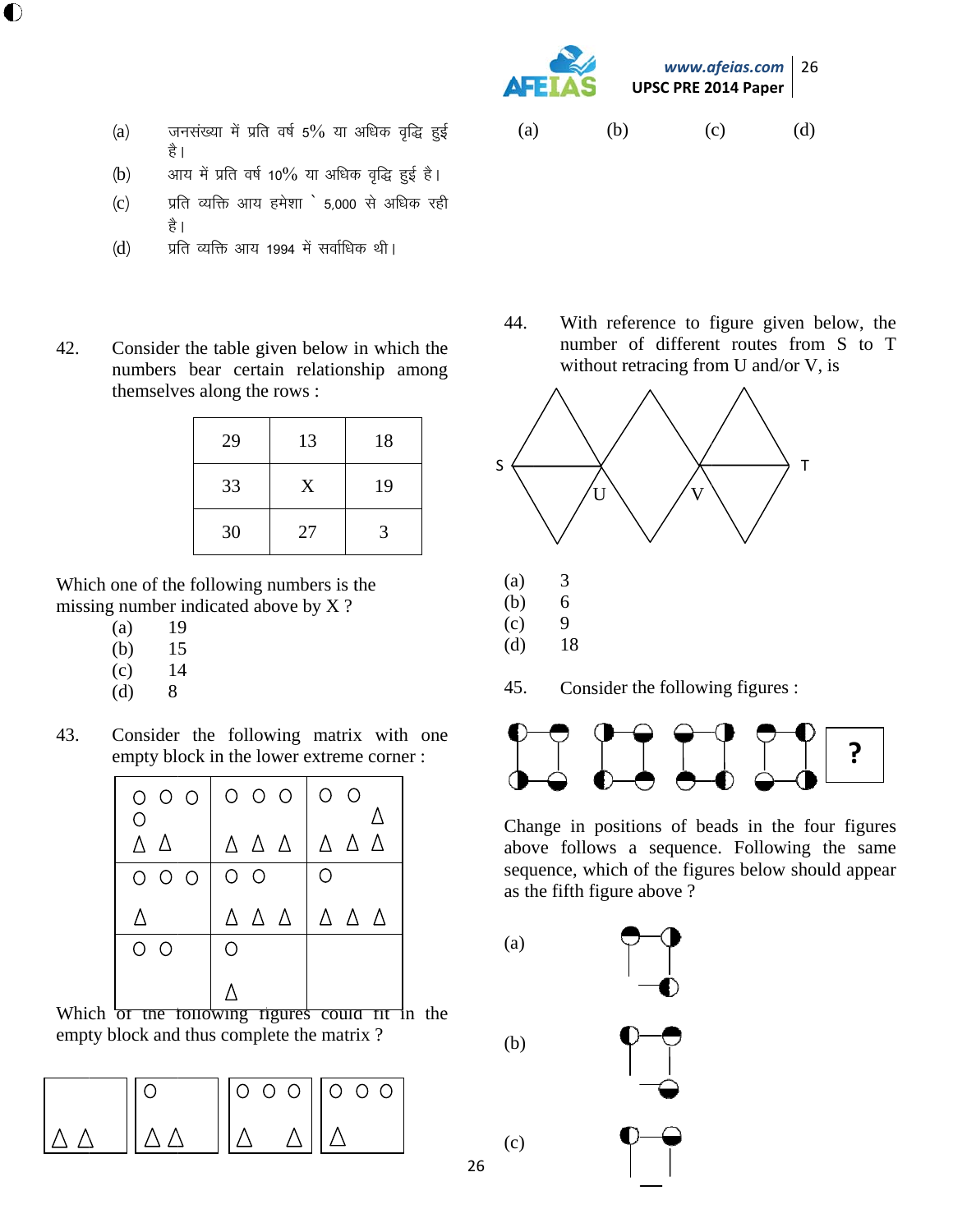

www.afeias.com 27 UPSC PRE 2014 Paper

 $(a)$  $(b)$  $(c)$  $(d)$ 



 $\bullet$ 

नीचे दी गई सारणी पर विचार कीजिए, जिसमें संख्याएँ 42. पंक्तियों के साथ आपस में विशेष सम्बन्ध रखती हैं :

| 29 | 13 | 18 |
|----|----|----|
| 33 | X  | 19 |
| 30 | 27 | 3  |

निम्नलिखित में से कौन-सी एक संख्या, उपर्युक्त  $X$  द्वारा इंगित लूप्त संख्या है ?

- $(a)$ 19
- $(b)$ 15
- $(c)$  $14$
- $(d)$  $\,8\,$

नीचे दिए गए निचले आखिरी कोने में एक रिक्त खण्ड 43. वाले आव्यूह पर विचार कीजिए:

|                                                        | $0 0 0 0 0 0 0 0 0 0$      |     |
|--------------------------------------------------------|----------------------------|-----|
| ΔΔ                                                     | $\Delta$ $\Delta$ $\Delta$ | ΔΔΔ |
| $\begin{array}{ccc} \circ & \circ & \circ \end{array}$ | $O$ $O$                    | Ω   |
|                                                        | ΔΔΔ<br>$\perp$             | ΔΔΔ |
| $O$ $O$                                                |                            |     |
|                                                        |                            |     |

निम्नलिखित में से कौन-सी आकृति रिक्त खण्ड में उपयुक्त हो सकती है जिससे आव्यूह पूरा हो जाए ?

नीचे दी गई आकृति के संदर्भ में, U और / या V से पुनः 44. अनुरेखण किए बिना, S और T तक जाने के कितने भिन्न मार्ग है ?



निम्नांकित आकृतियों पर विचार कीजिए: 45.



ऊपर अंकित चार आकृतियों में मनकों की स्थिति एक अनुक्रम के अनुसार बदलती है। उसी अनुक्रम का अनुसरण करते हुए, निम्नांकित आकृतियों में से कौन–सी एक, ऊपर की पाँचवीं आकृति के रूप में आनी चाहिए ?



27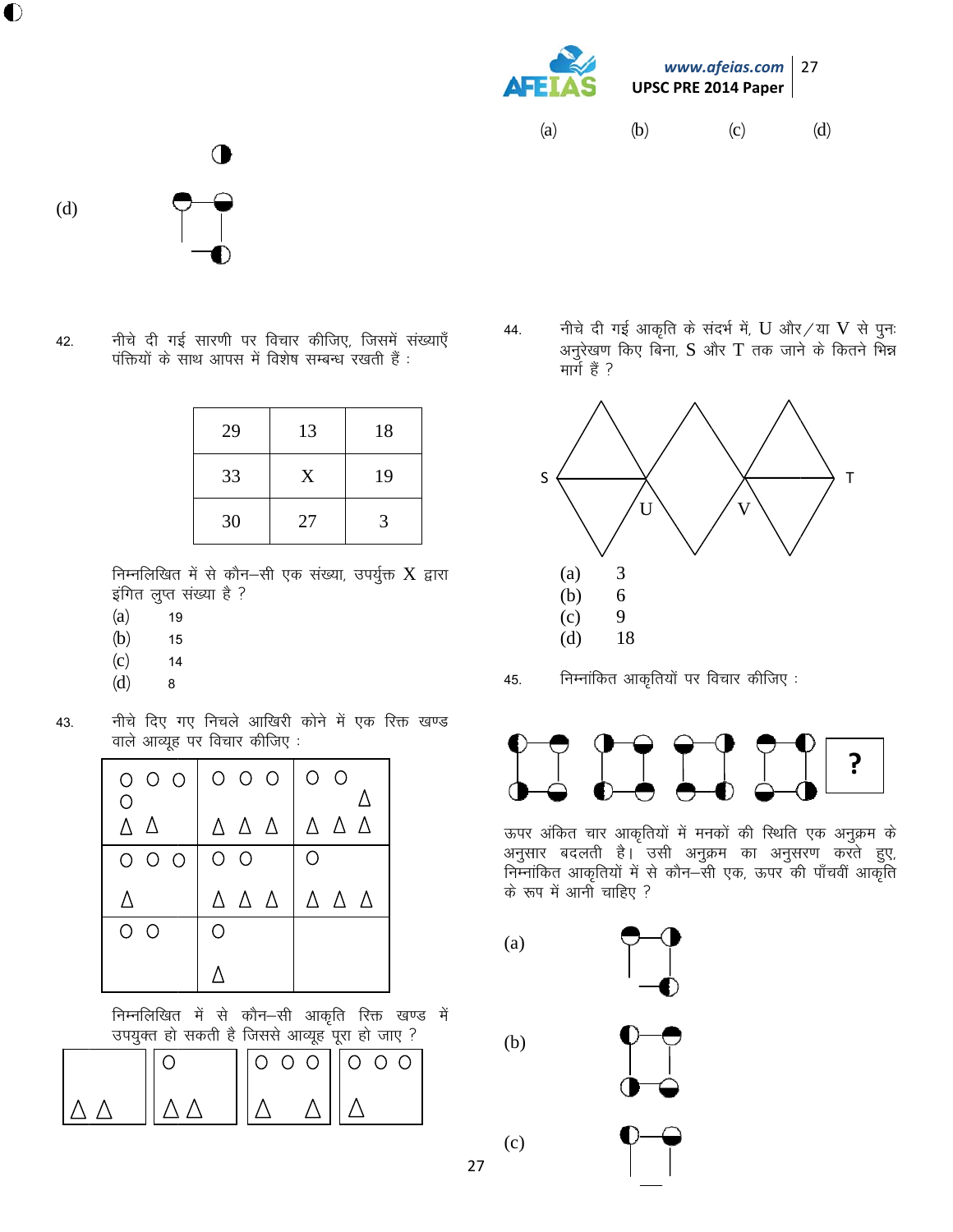

In this context, which one of the following statements is correct?

- $(a)$ buy two tickets. Now the mon ey A has is j ust enough to ng<br>to<br>oe
- $(b)$ A still needs ` 2 for buying the tickets.
- $(c)$ left with 50 paise. After buying the two tickets A will be
- $(d)$ sufficient to buy two tickets. The money A now has is still no
- 49. As per agreement with a bank, a businessman As per agreement with a bank, a businessman<br>had to refund a loan in some equal instalments without interest. After paying 18 instalments he without interest. After paying 18 instalments he<br>found that 60 percents of his loan was refunded. How many instalments were there in the agreement? eel<br>if
	- $(a)$ 22
	- $(b)$ 24
	- $(c)$ 30
	- $(d)$ 33
- 50. A worker reaches his factory 3 minutes late i his speed from his house to the factory is 5 km/hr. If he walks at a speed of 6 km/hr, then he reaches the factory 7 minutes early. The distance of the factory from his house is eeee<br>eee
	- $(a)$ 3 km
	- $(b)$ 4 km
	- $(c)$ 5 km
	- $(d)$ 6 km
- 51. "Liberty, therefore, is never real unless the Government can be called to account when i invades r ights."

Which one of the following is the best justification of the above statement?

 $(a)$ can be brought to book in a court of law n the realization that the government



 $\bullet$ 

- 46. A bell rings every 18 minutes. A second bell rings every 24 minutes. A third bell rings every 32 minutes. If all the three bells ring at the same time at 8 o'clock in the morning, at what other time will they all ring together?
	- $(a)$  $12: 40$  hrs
	- $(b)$ 2: 48 hrs
	- $(c)$ 2: 56 hrs
	- $(d)$  $13:04$  hrs
- 47. "Price is not the same thing as value, Suppose that on a day the price of everything viz, coal, bread, postage stamps, a day's labour, the rent of houses, etc were to double. Prices then would certainly rise, but values of all things except one would not." ll yere, eel landeeee kritis.<br>Komment van deeeee kritis.

The writer wants to say that if prices of all things we re doubled

- $(a)$ constant. he values of all things would remain
- $(b)$ doubled. he values of things sold would be
- $(c)$ ha alved. he values of the things bought would be
- $(d)$ ha alved. he value of money only would be
- 48. A and B decide to travel from place X to place Y by bus. A has ` 10 with him and he finds that it is 80% of the bus fare for two persons. B finds that he ha as ` 3 with hi m and hands it over to A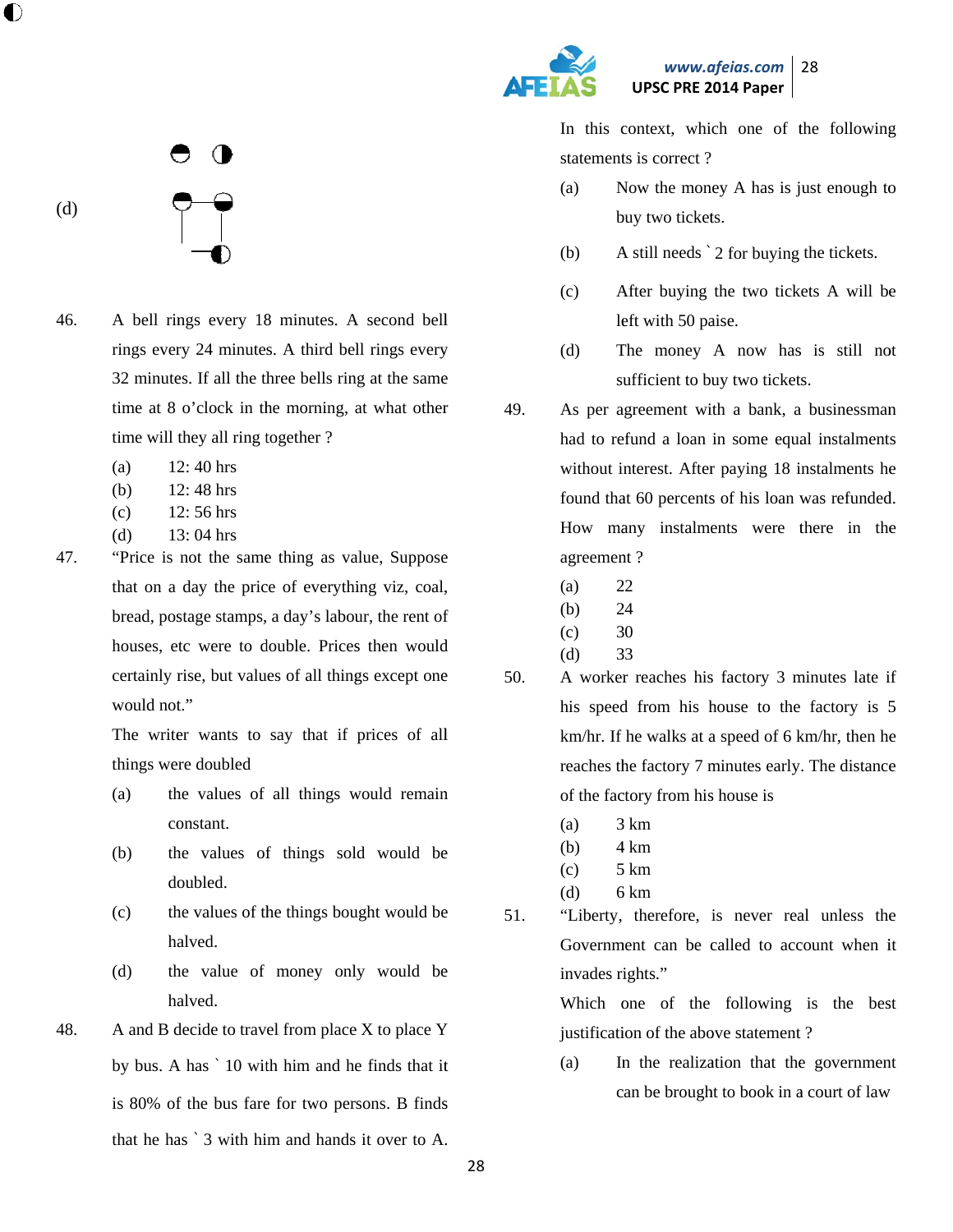

- (b) In identifying a man as a political unit in a way which distinguishes him from other citizens.
- (c) In a decentralized society wherein the basic needs of men can find satisfaction
- (d) In the understanding that liberty and restraints are complementary
- 46. एक घंटी हर 18 मिनट पर बजती है। एक दूसरी घंटी हर 24 मिनट पर बजती है। एक तीसरी घंटी हर 32 मिनट पर बजती है। यदि सभी तीनों घंटियाँ एक ही समय में सुबह 8 बजे बजती हैं, तो दूसरे किस समय पर वे सभी एक साथ बजेंगी ?
	- $(a)$  12 : 40 बजे
	- $(h)$  12 : 48 बज
	- $(c)$  12 : 56 बज
	- $(d)$  13:04 बजे
- 47. "कीमत वही चीज़ नहीं है जो मूल्य है। मान लें कि किसी दिन हर चीज़ जैसे, कोयला, रोटी, डाक टिकटें, एक दिन का श्रम, मकानों का भाडा, आदि की कीमतें दुगुनी हो जाती हैं। तब कीमतें निश्चित रूप से बढेंगी, किन्तु एक को छोडकर बाकी चीजों के मुल्य नहीं बढेंगे।" लेखक कहना चाहता है कि यदि सभी चीजों की कीमतें दगनी हो जाएँ तो
	- (a) सब चीजों के मूल्य स्थिर रहेंगे।
	- (b) बिकी हुई चीज़ों के मूल्य दुगुने हो जाएँगे।
	- (c) खरीदी गई चीजों के मूल्य आधे हो जाएँगे।
	- (d) केवल मुद्रा का मूल्य आधा हो जाएगा।
- 48. A और B बस द्वारा स्थान X से स्थान Y तक जाने का निश्चय करते हैं। A के पास ` 10 हैं और उसे पता चलता है कि यह राशि दो व्यक्तियों के लिए बस किराए

का 80% है।  $B$  के पास `3 मिलते हैं जिसे वह  $A$  को दे देता है। इस संदर्भ में, निम्नलिखित में से कौन–सा एक कथन सही है ?

- (a)  $\overrightarrow{A}$  के पास अब जो नकदी है, वह मात्र दो टिकटों के लिए ही पर्याप्त है।
- (b) A को टिकटें खरीदने के लिए `2 और चाहिए।
- $(c)$  and  $(c)$  and  $\overline{c}$  and  $\overline{c}$  and  $\overline{c}$  and  $\overline{d}$  and  $\overline{c}$  and  $\overline{d}$ बच जाएँगे।
- $(d)$  A के पास अब जो नकदी है, वह अभी भी दो टिकट खरीदने के लिए पर्याप्त नहीं है।
- 49. पिंक बैंक से किए गए समझौते के अनुसार, एक व्यापारी को कोई ऋणराशि कुछ समान किश्तों में बिना ब्याज चुकानी थी। 18 किश्त चुकाने के बाद उसने पाया कि उसका 60 प्रतिशत ऋण चुक गया। समझौते के अनुसार कितनी किश्तें थीं ?
	- $(a)$  22
	- $(b)$  24
	- $\langle c \rangle$  30
	- $(d)$  33
- 50. कोई श्रमिक अपने घर से फैक्टरी तक 5 कि.मी. प्रति घंटा की गति से चलकर अपनी फैक्टरी में 3 मिनट विलंब से पहुँचता है। यदि वह 6 कि.मी. प्रति घंटा की गति से चलता है, तो वह फैक्टरी 7 मिनट पहले पहुँचता है। फैक्टरी से उसके घर की दूरी क्या है ?
	- (a) 3 कि.मी
	- (b) 4 कि.मी.
	- (c) 5 कि.मी.
	- (d) 6 कि.मी.
- 51. "अंतएव स्वतंत्रता कभी वास्तविक नहीं होती है जब तक सरकार से, उसके द्वारा अधिकारों पर आक्रमण करने पर, स्पष्टीकरण नहीं माँगा जाए।" उपर्युक्त कथन का सर्वश्रेष्ठ औचित्य निम्नलिखित में से कौन $-\pi$ ा है ?

29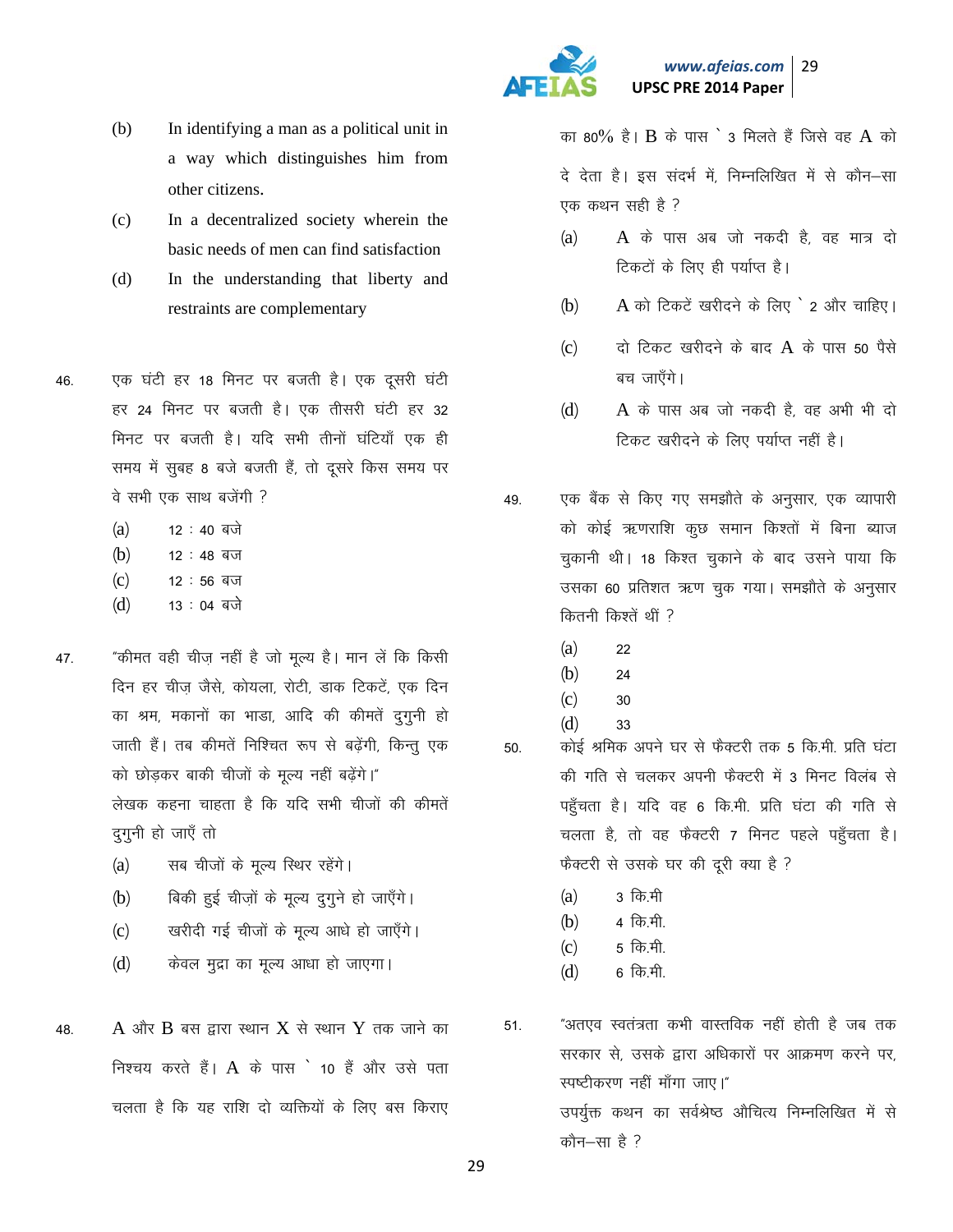

#### *www.afeias.com* **UPSC PRE 2014 Paper** 30

- (a) इस बोध में कि न्यायालय में सरकार से स्पष्टीकरण माँगा जा सकता है
- (b) एक मानव को राजनैतिक इकाई के रूप में इस प्रकार पहचानने में कि वह अन्य नागरिकों से विशिष्ट हो जाए
- (c) ऐसे विकेन्द्रित समाज में जिसमें मनुष्यों की मूलभूत आवश्कताओं की पूर्ति हो जाए
- (d) इस समझ में कि स्वतंत्रता और पाबंदियाँ परस्पर पूरक हैं

# *Directions for the following 7 (seven) items:*

*Read the following two passages and answer the items that follow each passage. Your answers to these items should be based on the passages only.* 

# **Passage – 1**

Many nations now place their faith in capitalism and governments choose it as the strategy to create wealth for their people. The spectacular economic growth seen in Brazil, China and India after the liberalization of their economies is proof of its enormous potential and success. However, the global banking crisis and the economic recession have left many bewildered. The debates tend to focus on free market operations and forces, their efficiency and their ability for self correction. Issues of justice, integrity and honesty are rarely elaborated to highlight the failure of the global banking system. The apologists of the system continue to justify the success of capitalism and argue that the exercise of private greed will be in the larger public interest.

Few recognize the bidirectional relationship between capitalism and greed; that each reinforces the other Surely, a more honest conceptualization of the conflicts of interest among the rich and powerful players who have benefited from the system, their biases and ideology is needed; the focus on the wealth creation should also highlight the resultant gross inequity.

- 52. The apologists of the "Free Market System". according to the passage, believe in
	- (a) market without control by government authorities.
	- (b) market without ptotection by the government.
	- (c) ability of market to self correct.
	- (d) market for free goods and services.
- 53. With reference to "ideological bias", the passage implies that
	- (a) free market is fair but not competent.
	- (b) free market is not fair but competent.
	- (c) free market is fair and competent.
	- (d) free market is neither fair nor biased.
- 54. "The exercise of private greed will be in the larger public interest" from the passage
	- 1. refers to the false ideology of capitalism.
	- 2. underlies the righteous claims of the free market.
	- 3. shows the benevolent face of capitalism.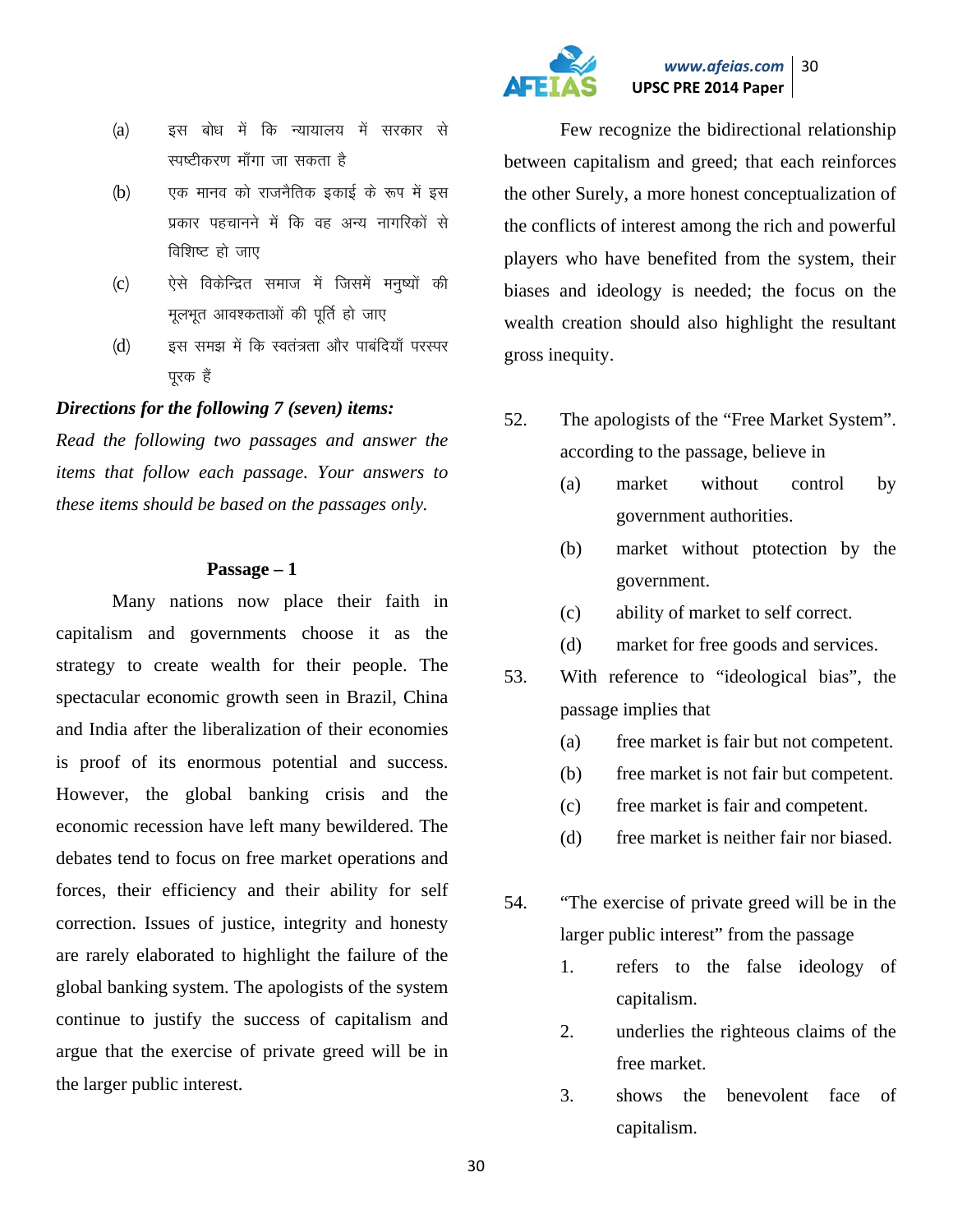

#### www.afeias.com  $|31$ **UPSC PRE 2014 Paper**

 $4.$ ignores resultant gross inequity.

Which of the statements given above is/are correct?

- $(a)$ 1 only
- 2 and 3  $(b)$
- 1 and 4  $(c)$
- 4 only  $(d)$

# निम्नलिखित 7 (सात) प्रश्नांशों के लिए निर्देश :

निम्नलिखित दो परिच्छेदों को पढिए और प्रत्येक परिच्छेद के आगे आने वाले प्रश्नांशों के उत्तर दीजिए। इन प्रश्नांशों के आपके उत्तर इन परिच्छेदों पर ही आधारित होने चाहिए।

# परिच्छेद $-1$

अनेक राष्ट्र अब पूँजीवाद में विश्वास रखते हैं तथा सरकारें अपने लोगों के लिए सम्पत्ति सर्जित करने की रणनीति के रूप में इसे चुनती हैं। ब्राजील, चीन और भारत में उनकी अर्थव्यवस्थाओं के उदारीकरण के पश्चात् देखी गई भव्य आर्थिक संवृद्धि इसकी विशाल सम्भाव्यता और सफलता का प्रमाण है। तथापि, विश्वव्यापी बैंकिग संकट तथा आर्थिक मंदी कइयों के लिए विस्मयकारी रहा है। चर्चाओं का केंद्रबिन्दू मुक्त बाज़ार संक्रियाओं और बलों, उनकी दक्षता और स्वयं सूधार करने की उनकी योग्यता की ओर हुआ है। विश्वव्यापी बैंकिंग प्रणाली क असफलता को दर्शाने हेतु न्याय, सत्यनिष्ठा और ईमानदारी के मुद्दों का वर्णन विरले ही किया जाता है। इस प्रणाली के समर्थक पूँजीवाद की सफलता का औचित्य ठहराते ही जाते हैं और उनका तर्क है कि वर्तमान संकट एक धक्का था।

उनके तर्क उनके विचारधारागत पूर्वग्रह को इस पूर्वधारणा के साथ प्रकट करते हैं कि अनियंत्रित बाजार न्यायोचित तथा समर्थ होता है, और निजी लालच का व्यवहार वृहत्तर लोकहित में होगा।

कुछ लोग पूँजीवाद और लालच के बीच द्विदिशिक सम्बन्ध होने की पहचान करते हैं; कि दोनों एक-दूसरे को परिपुष्ट करते

है। निश्चित रूप से, इस व्यवस्था से लाभ पाने वाले धनाढ़य सशक्त खिलाड़ियों के बीच हितों के टकराव, उनके झुकाव और विचारधाराओं के अपेक्षाकृत अधिक ईमानदार सम्प्रत्ययीकरण की आवश्यकता है; साथ ही सम्पत्ति सर्जन को केंद्रबिन्दु में रखने के साथ उसके परिणामस्वरूप जनित सकल असमानता को भी दर्शाया जाना चाहिए।

- इस परिच्छेद के अनुसार, "मुक्त बाज़ार व्यवस्था" के 52. समर्थक किसमें विश्वास करते हैं ?
	- सरकारी प्राधिकारियों के नियंत्रण से रहित  $(a)$ बाजार
	- सरकारी संरक्षण से मुक्त बाज़ार  $(b)$
	- $(c)$ बाज़ार की स्वयं के सुधार की क्षमता
	- $(d)$ निःशुल्क वस्तुओं व सेवाओं के लिए बाजार
- "विचारधारागत पूर्वग्रह" के संदर्भ में, इस परिच्छेद का 53. निहितार्थ क्या है ?
	- मुक्त बाजार न्यायोचित होता है किंतु सक्षम नहीं  $(a)$
	- $(b)$ मुक्त बाज़ार न्यायोचित नहीं होता किंतु सक्षम होता है
	- मुक्त बाजार न्यायोचित और सक्षम होता है  $(c)$
	- $(d)$ मुक्त बाज़ार न तो न्यायोचित होता है, न ही पूर्वग्रहयुक्त
- इस परिच्छेद से "निजी लालच का व्यवहार वृहत्तर 54. लोकहित में होगा",
	- पूँजीवाद की झूठी विचारधारा को निर्दिष्ट करता  $\mathbf{1}$ . है ।
	- मुक्त बाजार के न्यायसंगत दावों को स्वीकार  $2.$ करता है।
	- पूँजीवाद के सद्भावपूर्ण चेहरे को दिखाता है। 3.
	- परिणामी सकल असमानता की उपेक्षा करता है।  $\overline{4}$ .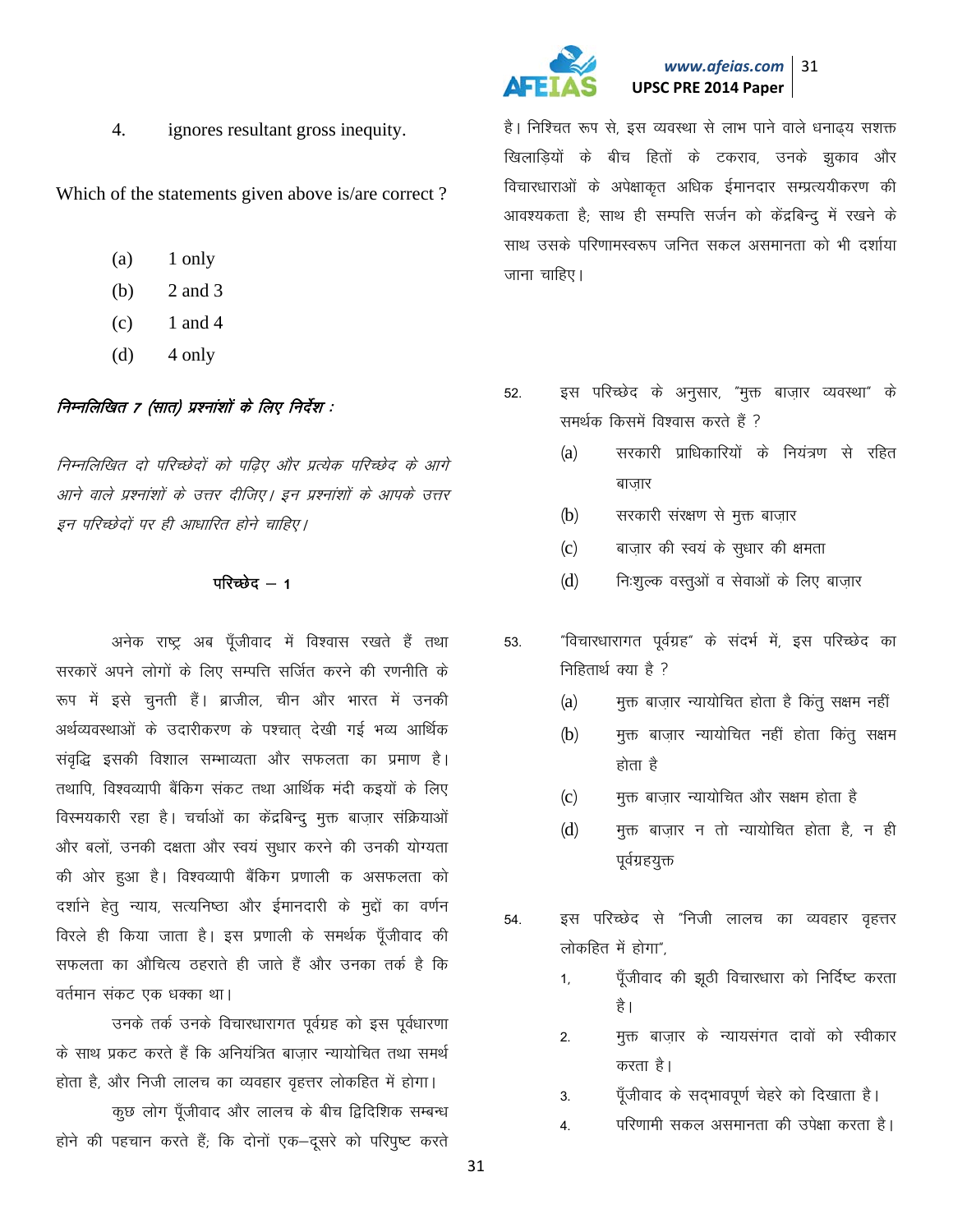

#### *www.afeias.com* 32 **UPSC PRE 2014 Paper**

उपर्युक्त कथनों में से कौन-सा $\overline{z}$ से सही है $\overline{z}$ ?

- $(a)$  केवल 1
- $(b)$  2 और 3
- $(c)$  1 और 4
- $(d)$  केवल 4

#### **Passage- 2**

Net profit are only 2.2% of their total assest for central public sector undertakings, lower than for the private corporate sector. While the public sector or the State-led entrepreneurship played an important role in triggering India's industrialization, our evolving development needs, comparatively less-than-satisfactory performance of the public sector enterprises, the maturing of our private sector, a much larger social base now available for expanding entrepreneurship and the growing institutional capabilities to enforce competition policies would suggest that the time has come to review the role of public sector.

What should the portfolio composition of the government be ? It should not remain satatic all times. The airline industry works well as a purely private sffair. At the opposite end, rural roads, whose sparse traffic makes tolling unviable, have to be on the balance-sheet of the State. If the government did not own rural roads, they would not exist. Similarly, public helth capital in our towns and cities will need to come from the public sector. Equally, preservation and improvement of forest cover will have to be a new priority for the public sector assets.

Take the example of steel. With near-zero tariffs, India is a globally competitive market for the metal. Indian firms export steel into the global

market, which demonstrates there is no gap in technology. Indian companies are buying up global steel companies, which shows there is no gap in capital availability. Under these conditions, private ownership works best.

Private ownership is clearly desirable in regulated industries, ranging from finance to infrastructure, where a government agency performs the function of regulation and multiple competing firms are located in the private sector. Here, the simple and clean solution- government as the umpire and the private sector as the players is what works best. In many of these industries, we have a legacy of government ownership, where productivity tends to be lower, fear of bankruptcy is absent, and the risk of asking for money from the tax payer is ever present. There is also the conflict of interest between government as an owner and as the regulator. The formulation and implementation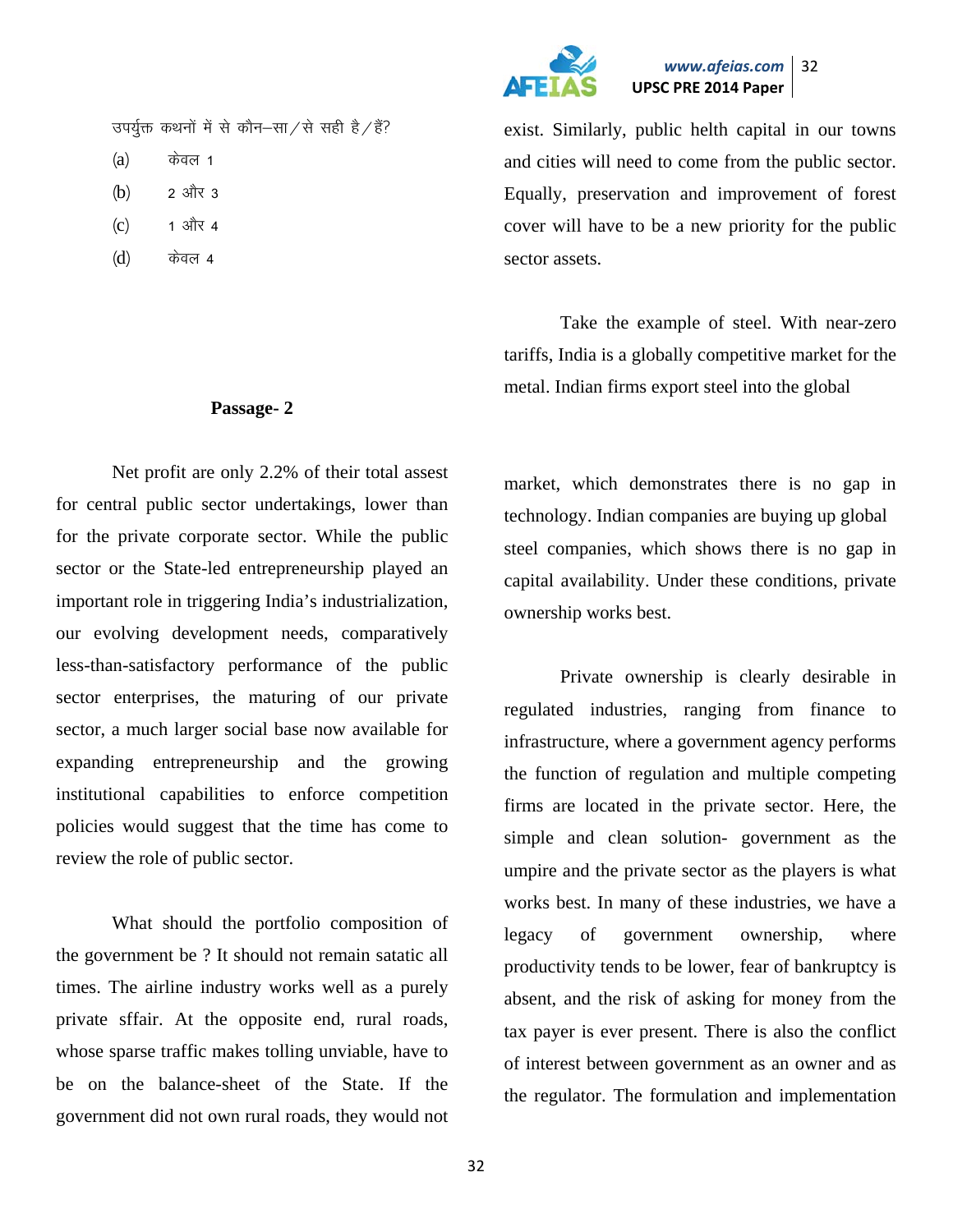of competition policy will be more vigorous and fair if government companies are out of action.



www.afeias.com 33 **UPSC PRE 2014 Paper** 

है, राज्य के तुलन-पत्र पर होना चाहिए। यदि ग्रामीण सडकें सरकार के स्वामित्व में न हों, तो उनका अस्तित्व ही न रहेगा। उसी तरह, हमारे कसबों और नगरों में लोक स्वास्थ्य पूँजी का सार्वजनिक क्षेत्रक से आना जरूरी है। इसी प्रकार, वनाच्छादन के संरक्षण और संवर्धन को सार्वजनिक क्षेत्रक परिसम्पत्तियों की एक नई प्राथमिकता के रूप में होना चाहिए।

#### परिच्छेद $-2$

केंद्रीय सार्वजनिक क्षेत्र उपक्रमों के निवल लाभ उनकी कुल परिसम्पत्तियों का मात्र 2.2% है, जो प्राइवेट निगम क्षेत्रक की तुलना में कम है। भले ही सार्वजनिक क्षेत्रक या राज्य–संचालित उद्यमवृत्ति ने भारत के औद्योगीकरण को प्रेरित करने में महत्त्वपूर्ण भूमिका निभाई है, तथापि, हमारी बढ़ती हुई विकास आवश्यकताएँ, सार्वजनिक क्षेत्रक उद्यमों के संतोषजनक से अपेक्षाकृत न्यून निष्पादन, हमारे प्राइवेट क्षेत्रक में आई परिपक्वता, उद्यमवृत्ति के प्रसार हेतू इस समय उपलब्ध कहीं अधिक व्यापक सामाजिक आधार और प्रतियोगिता नीतियों को लागू कर सकने के बढ़ने हुए सांस्थानिक सामर्थ्य यह सूझाते हैं कि सार्वजनिक क्षेत्रक की भूमिका के पुनरवलोकन का समय आ गया है।

सरकार का संविभाग-संघटन कैसा होना चाहिए? इसे सारे समय स्थिर नहीं बने रहना चाहिए। विमानन उद्योग पूर्णतः प्राइवेट मामलों की तरह भली-भाँति कार्य करता है। दूसरी तरफ, ग्रामीण सड़कों को, जिनका छूटपूट यातायात पथकर व्यवस्था को अव्यवहार्य बना देता इस्पात का ही उदाहरण लें। लगभग शून्य प्रशुल्क

के साथ, भारत इस धातू के लिए एक सार्वभौम प्रतियोगी बाजार है। भारतीय व्यापार–प्रतिष्ठान विश्व बाजार में इस्पात का निर्यात करते हैं. जिससे यह निदर्शित होता है कि प्रौद्योगिकी में कोई अंतराल नहीं है। भारतीय कम्पनियाँ विश्व की इस्पात कम्पनियों को खरीद रही हैं, जो यह दिखाता है कि पूँजी उपलब्धता में कोई अंतराल नहीं है। इन दशाओं में, प्राइवेट स्वामित्व उत्कृष्ट कार्य करता है।

विनियमित उद्योगों में, वित्त से लेकर आधारिक संरचना तक, प्राइवेट स्वामित्व साफ तौर पर वांछनीय है, जहाँ सरकारी अभिकरण विनियमन का कार्य निष्पन्न करे और बहुल प्रतियोगी व्यापार–प्रतिष्ठान प्राइवेट क्षेत्रक में अवस्थित हों। यहाँ, सरल और स्पष्ट समाधान है – सरकार का खेलपंच (अम्पायर) की तरह होना और प्राइवेट क्षेत्रक का खिलाडियों की तरह होना ही सबसे अच्छी तरह कार्य करता है। इनमें से अनेक उद्योगों में, सरकारी स्वामित्व की विरासत है, जहाँ उत्पादकता की प्रवृत्ति अपेक्षाकृत कम रहने की ओर है, दिवालियेपन का भय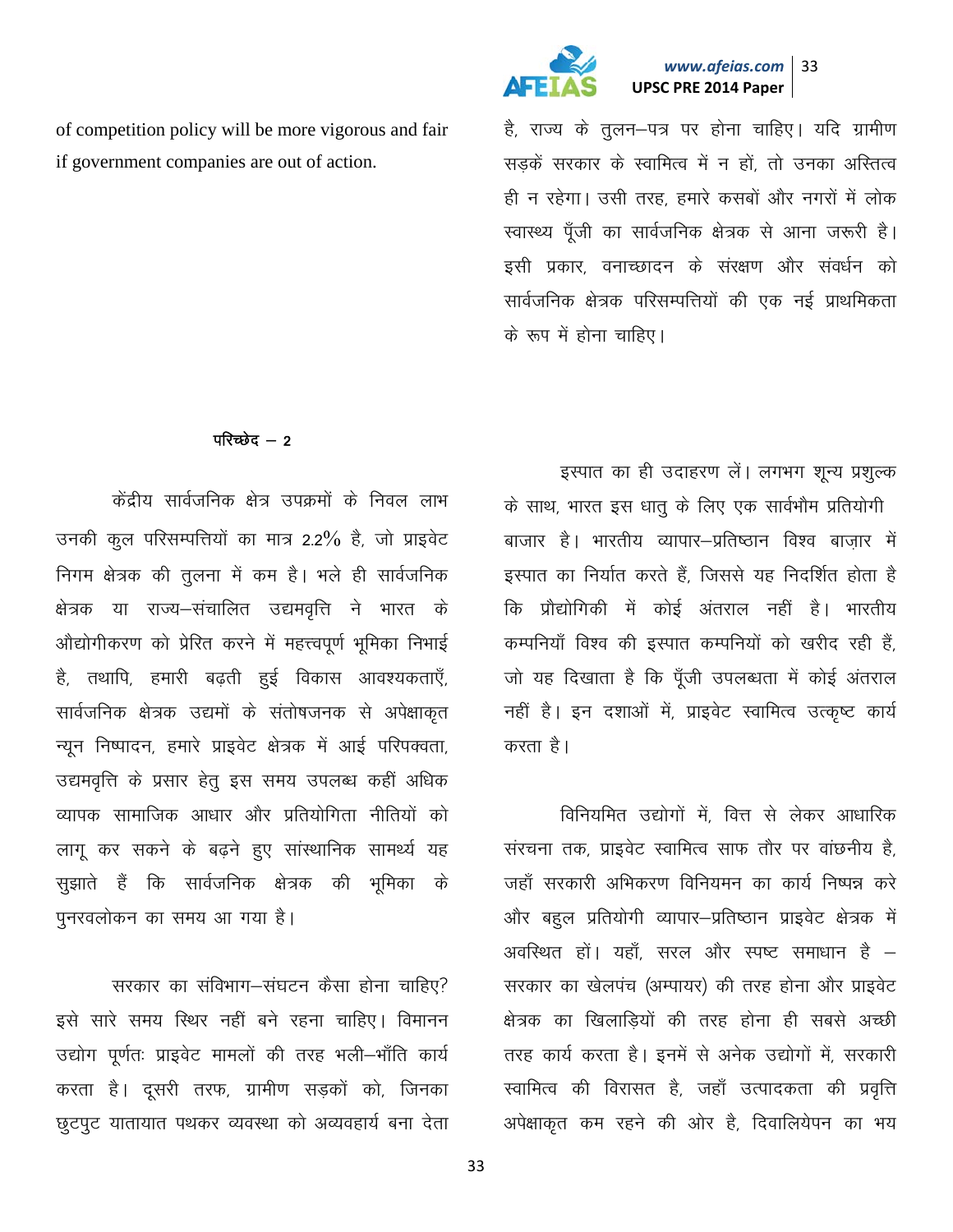

*www.afeias.com* 34 **UPSC PRE 2014 Paper**

- मौजूद नहीं है, और करदाताओं से धन की माँग का जोखिम हमेशा बना हुआ है। इसमें सरकार के स्वामी होने और नियामक होने के बीच एक हित–ट्वन्ट्व भी बना रहता है। यदि सरकारी कम्पनियाँ कार्यरत न हों, तो प्रतियोगिता नीति की रचना और कार्यान्वयन और भी सशक्त और निष्पक्ष होगा।
- 55. According to the passage, what is/are the reason/reasons for saying that the time has come to review the role of public sector ?
	- 1. Now public sector has lost its relevance in the industrialization process.
	- 2. Public sector does not perform satisfactorily.
	- 3. Entrepreneurship in private sector is expanding.
	- 4. Effective competition policies are available now.

Which of the statements given above is/are correct in the given context ?

- (a)  $1$  and 3 only
- $(b)$  2 only
- $(c)$  2,3 and 4 only
- (d) 1,2,3 and 4
- 56. According to the passage, rural roads should be in the domain of public sector only. Why?
	- (a) Rural development work is the domain of government only.
- (b) Private sector cannot have monetary gains in this.
- (c) Government takes money from tax payers and hence it is the responsibility of government only.
- (d) Private sector need not have any social responsibility.
- 57. The portfolio composition of the government refers to
	- (a) Public sector assets quality.
	- (b) Investment in liquid assets.
	- (c) Mix of government investment in different industrial sectors.
	- (d) Buying Return on Investment yielding capital assets.
- 58. The author prefers government as the umpire and private sector as players because
	- (a) Government prescribes norms for a fair play by the private sector.
	- (b) Government is the ultimate in policy formulation.
	- (c) Government has no control over private sector players.
	- (d) Non of the above statements is correct in this context.
- 59. A question paper must have a question on one of the eight poets : A,B,C,D,E,F,G or H. The first four belong to the medieval period while the rest are considered modern poets. Generally, modern poets figure in the question paper in alternate years, Gennerally those who like H like G also; and those who like F like E also. The paper setter does not like to ask about. F as he has written a book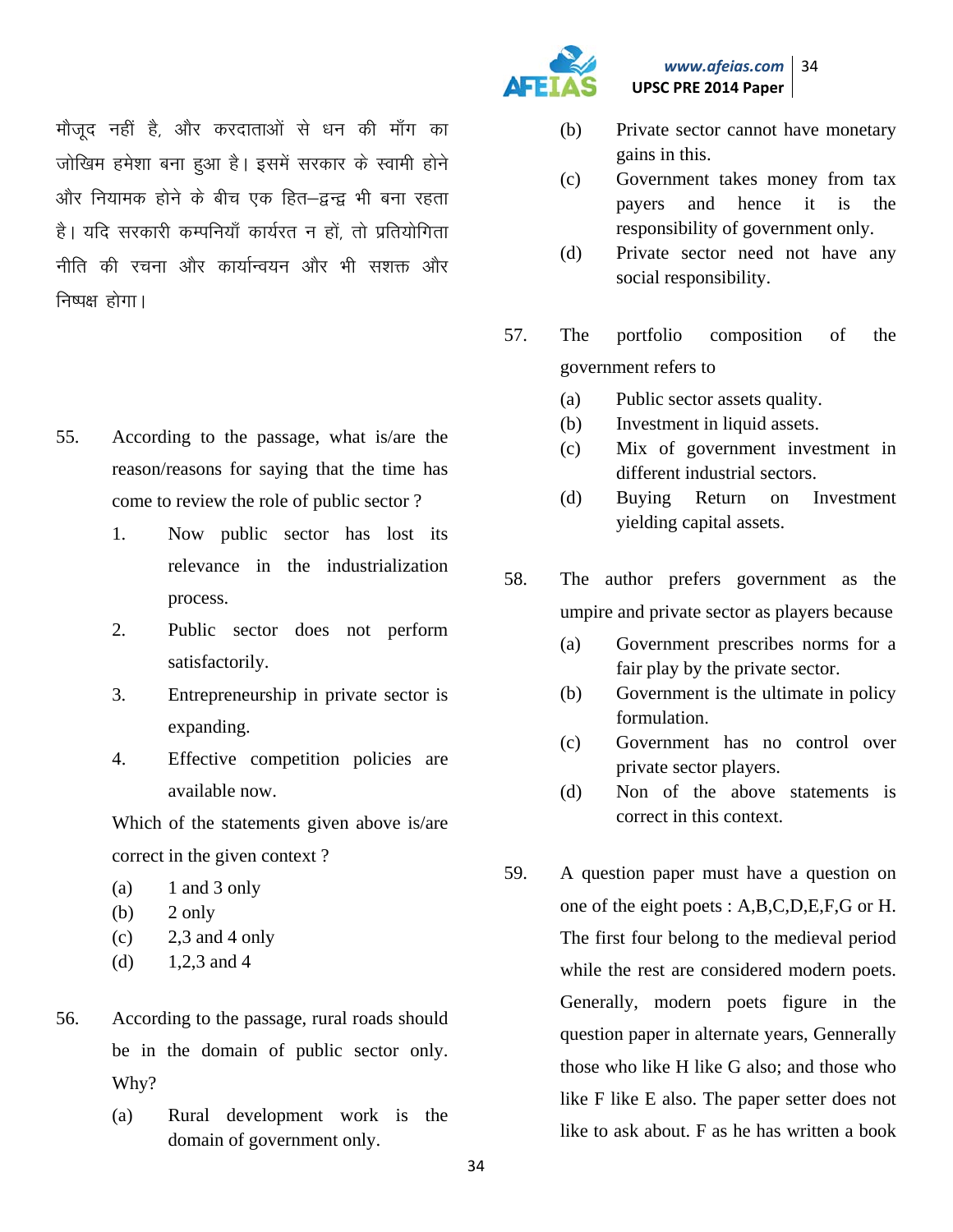

*www.afeias.com* 35 **UPSC PRE 2014 Paper**

- on F, but he likes F. Last yesr, the paper contained a question on A. On the basic of the information given, this year's paper is most likely to contain a question on
- $(a)$  C
- (b) E
- $(c)$  F
- (d) H
- 55. इस परिच्छेद के अनुसार, यह कहने का/के क्या कारण है $\sqrt{6}$  कि सार्वजनिक क्षेत्रक की भूमिका के पुनरवलोकन का समय आ गया है ?
	- 1. औद्योगीकरण प्रक्रिया में अब सार्वजनिक क्षेत्रक ने अपनी प्रासंगिकता खो दी है।
	- 2. सार्वजनिक क्षेत्रक संतोषजनक ढंग से निष्पादन नहीं करता।
	- 3. प्राइवेट क्षेत्रक में उद्यमवृत्ति बढ रही है।
	- 4. अब प्रभावकारी प्रतियोगी नीतियाँ उपलब्ध हैं।

दिए गए संदर्भ में, उपर्युक्त में से कौन-सा/से कथन सही है $/$ हैं ?

- $(a)$  केवल 1 और 3
- $(b)$  केवल 2
- (c) केवल 2, 3 और 4
- $(d)$  1, 2, 3 और 4
- 56. हस परिच्छेद के अनुसार, ग्रामीण सड़कों को सार्वजनिक क्षेत्रक के दायरे में ही होना चाहिए। क्यों ?
	- (a) ग्रामीण विकास-कार्य केवल सरकार का अधिकार—क्षेत्र है।
	- (b) इसमें निजी क्षेत्रक को धन लाभ नहीं हो सकता।
	- $(c)$  सरकार कर-दातओं से धन लेती है, अतः यह सरकार का ही दायित्व है।
- (d) प्राइवेट क्षेत्रक की कोई सामाजिक जिम्मेदारी होना आवश्यक नहीं है।
- 57. सरकार का संविभाग-संघटन किसे निर्दिष्ट करता है ?
	- (a) सार्वजनिक क्षेत्रक की परिसंपत्ति गुणता
	- (b) तरल परिसंपत्तियों में निवेश
	- (c) विभिन्न औद्योगिक क्षेत्रकों में सरकारी निवेश का मिश्रण
	- (d) निवेश पर प्रतिफल देने वाली पूँजी परिसंपत्तियों का क्रय
- 58. लेखक सरकार को खेलपंच (अम्पायर) की तरह और प्राइवेट क्षेत्रक को खिलाडियों की तरह होना पसंद करता है, क्योंकि
	- (a) सरकार प्राइवेट क्षेत्रक के निष्पक्ष कार्य के लिए मानदण्ड विहित करती है।
	- $(b)$  नीति की रचना के लिए सरकार ही अंतिम सत्ता है ।
	- $(c)$  सरकार का प्राइवेट क्षेत्रक में कार्य करने वालों पर कोई नियंत्रण नहीं होता।
	- (d) इस संदर्भ में उपर्युक्त कथनों में से कोई भी सही नहीं है।
- 59. किसी प्रश्न–पत्र में आठ कवियों में से एक,  $A, B, C, D, E, F, G$  या  $H$  पर प्रश्न का होना आवश्यक है। इन कवियों में पहले चार कवि मध्य युग के और शेष आधुनिक काल के माने जाते हैं। साधारणतया, एकांतर वर्षों में प्रश्न–पत्र में आधुनिक कवियों पर प्रश्न पुछे जाते हैं। साधारणतया जो  $H$  को पसंद करते हैं वे  $G$  को भी पसंद करते है: और जो F को पसंद करते हैं वे E को भी पसंद करते हैं। प्राश्निक  $F$  के बारे में प्रश्न पूछना नहीं चाहता क्योंकि उसने  $F$  के बारे में पुस्तक लिखी है, किन्तु वह F को पसंद करता है। पिछले वर्ष, प्रश्न-पत्र में  $A$  के बारे में एक प्रश्न था। दी गई सूचना के आधार पर,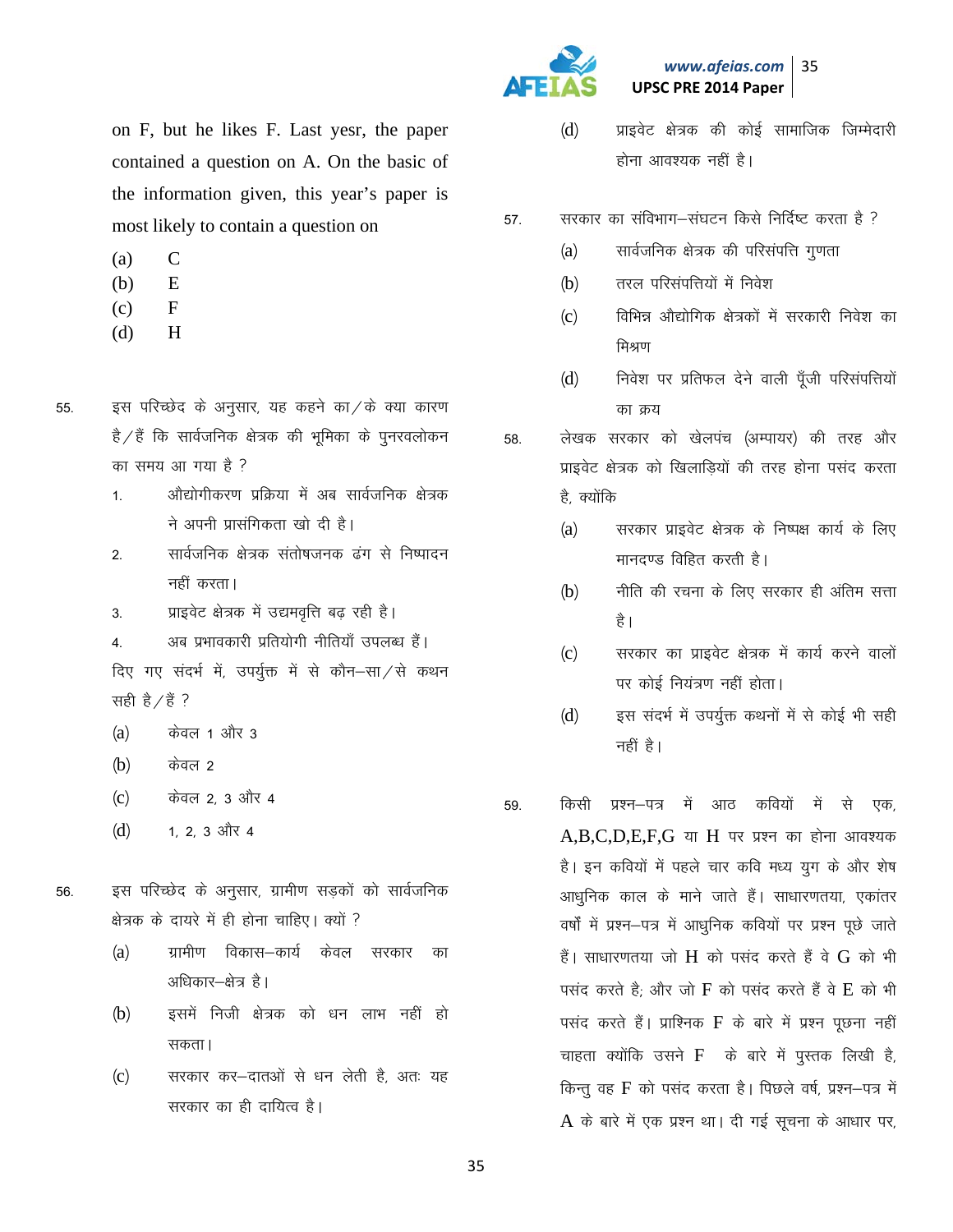

*www.afeias.com* **UPSC PRE 2014 Paper** 36

इस वर्ष किस कवि के बारे में प्रश्न पूछे जाने की अत्यधिक संभावना है ?

- $(a)$  C
- $(b)$  E
- $(c)$  F
- $(d)$  H
- 60. In a group of six women there are four dancers, four vocal musicians, one actress and three violinists. Girija and Vanaja are among the violinists while Jalaja and Shailaja do not know how to play on the violin Shailaja and Tanuja are among the dancers. Jalaja, Vanaja, Shailaja and Tanuja are all vocal musicians and two of them are also violinists. If Pooja is an actress, who among the following is certainly a dancer and a violinist ?
	- (a) Jalaja
	- (b) Pooja
	- (c) Shailaja
	- (d) Tanuja
- 61. The letters L,M,N,O,P,Q,R,S and T in their order are substituted by nine integers 1 to 9 but not in that order. 4 is assigned to P. The difference between P and T is 5. The difference between N and T is 3. What is the integer assigned to N ?
- (b) 5
- $(c) 4$
- (d) 6
- 62. The number of deaths among the army personnel is 8 in 1000, but among the civilian population it is 20 per 1000. Which one of the following inferences can be drawn from this statement ?
	- (a) It is better to join the army.
	- (b) The relationship is fortuitous.
	- (c) Quality of Life Index is very high within the armed forces.
	- (d) The groups cannot be compared due to their heterogeneity.
- 63. Given the statement : "Buses are the cause of more accidents than cars, and trucks cause fewer accidents than buses", which of the following conclusions can we draw ?
	- (a) There are more buses on the road than trucks.
	- (b) Car drivers are more careful than bus drivers.
	- (c) Truck drivers are more skilled than either car or bus drivers.
	- (d) None of the above.
- 64. "If political leadership fails to emerge, there is likelihood of military taking over power in developing countries. Radical student groups or labour may try to raise revolution but they are not likely to compete with the military. Military intervention, rule and withdrawal from politics is closely related to a society's level of political development."

 $(a)$  7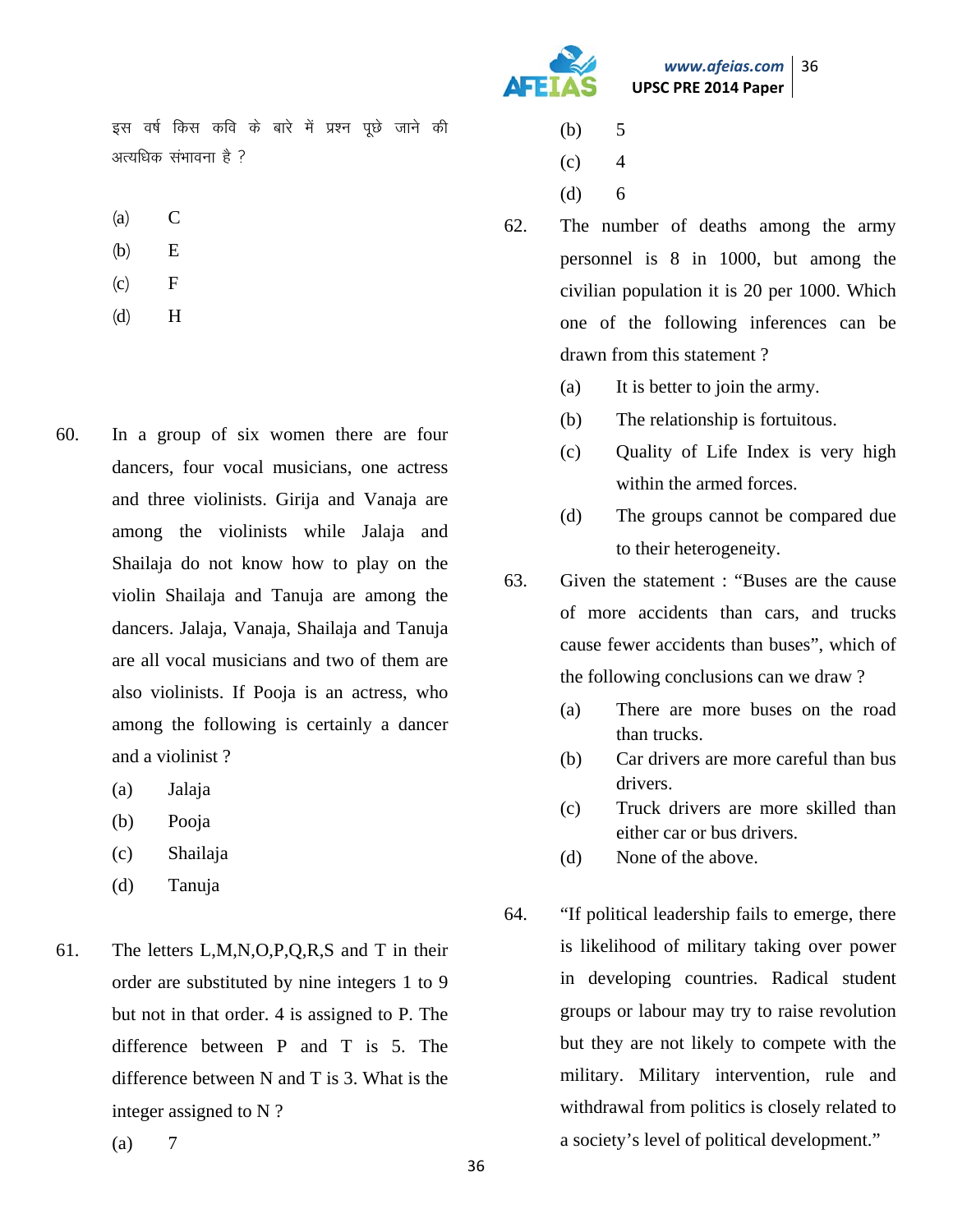

#### *www.afeias.com* 37 **UPSC PRE 2014 Paper**

In the context of political development, the assumption in the above passage is that.

- (a) political leadership is not an effective instrument.
- (b) military fills in political vacuum.
- (c) military intervention is inevitable for development.
- (d) None of the above.
- 60. प्छंह स्त्रियों की मंडली में चार नर्तकियाँ, चार गायिकाएँ, एक अभिनेत्री और तीन वायलिन वादिकाएँ है। गिरिजा ओर वनजा वायलिन वादिकाएँ हैं जबकि जलजा और शैलजा वायलिन बजाना नहीं जानतीं। शैलजा और तनुजा नर्तकियों में से हैं। जलजा, वनजा, शैलजा और तनुजा सभी गायिकाएँ हैं और उनमें से दो वायलिन वादिकाएँ भी हैं। यदि पूजा अभिनेत्री है, तो निम्नलिखित में से कौन निश्चित रूप से नर्तकी भी है और वायलिन वादिका भी?
	- $(a)$  जलजा
	- $(b)$  पूजा
	- $(c)$  शैलजा
	- $(d)$  तनुजा
- 61. L,M,N,O,P,Q,R,S और T अक्षरों को नौ पूर्णांकों, 1 से 9 से प्रतिस्थापित किया जाता है, परन्तु उसी क्रम में नही |  $P$  के लिए 4 निर्धारित है |  $P$  और  $T$  के बीच अंतर 5 है। N और T के बीच अंतर 3 है। N के लिए निर्धारित पूर्णाक क्या है ?
	- $(a)$  7
	- $(b)$  5
	- $(c)$  4
	- $(d)$  6
- 62. सेना के कार्मिकों में 1000 में से 8 की मृत्यू होती है, किन्तु नागरिक जनसंख्या में यह प्रति 1000 में 20 है। इस कथन से निम्नलिखत में से कौन–सा निष्कर्ष निकाला जा सकता है  $\frac{3}{2}$ 
	- (a) सेना में भर्ती होना बेहतर है।
	- $(b)$  यह सम्बन्ध आकरिमक है।
	- (c) सशस्त्र बलों में जीवन गुणता सूचकांक बहुत ऊँचा है।
	- (d) उनकी विषमजातीयता के कारण इन वर्गों की तूलना नहीं की जा सकती।
- 63. "बसें कारों की अपेक्षा अधिक दुर्घटनाओं का कारण हैं ओर ट्रक बसों की अपेक्षा कम दुर्घटनाओं का कारण होते हैं ।"

इस कथन से हम निम्नलिखित में से कौन–सा निष्कर्ष प्राप्त कर सकते हैं?

- (a) सड़कों पर ट्रकों की अपेक्षा बसें अधिक हैं।
- $(b)$  कार चालक बस चालकों की अपेक्षा अधिक सावधान हैं।
- $(c)$  ट्रक चालक कार अथवा बस चालकों की अपेक्षा अधिक कुशल है।
- (d) उपर्युक्त में से कोई नहीं
- 64. "यदि राजनैतिक नेतृत्व उभरने में असफल होता है, तो विकासशील देशों में सेना द्वारा सत्ता हथियाने की संभावना होती है। उग्र छात्र समूह अथवा श्रमिक लोग क्रान्ति उत्पन्न करने का प्रयास कर सकते हैं, किन्तु वे सेना से प्रतिद्वंद्विता कभी नहीं कर सकते। सेना का हस्तक्षेप, शासन और राजनीति से हट जाना, समाज के राजनैतिक विकास के स्तर से घनिष्ठ रूप से सम्बन्धित है ।"

राजनैतिक विकास के संदर्भ में, उपर्युक्त गद्यांश में यह मान्यता है कि

37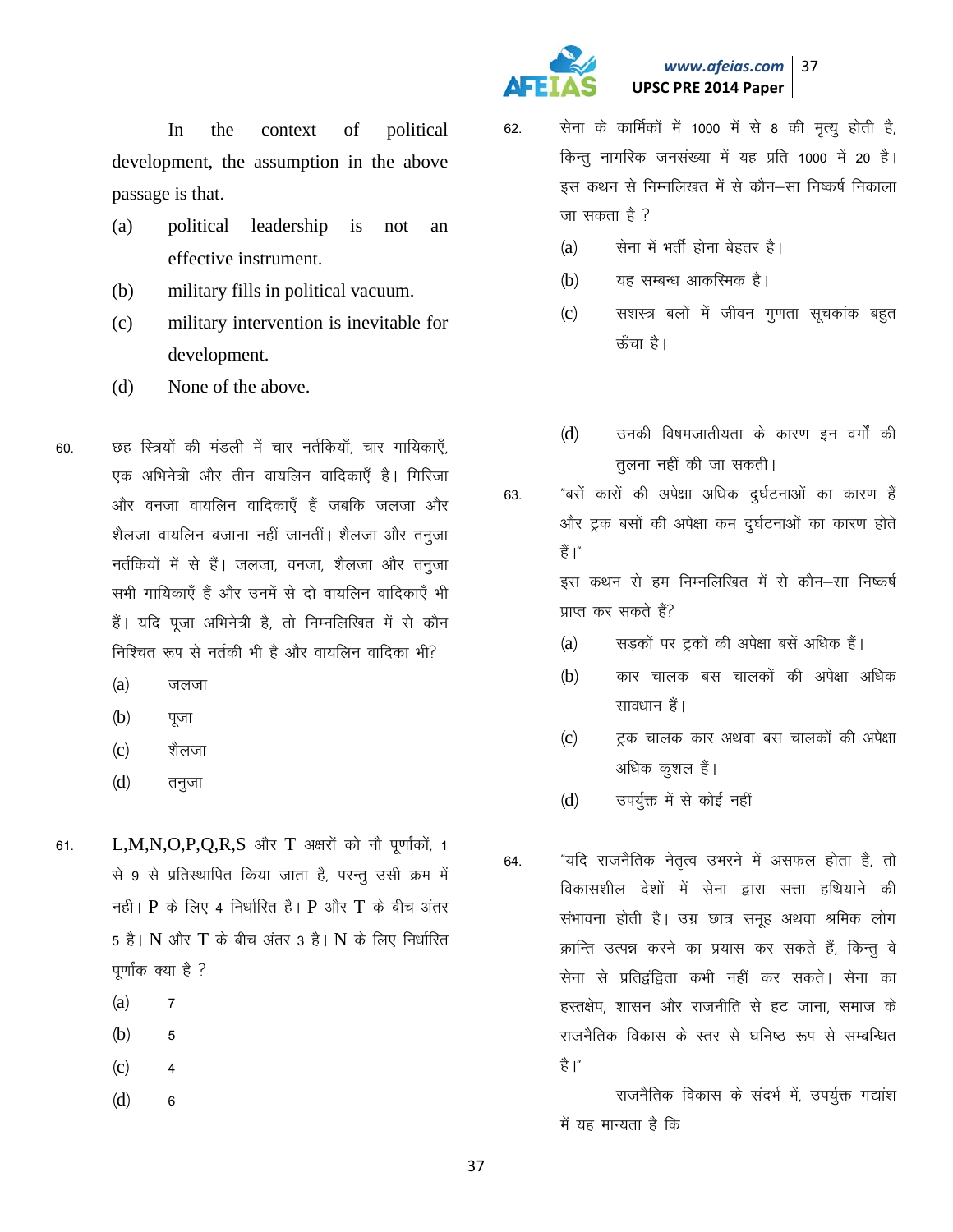

- (a) राजनैतिक नेतृत्व प्रभावकारी उपकरण नहीं है।
- (b) सेना राजनैतिक शून्य को भरती है।
- $(c)$  विकास हेतू सेना का हस्तक्षेप अवश्यम्भावी है।
- (d) उपर्युक्त में से कोई नहीं

- 65. Four persons, Alok, Bhupesh, Chander and Dinesh have a total of ` 100 among themselves. Alok and Bhupesh between them have as much money as Chander and Dinesh between them, but Alok has more money than Bhupesh; and Chander has only half the money that Dinesh has. Alok has in fact ` 5 more than Dinesh has. Who has the maximum amount of money ?
	- (a) Alok
	- (b) Bhupesh
	- (c) Chander
	- (d) Dinesh
- 66. Examine the following statements :
	- 1. George attends Music classes on Monday.
	- 2. He attends Mathematics classes on Wednesday.
	- 3. His Literature classes are not on Friday.
	- 4. He attends History classes on the day following the day of his mathematics classes.

5. On Tuesday, he attends his Sports classes.

If he attends just one subject in a day and his Sunday is free, then he is also free on

- (a) Monday
- (b) Thursday
- (c) Saturday
- (d) Friday
- 67. In a row 'A' is in the  $11<sup>th</sup>$  position from the left and 'B' is in the  $10<sup>th</sup>$  position from the right. If 'A' and 'B' interchange, then 'A' becomes  $18<sup>th</sup>$  from the left. How many persons are there in the row other than 'A' and 'B' ?
	- (a) 27
	- $(b)$  26
	- (c) 25
	- $(d)$  24
- 68. Location of B is north of A and location of C is east of A. The distances AB and AC are 5 km and 12 km respectively. The shortest distance (in km) between the locations B and C is
	- $(a) 60$
	- (b) 13
	- $(c)$  17
	- (d) 7
- 69. Two cars start towards each other, from two places A and B which are at a distance of 160 km. They start at the same time 08:10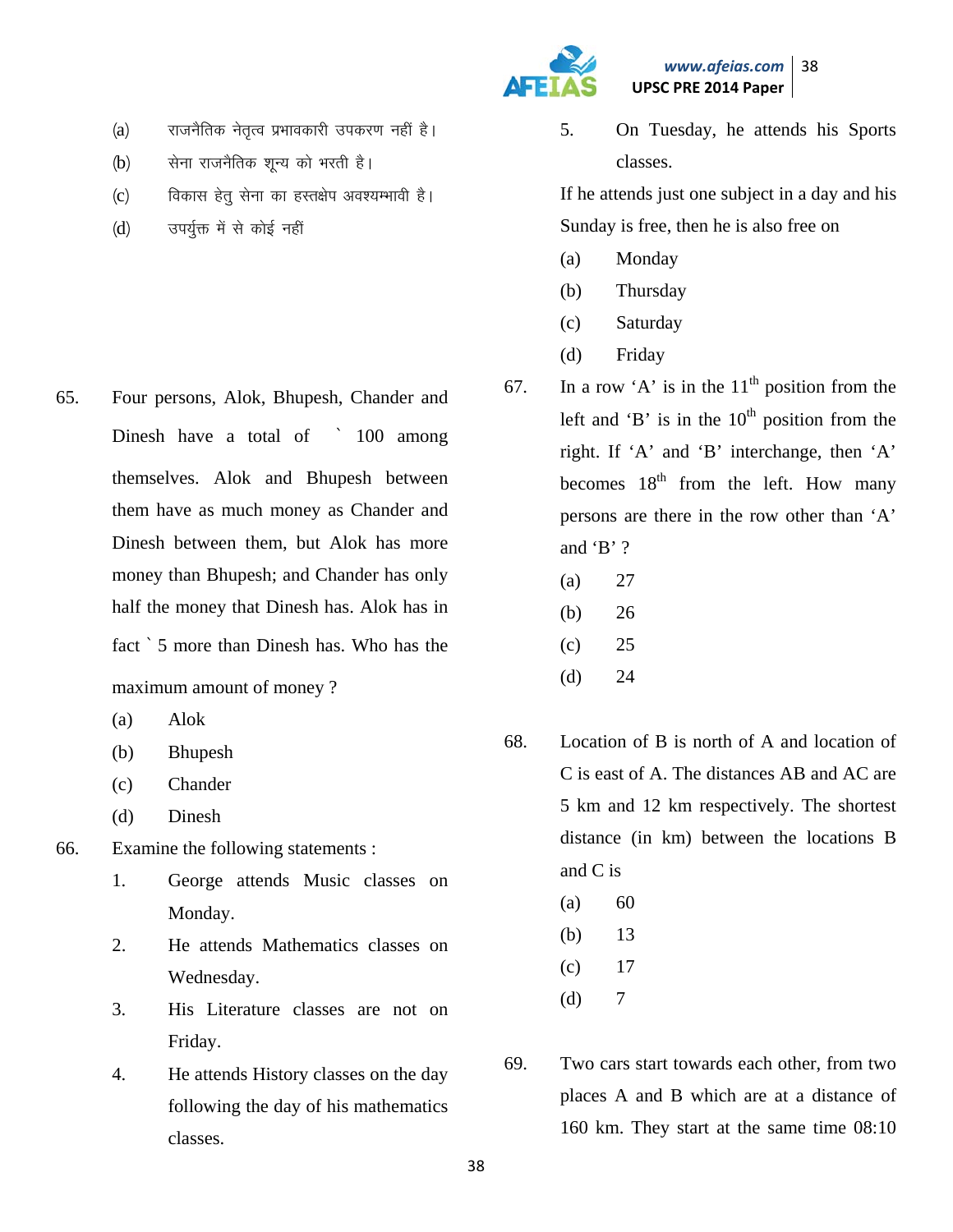

*www.afeias.com* 39 **UPSC PRE 2014 Paper**

AM. If the spwwds of the cars are 50 km and 30 km per hour respectively, they will meet each other at

- (a) 10: 10 AM
- (b) 10: 30 AM
- (c) 11: 10 AM
- (d) 11: 20 AM
- 65. वार व्यक्तियों आलोक, भूपेश, चंदर और दिनेश के पास कुल मिलाकर ` 100 हैं। आलोक और भूपेश के पास की धनराशि मिलाकर उतनी ही धनराशि है जितनी चंदर और दिनेश के पास की धनराशि मिलाकर, किन्तु आलोक के पास भूपेश से अधिक धनराशि है; और चंदर के पास दिनेश से केवल आधी धनराशि है। आलोक के पास वस्तुतः दिनेश से  $\,$ े 5 अधिक हैं। किसके पास अधिकतम धनराशि है ?
	- $(a)$  आलोक
	- $(b)$  भूपेश
	- (c) चंदर
	- (d) दिनेश

 $66.$  निम्नलिखित कथनों का परीक्षण कीजिए:

- 1. जॉर्ज सोमवार को संगीत की कक्षाओं में उपस्थित होता है।
- 2. वह बुधवार को गणित की कक्षाओं में उपस्थित होता है।
- 3. उसकी साहित्य की कक्षाएँ शुक्रवार को नहीं होतीं ।
- 4. वह गणित की कक्षाओं के दूसरे दिन इतिहास की कक्षाओं में उपस्थित होता है।

5. मंगलवार को, वह अपनी खेल-कूद की कक्षाओं में उपस्थित होता है।

यदि वह एक दिन में एक ही विषय की कक्षाओं में जाता हो और रविवार को उसकी छुट्टी रहती हो, तो अन्य किस दिन को भी उसकी छुट्टी रहेगी ?

- $(a)$  सोमवार
- (b) गुरुवार
- $(c)$  शनिवार
- (d) शुक्रवार
- 67. किसी पंक्ति में 'A<sup>'</sup> बाईं ओर से 11वें स्थान पर है और  $'B^{\prime}$  दाहिनी ओर से 10वें स्थान पर है। यदि  $^{\prime}$ A $^{\prime}$  और  $^{\prime}$ B $^{\prime}$  आपस में स्थान बदल लें. तो  $^{\prime}$ A $^{\prime}$  बाई ओर से 18वें स्थान पर हो जाता है। पंक्ति में 'A' और  $'B^{\prime}$  के अलावा कितने व्यक्ति हैं ?
	- $(a)$  27
	- $(b)$  26
	- $\zeta$  25
	- $(d)$  24
- $68$  B की स्थिति A के उत्तर में है और C की स्थिति A के पूर्व में है। दूरियाँ AB और AC क्रमशः 5 कि.मी. और 12 कि.मी. हैं।  $B$  और  $C$  स्थानों के बीच की लघुतम दूरी (कि.मी. में) क्या है ?
	- $(a)$  60
	- $(b)$  13
	- $(c)$  17
	- $(d)$  7
- 69. 160 कि.मी. दूरी पर स्थिति  $A$  और  $B$  दो स्थानों से दो कारें एक-दूसरे की तरफ प्रस्थान करती हैं। दोनों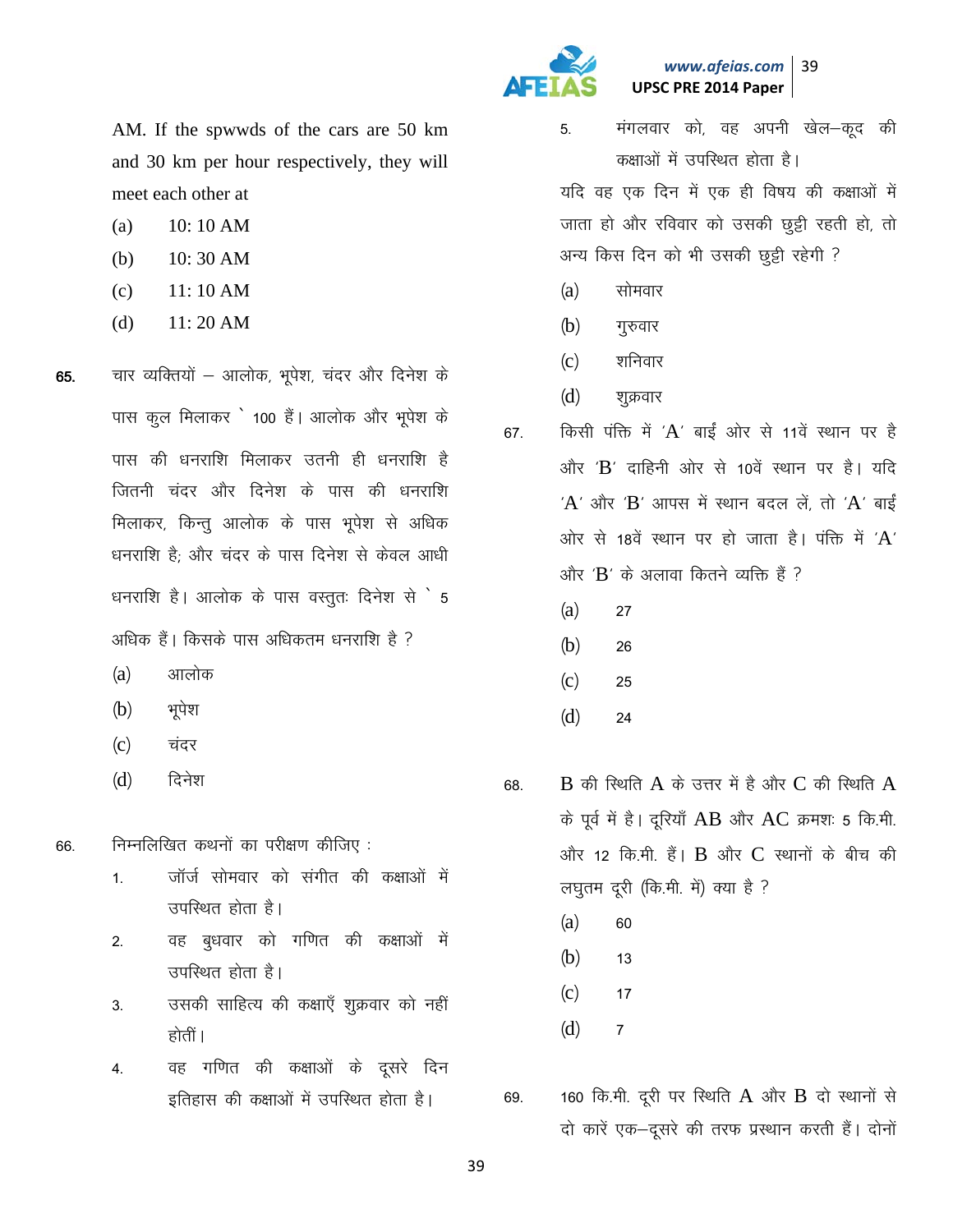

### *www.afeias.com* 40 **UPSC PRE 2014 Paper**

- कारें एक ही समय 08: 10 पूर्वाह्न पर प्रस्थान करती हैं। यदि कारों की गति प्रति घंटे क्रमशः 50 कि.मी. और 30 कि.मी. है, तो कारें एक-दूसरे से किस समय पर मिलेंगी ?
- (a) 10 : 10 पूर्वाह्न
- $(b)$  10 : 30 पूर्वाह्न
- $(c)$  11 : 10 पूर्वाह्न
- $(d)$  11 : 20 पूर्वाह्न

# *Directions for the following 6 (six items) :*

*The following six iems are based on two passages in English to test the comprehension of English language and therefore these items do not have Hindi version. Read each passage and answer the items that follow.* 

# **Passage – 1**

In front of us was walking a bare-headed old man in tattered clothes. He was driving his beasts. They were all laden with heavy loads of clay from the hills and looked tired. The man carried a long whip which perhaps he himself had made. As he walked down the road he stopped now and then to eat the wild berries that grew on bushes along the uneven road. When he threw away the seeds, the bold birds would fly to peck at them. Sometimes a stray dog watched the procession philosophically and then began to bark. When this happened, my two little sons would stand still holding my hands firmly. A dog can sometimes be dangerous indeed.

70. The author's children held his hands firmly because

- (a) they were scared of the barking dogs.
- (b) they wanted him to pluck berried.
- (c) they saw the whip in the old man's hand.
- (d) the road was uneven.
- 71. The expression "a stray dog watched the procession philosophically" means that
	- (a) the dog was restless and ferocious.
	- (b) the dog stood aloof, looking at the procession with aeriousness.
	- (c) the dog looked at the procession with big, wondering eyes.
	- (d) the dog stood there with his eyes closed.

# **Passage – 2**

Cynthia was a shy girl. She believed that she was plain and untalented. One day her teacher ordered the entire class to show up for audition for the school play. Cynthia nearly died of fright when ahe was told that she would have to stand on stage in front of the entire class and deliver dialogues. The mere thought of it made her feel sick. But a remarkable transformation occurred during the audition. A thin, shy girl,her knees quaking, her stomach churning in terror, began to stun everyone with her excellent performance. Her bored classmates suddenly stopped their noisy chat to stare at her slender figure on the stage. At the end of her audition, the entire room erupted in thunderous applause.

72. Cynthia was afraid to stand on stage because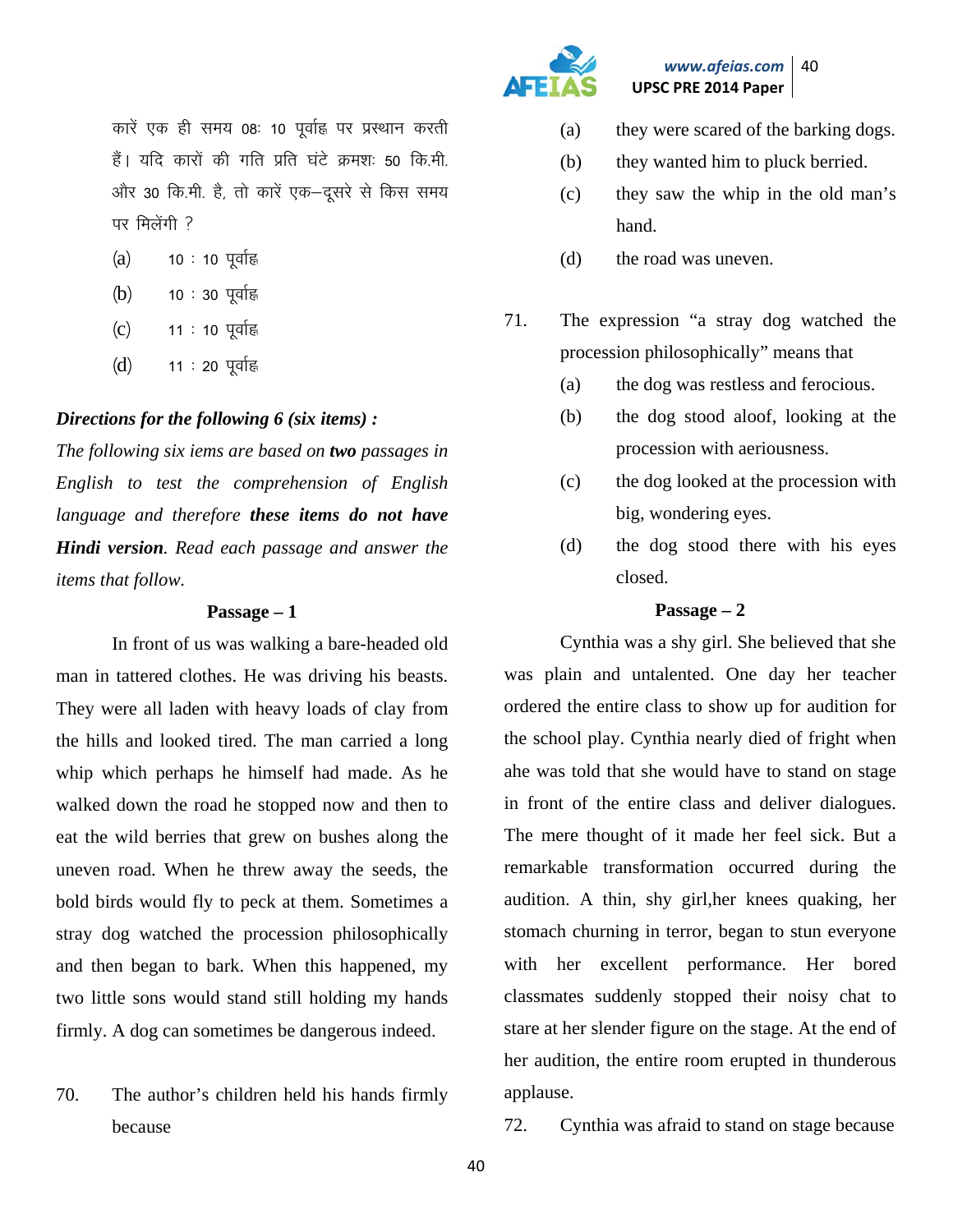

- (a) she felt her classmates may laugh at her.
- (b) her stomach was churning.
- (c) she lacked self- confidence.
- (d) sh did not like school plays.
- 73. Cynthia's classmates were chatting because
	- (a) it was their turn to act next.
	- (b) they were bored of the performances.
	- (c) Cynthia did not act well.
	- (d) the teacher had no control over them.

# निम्नलिखित 6 (छह) प्रश्नांशों के लिए निर्देश :

निम्नलिखित 6 (छह) प्रश्नांश अंग्रेजी के **दो** परिच्छेदों पर आधारित हैं और अंग्रेजी भाषा के बोधन के परीक्षण के लिए हैं। अतः **इन** प्रश्नांशों का हिन्दी पाठ नहीं दिया जा रहा है। प्रत्येक परिच्छेद को पढ़िए तथा निम्नलिखित प्रश्नांशों के उत्तर दीजिए।

#### **Passage – 1**

In front of us was walking a bare-headed old man in tattered clothes. He was driving his beasts. They were all laden with heavy loads of clay from the hills and looked tired. The man carried a long whip which perhaps he himself had made. As he walked down the road he stopped now and then to eat the wild berries that grew on bushes along the uneven road. When he threw away the seeds, the bold birds would fly to peck at them. Sometimes a atray dog watched the procession philosophically and then began to bark. When this happened, my two little sons would stand still holding my hands firmly. A dog can sometimes be dangerous indeed.

- 70. The author's children held his hands firmly because
	- (a) they were scared of the barking dogs.
	- (b) they wanted him to pluck berried.
	- (c) they saw the whip in the old man's hand.
	- (d) the road was uneven.
- 71. The expression "a stray dog watched the procession philosophically" means that
	- (a) the dog was restless and ferocious.
	- (b) the dog stood aloof, looking at the procession with aeriousness.
	- (c) the dog looked at the procession with big, wondering eyes.
	- (d) the dog stood there with his eyes closed.

### **Passage – 2**

Cynthia was a shy girl. She believed that she was plain and untalented. One day her teacher ordered the entire class to show up for audition for the school play. Cynthia nearly died of fright when ahe was told that she would have to stand on stage in front of the entire class and deliver dialogues. The mere thought of it made her feel sick. But a remarkable transformation occurred during the audition. A thin, shy girl,her knees quaking, her stomach churning in terror, began to stun everyone with her excellent performance. Her bored classmates suddenly stopped their noisy chat to stare at her slender figure on the stage. At the end of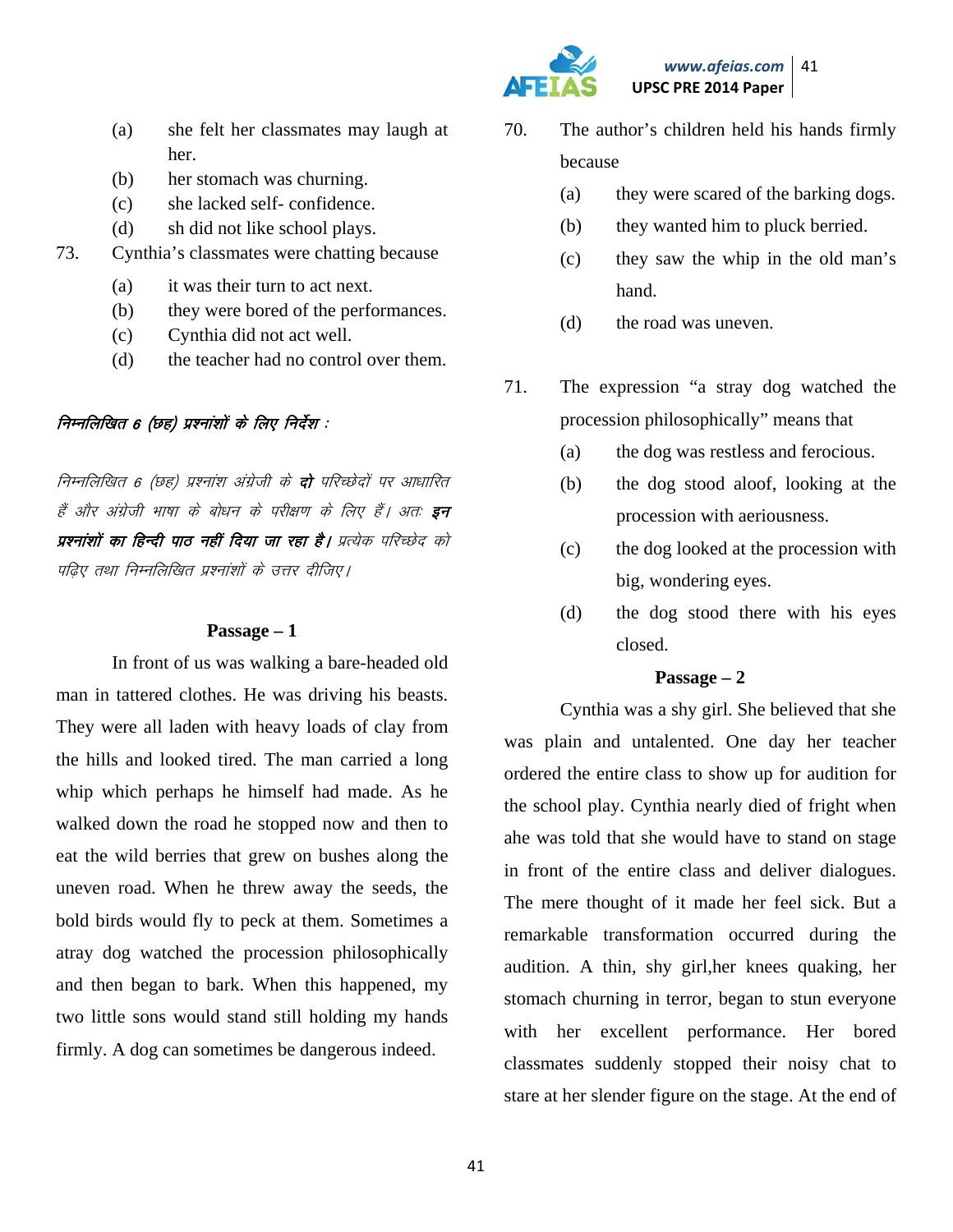

her audition, the entire room erupted in thunderous applause.

- 72. Cynthia was afraid to stand on stage because
	- (a) she felt her classmates may laugh at her.
	- (b) her stomach was churning.
	- (c) she lacked self- confidence.
	- (d) sh did not like school plays.
- 73. Cynthia's classmates were chatting because
	- (a) it was their turn to act next.
	- (b) they were bored of the performances.
	- (c) Cynthia did not act well.
	- (d) the teacher had no control over them.
- 74. Cynthia's knees were quaking because
	- (a) she felt nervous and shy.
	- (b) the teacher scolded her.
	- (c) she was very thin and weak.
	- (d) she was afraid of her classmates.
- 75. The transformation that occurred during the audition refers to
	- (a) the nervousness of Cynthis.
	- (b) the eruption of the entire room in thunderous applause.
	- (c) the surprise on the faces of her classmates.
	- (d) the stunning performance of Cynthia.
- 76. If the  $3<sup>rd</sup>$  day of a month is Monday, which one of the following will be the fifth day from  $21<sup>st</sup>$  of this month ?
	- (a) Monday
	- (b) Tuesday
	- (c) Wednesday
- (d) Friday
- 77. For a charity show, the total tickets sold were 420. Half of these tickets were sold at the rate of ` 5 each, one-third at the rate of ` 3 each and the rest for ` 2 each. What was the total amount received ?
	- (a)  $\binom{900}{ }$
	- (b)  $\qquad \qquad 1,540$
	- $(c)$  1,610
	- (d)  $\qquad 2,000$

# *Directions for the following 3 (three) items :*

*Read the passage given below and answer the items that follow.* 

A,B,C,D,E,F are members of a family. They are engineer, stenographer, doctor, draughtsman, lawyer and judge (not in order). A, the engineer is married to the lady stenographer. The judge is married to the lawyer. F, the draughtsman is the son of B and brother of E, C, the lawyer is the daughterin-law of D. E is the unmarried doctor. D is the grandmother of F. There are two married couples in the family.

- 78. What is the profession of B ?
	- (a) Judge
	- (b) Lawyer
	- (c) Draughtsman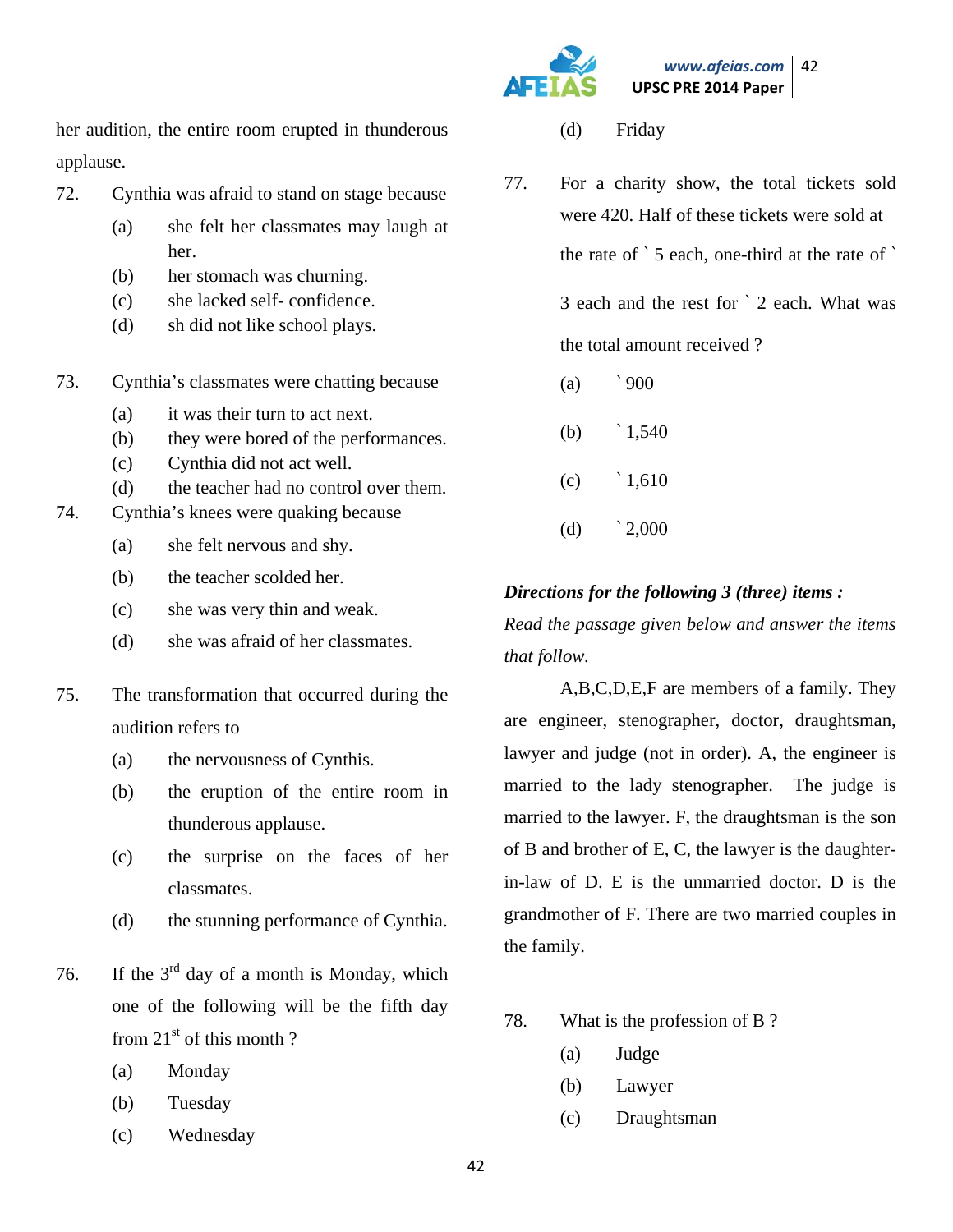

*www.afeias.com* 43 **UPSC PRE 2014 Paper**

- $(a)$  सोमवार
- $(b)$  मंगलवार
- $(c)$  बुधवार
- (d) शुक्रवार
- 77. किसी चैरिटी शो के लिए, कुल 420 टिकटें बिकीं। इन टिकटों में आधी प्रत्येक ` 5 की दर पर, एक-तिहाई प्रत्येक ` 3 की दर पर और शेष टिकटें प्रत्येक ` 2 की दर पर बिकीं। कूल प्राप्त धनराशि कितनी थी ?
	- $(a)$  900
	- $(b)$   $\qquad \qquad$  1.540
	- $(c)$   $\qquad \qquad$  1,610
	- $(d)$  2,000

# निम्नलिखित 3 (तीन) प्रश्नांशों के लिए निर्देश :

नीचे दिए गए परिच्छेद को पढिए और उसके आगे आने वाले प्रश्नांशों के उत्तर दीजिए।

 $A,B,C,D,E,F$  एक परिवार के सदस्य हैं। वे इंजीनियर, आशुलिपिक, डॉक्टर, ड्राफ्ट्मैन, विधिवक्ता और न्यायाधीश (क्रम में नहीं) हैं। इंजीनियर  $A$ , महिला आशुलिपिक से विवाहित है। न्यायाधीश, विधिवक्ता से विवाहित है। ड्राफ्ट्समैन  $F$ ,  $B$  का पुत्र एवं  $E$  का भाई है। विधिवक्ता C, D की पुत्र-वधू है। डॉक्टर E, अविवाहित है।  $\mathrm{D.F}$  की दादी है। परिवार में दो विवाहित दम्पत्ति हैं ।

- $78.$  B का व्यवसाय क्या है ?
	- $(a)$  न्यायाधीश
	- $(b)$  विधिवक्ता

|     | (d) |                    | Cannot be determined                        |   |
|-----|-----|--------------------|---------------------------------------------|---|
| 79. |     |                    | Which of the following is/are               | a |
|     |     | couple/couples ?   |                                             |   |
|     | (a) | AD only            |                                             |   |
|     | (b) | <b>BC</b> only     |                                             |   |
|     |     | (c) Both AD and BC |                                             |   |
|     | (d) | Both AC and BD     |                                             |   |
| 80. |     |                    | What is the profession of D?                |   |
|     | (a) | Judge              |                                             |   |
|     | (b) | Stenographer       |                                             |   |
|     | (c) | Doctor             |                                             |   |
|     |     |                    | (d) Cannot be determined                    |   |
| 74. |     |                    | Cynthia's knees were quaking because        |   |
|     | (a) |                    | she felt nervous and shy.                   |   |
|     | (b) |                    | the teacher scolded her.                    |   |
|     | (c) |                    | she was very thin and weak.                 |   |
|     | (d) |                    | she was afraid of her classmates.           |   |
| 75. |     |                    | The transformation that occurred during the |   |
|     |     | audition refers to |                                             |   |

- (a) the nervousness of Cynthia.
- (b) the eruption of the entire room in thunderous applause.
- (c) the surprise on the faces of her classmates.
- (d) the stunning performance of Cynthia.
- 76. यदि किसी माह का तीसरा दिन सोमवार है, तो उसी माह की 21वीं तारीख से पाँचवाँ दिन, निम्नलिखित में से कौन $-\pi$  होगा ?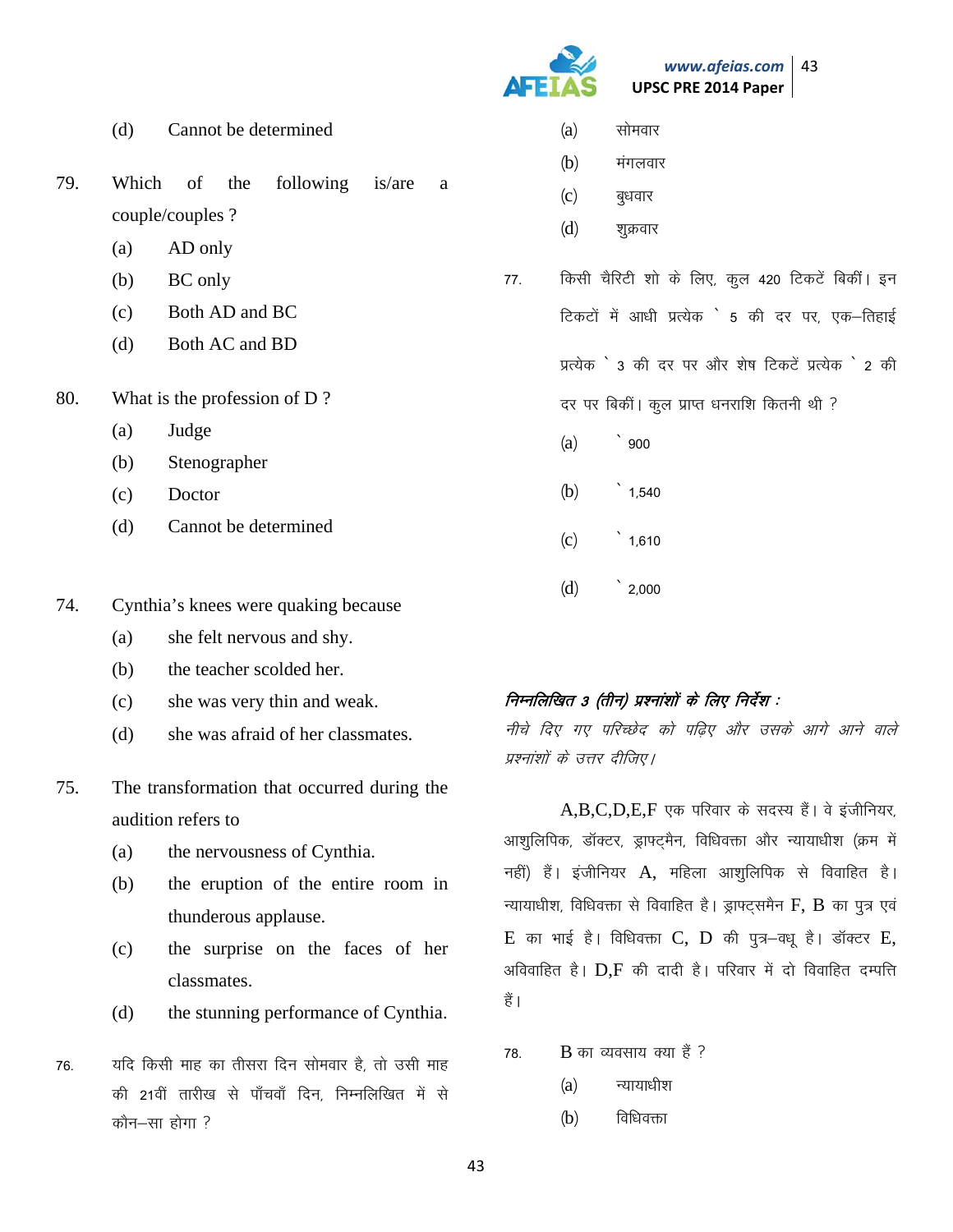

- (c) ड्राफ्ट्समैन
- (d) निर्धारित नहीं किया जा सकता
- $79.$  निम्नलिखित में से कौन दम्पत्ति है $\angle$ हैं ?
	- $(a)$  केवल  $AD$
	- (b) केवल  $BC$
	- (c)  $AD$  और  $BC$  दोनों
	- (d)  $AC$  और  $BD$  दोनों

# $80.$  D का व्यवसाय क्या है ?

- $(a)$  न्यायाधीश
- $(b)$  आशुलिपिक
- (c) डॉक्टर
- $(d)$  निर्धारित नहीं किया जा सकता